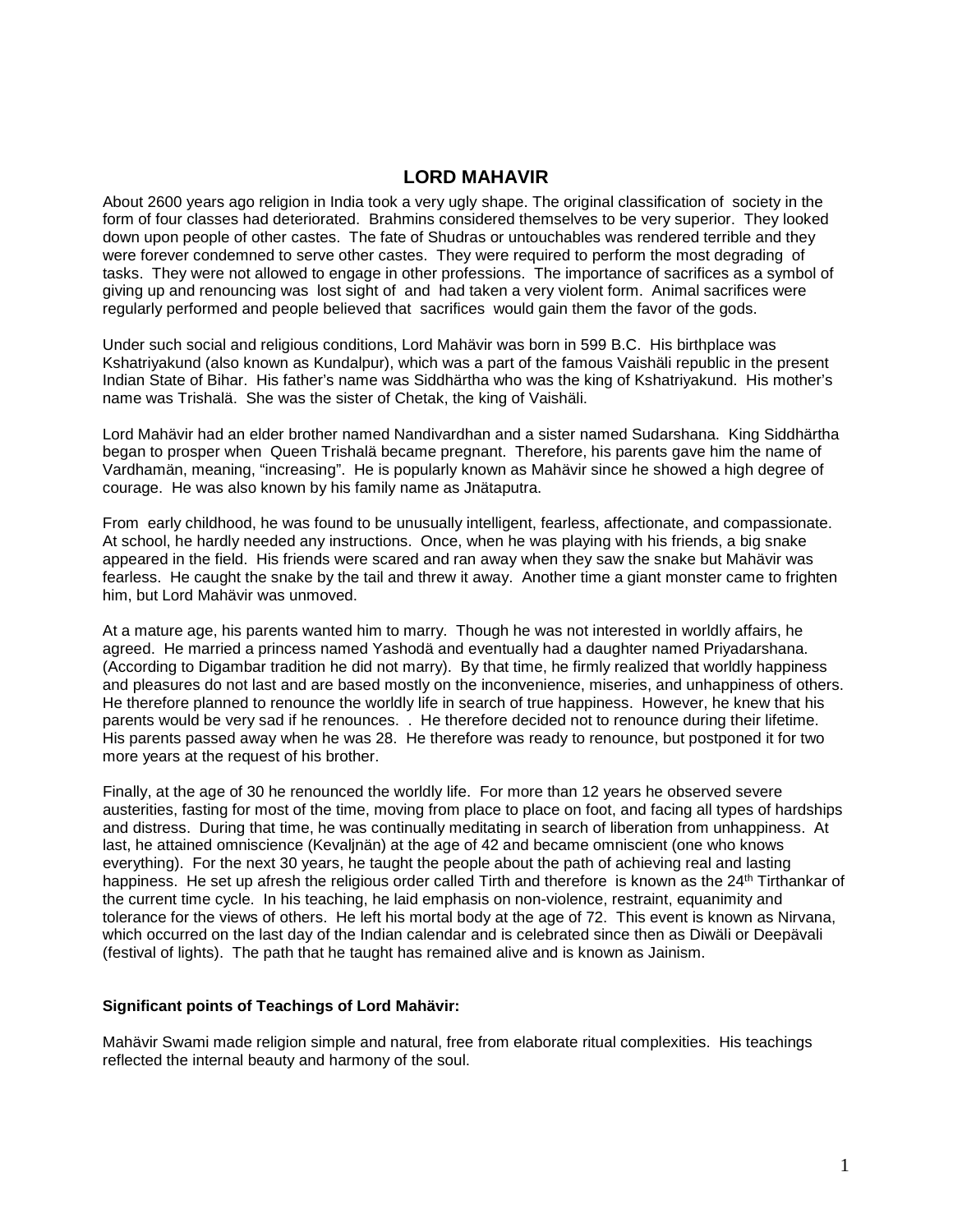Mahävir Swami taught the idea of supremacy of human life and stressed the importance of the positive attitude of life.

Bhagawän Mahävir's message of nonviolence (Ahinsä), truth (Satya), non-stealing (Achaurya), celibacy (Brahma-Charya), and non-possession (Aparigraha) is full of universal compassion.

Bhagawän Mahävir said that, "A living body is not merely an integration of limbs and flesh but it is the abode of the soul, which potentially has perfect perception (Anant-Darshan), perfect knowledge (Anant-Jnän), perfect power (Anant-Virya), and perfect bliss (Anant-Sukha). Mahävir's message reflects the freedom and spiritual joy of the living being.

Mahävir Swami emphasized that all living beings, irrespective of their size, shape, and form how spiritually developed or undeveloped, are equal and we should love and respect them. This way he preached the gospel of universal love.

Mahävir rejected the concept of God as a creator, a protector, and a destroyer of the universe. He also denounced the worshiping of gods and goddesses as a means of material gains and personal benefits.

### **Key message:**

Jainism believes that God is not the creator or the destroyer of the universe. Jains consider Tirthankars as Gods. Any human being is capable of becoming a Tirthankar if he/she performs the required austerities to acquire the Tirthankar Näm Karma. Lord Mahävir is the last and 24<sup>th</sup> Tirthankar of this half time cycle. Lord Mahävir re-affirmed the four great vows of Jainism, namely, non-violence, truth, non- stealing and non-possessiveness. He also added the fifth vow of celibacy. Lord Mahävir propagated the concept of multiplicity of viewpoints known as Anekäntväda. As all Tirthankars do, Lord Mahävir established the Jain religious order (Jain Sangh), which flourishes to date. Lord Mahävir's preachings are compiled in several texts, collectively known as Ägam.

## **Lord Adinäth**

Time has no beginning or end. It is not possible to measure the length of the past or the future. ime is thus infinite and continues forever. The conditions that prevail from time to time do not however remain the same; nor do they continue to stay static. There are periods of ups and downs, rise and fall, and progress and decline. After every rise, there is a fall and a fall is again followed by a rise. According to Jain tradition, a period of progress, known as Utsarpini or the ascending order is marked with all around improvements, like a longer life span, height, prosperity, happiness etc. On the other hand, a period of, regress known as Avasarpini or the descending order is marked with all around deterioration and decline, like a shorter life span, height, etc. These two periods together make one time cycle.

Each of the Utsarpini and the Avasarpini is divided into six eras called Äräs meaning the spokes of a wheel. The present one is the Avasarpini and we live in its fifth Ärä. It is also known as Dusham ärä (or Kali-Yug in the Hindu tradition).

Up to the end of the third Ärä of the current Avasarpini, the people were leading a more or less natural, and simple life. The population was low and the nature was bountiful. Nature provided all the necessities of human beings who did not have to undertake much effort for obtaining the necessities of life. Trees were their shelter and provided enough leaves and barks for covering their bodies. With the help of the boughs, they could also erect huts for getting protection from rain and extreme weather. When they felt hungry, they could pick their food from the trees, and bushes etc. There were ponds and enough flowing water for cleaning their bodies and quenching their thirst. As such, there was no struggle for existence or rivalry for survival and the people spent their lives in peace.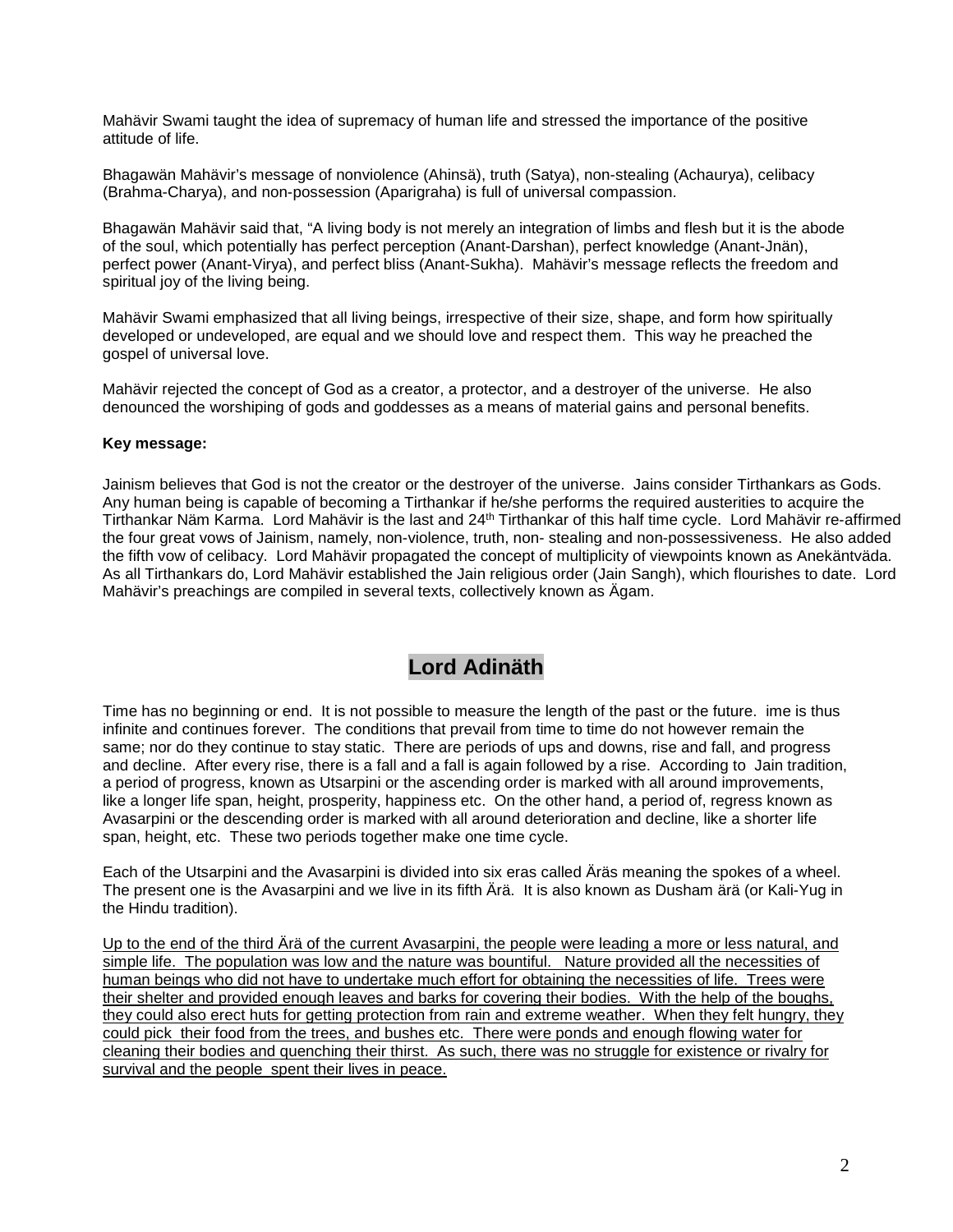Jain tradition believes that till then women invariably gave birth to twins, a boy and a girl. As kids, they grew together and when they attained maturity, they behaved as husband and wife. The people lived in tribes and had a leader who was known as Kulkar. Towards the end of third Ärä, there lived a King whose name was Näbhi-Räyä. His beautiful queen's name was Maru Devi. He could peacefully manage the community of that time. Queen Maru-devi in due course gave birth to a set of twins who were named Rushabha and Sumangalä, who is also known as Nanda by some people.

Conditions started changing after Rushabha was born. There was an increase in population and nature no longer remained as bountiful as it used to be. This gave rise to a struggle for acquisition and accumulation of the necessities of life. A sense of jealously, envy, etc. also arose in its wake. Näbhi-Räyä as the leader of the community tried to restrain the struggle to the utmost possible extent. In due course however, as Rushabha grew to be a bold, intelligent, enthusiastic, young man, Näbhi-Räyä entrusted the management to him.

Rushabha was a visionary, thinker and inventor. He visualized that the struggle for survival would become worse unless some system of producing the necessities of life was resorted to. He realized that people could make an effort for gaining their requirements from nature instead of relying exclusively on natural bounties. Being the genius that he was, he evolved the art of cultivation and taught the people how to grow food and fiber. Thus, he ushered in what we call the age of material civilization.

He taught the people how to make life comfortable. He taught how to cook food, how to make clothes from fiber, how to raise animals like cows, horses, etc. and also how to build houses. Thus the first city came into existence , Vinita, that became his capital. This city was later known as Ayodhyä. He also evolved and developed different arts and crafts whereby a variety of articles could be made from wood, metal, stone, etc. .

His father started the marriage system when Rushabha was married not only to Sumangalä but also to another girl named Sunandä who had lost her birth partner in an accident. Rushabha sanctified the system of marriage and institutionalized family life. Thus, a social order was evolved and Rushabha as the first acknowledged ruler of human society came to be known as King Rushabhdev. He ruled for a very long time and laid down equitable rules and regulations for ensuring peace and safety within his realm. People of the kingdom loved Rushabhdev for providing them peace and happiness.

Rushabhdev had 100 sons of whom the eldest two, Bharat and Bähubali are well known and two daughters named Brähmi and Sundari. To all of them he imparted training in different arts and crafts. Bharat turned out of be a brave warrior and a capable ruler. India got its name 'Bhäratvarsha' from his name. Bähubali, true to his name (Bähu means the hand and Bali means mighty), was known for the exceptional strength of his hands. Brähmi was a very learned girl. She evolved the art of writing and developed the Brähmi script in which most of the scriptures are written. Her sister Sundari cultivated an exceptional talent in mathematics.

There was still one more mission to be fulfilled by Rushabhdev. Once, while he was watching a dance, the dancer suddenly died. . Rushabhdev became very disturbed by this incident. He started pondering over the incident and realized that every phenomenon and every situation in the universe undergoes changes and that no situation stays forever. He developed a detachment for everything that is impermanent and ephemeral and he decided to devote his life to the search of lasting happiness. For this purpose, he made his son Bharat the king of Vinita and entrusted Taxshilä to Bähubali. To the remaining 98 sons he distributed other parts of his vast kingdom. Then he renounced every thing else and became a monk without possession in the search of the ultimate truth. 4000 of his associates and followers also joined him in renunciation.

As a monk, Rushabhdev moved from place to place. Moreover, he stayed in a state of continuous meditation and did not even care to take food. His followers could not fast like him. They could also not get any guidance about the right behavior for the monks, because Rushabhdev remained deeply immersed in meditation all the time. They thus got confused and started behaving according to their instincts. After a few months, Rushabhdev could see their miserable condition. He therefore decided to demonstrate to them the way a monk is supposed to live. Therefore, he started going for alms for food. The people however did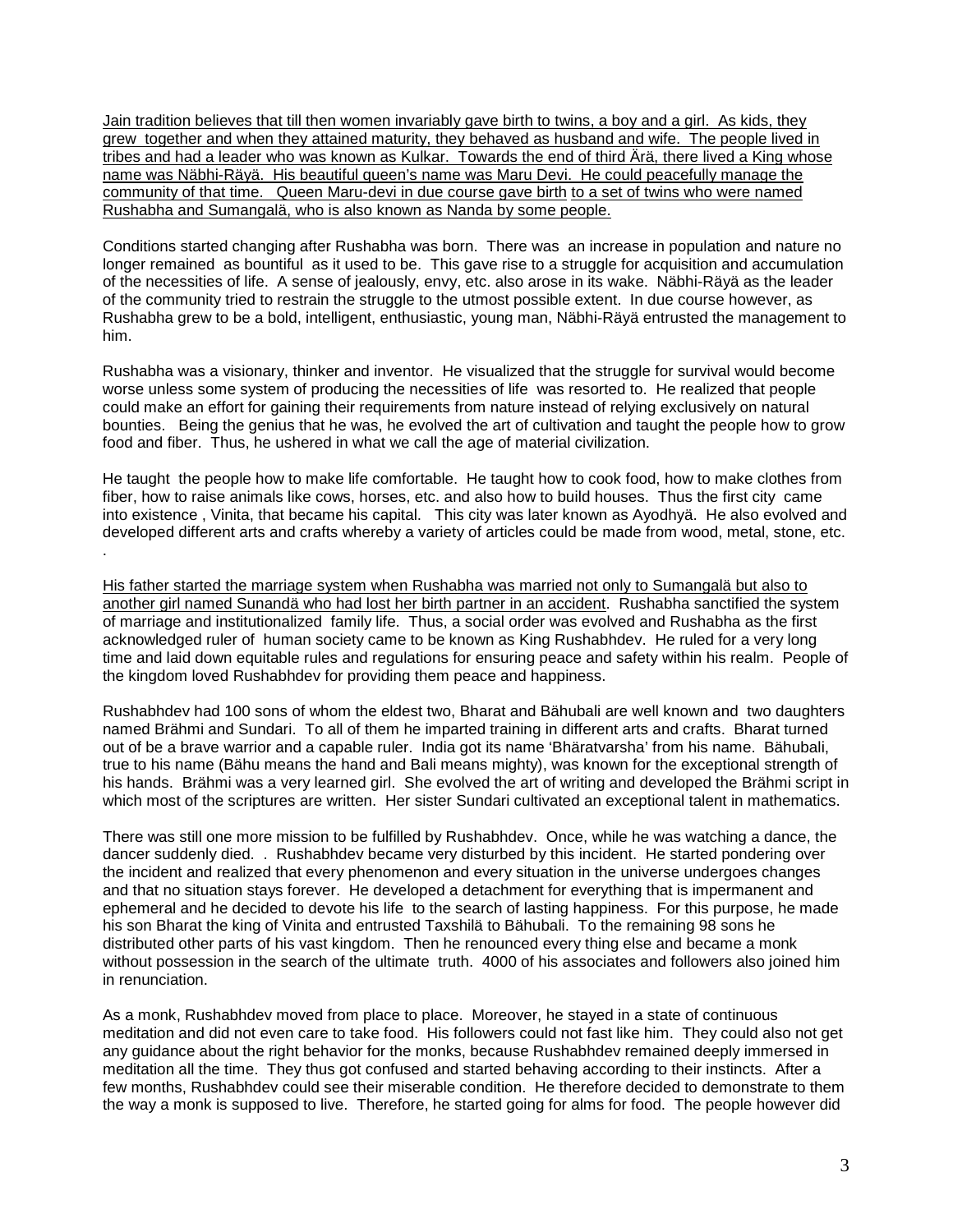not know what type of food to offer the monks. Rushabhdev therefore could not get the food he could accept and had to continue fasting.

Months passed that way. After undergoing fasts for thirteen months and nine days, while he was in Hastinäpur, he went to the sugarcane farm of his grandson Shreyäns. It was the day of Akshaya Tritiya, the third day of the bright half of the month of Vaisakha, which usually falls in the month of May. Shreyäns offered sugarcane juice that was acceptable to the Grandfather. Thus, he ended the long fast with sugar cane juice. In commemoration of this event, people try to observe a similar austerity. As it is not possible to fast that long, they fast on alternate days during the period of that austerity and at the end of thirteen months they terminate it with sugarcane juice on the Akshaya Tritiya day.

After years of rigorous austerities and search for truth, Rushabhdev was meditating under a banyan tree on the 11th day of the dark half of Falgun (that usually falls in March), when he attained Kevaljnän. This is known as the ultimate enlightenment and the attainment of Omniscience. Then for guiding the people towards the right path, he established the fourfold religious order comprising monks, nuns, householder males and householder females. Rushabhsen, the son of Bharat (Some people considered him a son of Rushabhdev) became the head of the monks and Brähmi and Sundari headed the order of nuns. As a founder of that religious order which is known as Tirth, he is considered as the first Tirthankar of the current Avasarpini. Being thus the first Lord, he is also known as Ädi Näth (Ädi means the first or the beginning and Näth means the Lord). He lived long enough thereafter to teach the truth about everlasting happiness.

### **Lord Pärshvanäth**

About 3000 years ago, King Ashwasen was ruling over the Kingdom of Väränasi, which is also known as Banaras, situated on the bank of Holy River Ganga. He was a benevolent and popular ruler. He had a queen named Vämädevi. On the 10th day of the dark half of the month of Margashirsh\* (which usually falls in December) she gave birth to a son. During her pregnancy, she had once observed a snake passing by her side. In memory of that incident, the boy was named Pärshvakumär, because 'Pärshva' in the Sanskrit language, means 'beside'. He grew up in the midst of wealth and happiness. In due course, he grew to be a very attractive young man known for his courtesy, bravery, and valor. His reputation was well known in all the kingdoms and many kings were eager to have their daughters married to him. He however did not develop much attachment to worldly life and showed no eagerness for getting married.

King Ashwasen and Vämädevi ultimately convinced Prince Pärshvakumär to marry Prabhävati, a princess from the neighboring kingdom. The wedding ceremony was performed with all the pomp and splendor and Pärsvakumär started enjoying happy days with Prabhävati.

At that time there was a mendicant named Kamath. He had lost his parents in childhood and was raised as an orphan. Being disgusted of his miserable life, he had become a monk and was undergoing severe penance. He came to Väränasi to perform a Panchägni (five fires) penance. Many people were impressed by his penance and therefore worshipped Kamath. When Pärshwakumär came to know this, he realized the violence of living beings involved in a fire. He came there and tried to dissuade Kamath from the sacrificial fire. Kamath did not agree that life of any being was at stake because of his ritual. By his extra sensory perception, Pärshvakumär could see that there was a snake in the wood that was put in the sacrificial fire. He asked his men to take out that wood and to shear it carefully. To the surprise of the onlookers, a halfburnt snake came out of the burning piece of wood. The snake was burnt so badly that he died. Pärsvhakumär recited the Navakärmantra for the benefit of the dying snake, who was reborn as Dharanendra, the lord of Asurkumars. Kamath became very annoyed by this interference but was unable to do anything at that time. He started observing a more severe penance and at the end of his life, he was reborn as Meghmali, the lord of rain.

Observing the miseries that living beings had to experience, Pärshvakumär developed a high degree of detachment. At the age of 30, he renounced all his possessions and family and became a monk. Later on, he was known as Pärshvanäth. He spent most of his time meditating in search of ultimate bliss for all.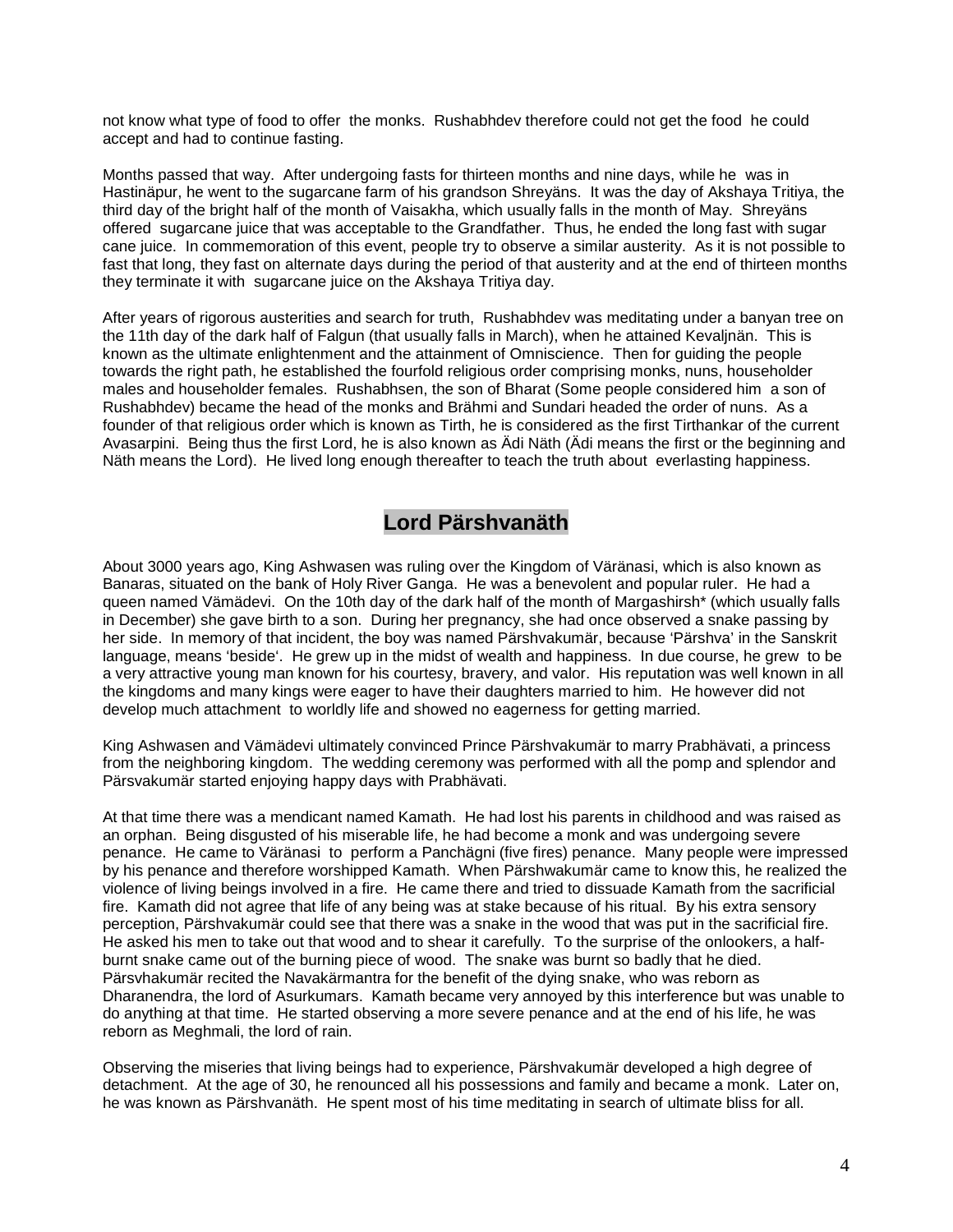Once, while he was in meditation, Meghmali saw him. He recalled how Pärshvanäth had interfered in his penance in an earlier life. He decided to take revenge. By his supernatural power, he brought forth all kinds of fierce and harmful animals like elephants, lions, leopards, snakes etc. As Lord Pärshvanäth stayed in meditation unperturbed, Meghmali brought forth heavy rains. The rainwater touched the feet of Pärshvanäth and started accumulating. It came up to his knees and then to his waist and in no time, it came up to his neck.

Dharanendra noticed that Pärshvanäth, his benefactor, was going to drown in rising floodwater. He immediately came there and placed a quick growing lotus below the feet of the Lord so that He could stay above water. Then he spread his fangs all across the head and the sides of the Lord in order to protect Him from pouring rain. Dharanendra then severely reproached Meghmali for his wretched act and asked him to stop the rain. All efforts of Meghmali to harass the Lord were thus in vain. He was disappointed and realized that he was unnecessarily creating trouble for the graceful, merciful Lord. . He withdrew all his supernatural power and fell at the feet of the Lord with a sense of deep remorse. He sincerely begged the Lord to forgive him for his evil acts.

During the period of that distress, the Lord was in deep meditation. He had developed perfect equanimity. As a result, he did not have any special affection for Dharanendra for the protection he had extended or hatred for Meghmali for the distress he had caused. Developing higher and higher purity of consciousness, he ultimately attained omniscience on the 84th day of his renunciation. That was the 4th day of the dark half of the month of Falgun that usually falls in April. Then he began preaching the true religion. He reinstated the Tirth or religious four-fold order and became the 23rd Tirthankar. He attracted many followers. The principal disciples of Tirthankars are known as Ganadhars. Lord Pärshavanäth had 10 such Ganadhars. His parents and Prabhävati renounced and became his disciples as well. Thereafter he lived long enough to spread true religion and attain nirvana at the age of 100 years on the Sametshikhar Hill. This is located in the state of Bihar and is the most famous place of pilgrimage for Jains.

### **Key Message:**

Pärshvakumär demonstrated a very keen sense of non-violence and detachment from all things and people. These are the qualities, which are essential for attaining self-realization. He showed us that one should be detached and impartial regardless of whether a person is our well- wisher or ill wisher. We may not always know the reason why a person behaves in a strange way towards us. It may very well be because of karma from a past life.

## **King Megharath**

Once there was a discussion going on in Indra's (king of heavenly gods) court. One of the demi-gods said that there are brave and merciful kings on Earth who would not hesitate laying down their own lives to protect those who come to them for shelter. Another demi-god doubted his statement. The two began to argue and so Indra intervened by asking them to go to Earth and see for themselves. The two demi-gods made a plan of action. One of them decided to take the form of a pigeon, and the other took the form of a hawk.

On the Earth, King Megharath was sitting in his court surrounded by his courtiers. At that time, a pigeon flew in through an open window and started circling inside the hall. To the king's surprise, it landed on his lap. The king realized that the pigeon had come there out of fear.

At that very instant, a hawk flew into the king's court too. He said to the king, "This pigeon is my prey." The king was struck with wonder to hear a bird speak. However, he replied, "It is true that this pigeon is your prey, but now it is under my shelter. I will not give you this pigeon, but I can give you some other food."

He ordered his servants to bring a basket of sweets. However, the hawk said, "I am not a human being, and I am not vegetarian. I need flesh for my food."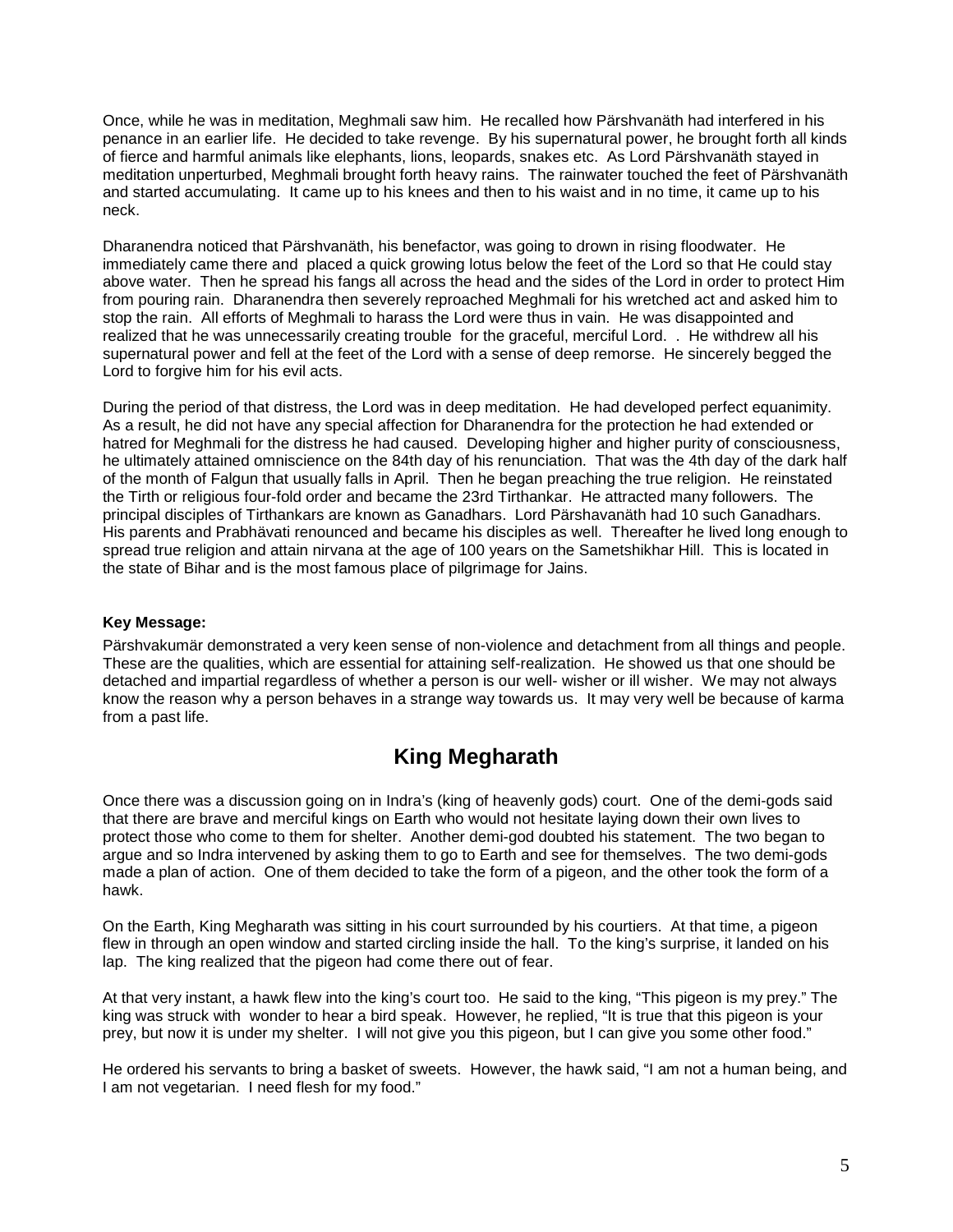The king said, "Let me give you my own flesh instead of this pigeon's flesh." Upon hearing this, one of the courtiers said, "Your Majesty, why should you give your own flesh? Let's get the flesh from a butcher's shop."

The king replied, "No, because just as a confectioner's business thrives when we consume sweets, a butcher's trade flourishes when we use meat. The butcher will have to kill another animal in order to supply us the meat. This pigeon has sought refuge and it is my duty to protect it. At the same time, it is my duty to see that no one else is harmed in this process. Therefore, I will give my own flesh to the hawk."

With these words, he took out his dagger, and cut off a piece of flesh from his thigh and offered that to the hawk. The whole court was stunned. However, the hawk said to the king, "Oh, king I want the same amount of flesh as the pigeon."

Therefore, a weighing scale was brought to the court. The king put the pigeon on one side and a piece of his own flesh on the other. The king kept putting more and more of his flesh on the scale, but it was still not enough. Finally, the king got ready to put his whole body on the scale. The court was stunned that the king was giving his own life for an insignificant bird. But the king considered it his duty to protect the bird to be above everything else. He sat in the scale on the side opposite to the pigeon, closed his eyes, and began meditating.

As soon as the king started meditation, the pigeon and the hawk assumed their original divine forms. Both demi-gods bowed to the king and said, "Oh great king! You are blessed. We are convinced that you are a brave and merciful man."

With these words, they praised and saluted the king again and left. The whole court resounded with cheers of joy, "Long live King Megharath."

Later on, the soul of King Megharath became the sixteenth Tirthankar, Lord Shänti-Näth.

#### **Key message:**

This story teaches us that it is the utmost duty of everyone to protect and help those who are less fortunate than us. A merciful person is someone who is not only influenced by seeing the misery and suffering of others, but goes a step further and attempts to alleviate the pain. He gives financial aid to those who are poor, and gives food to those who are hungry and needy. A merciful person would not harm others to promote himself but on the contrary, would sacrifice his own life to save the lives of the others.

### **Tirthankar Mallinäth**

In ancient times there was a city named Veetshok in the Mahä-Videha area. Mahabal was the king of this city. He had six very close friends since childhood. All seven friends were so close that they did everything together. None of them will do anything on one's own without consulting the others.

Once, Dharmaghosh-suri, a well-known Ächärya of that time, came to Veetshok city. King Mahabal went to listen his sermon and was very impressed. He realized the soul's true nature and renounced worldly life. His six friends also decided to renounce along with him. King Mahabal and his six friends became disciples of Dharmaghosh-suri.

As monks, these seven friends observed austerities and restraints together. Mahabal, however, wanted to gain more Punya than his friends and therefore secretly observed longer austerities. For instance, if it were agreed by all of them to observe one fast, Mahabal would fast for the second day, under the disguise of a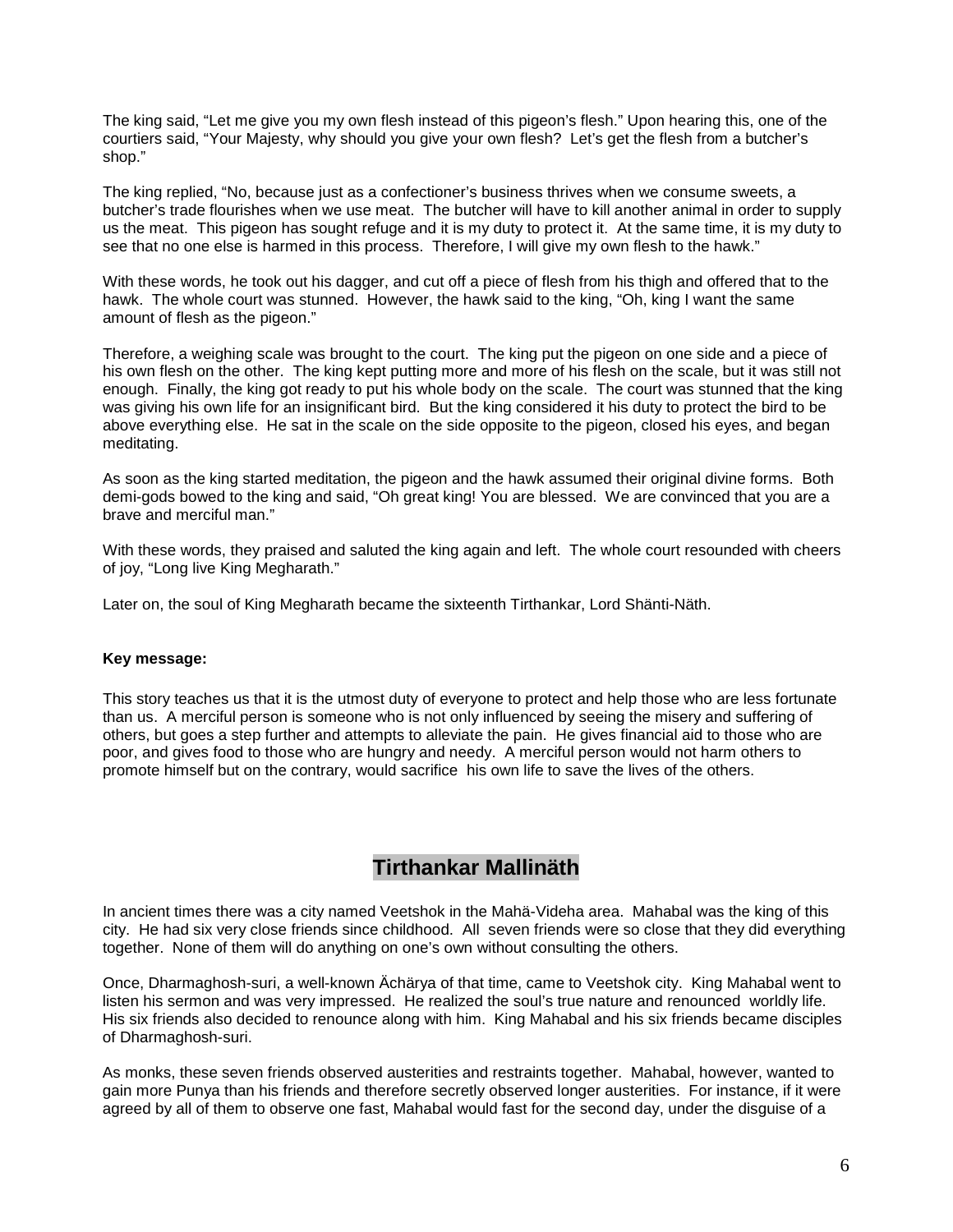stomach disorder, or any other excuse. If it were agreed upon to fast for two days, Mahabal would fast for three days on similar grounds, and so on. Moreover, he also worshiped 20 Beej Sthänaks or root causes of enlightenment that lead to the Tirthankar Nämkarma and was thus destined to become the 19th Tirthankar of the current time cycle. All of them thus continued to observe ever-increasing austerities during that life and eventually attained the heavenly abode.

After completing the heavenly life span, the six friends of Mahabal were born as princes and became kings in due course. All of them came to be known for their valor and boldness. One of them had his seat in Ayodhyä, the second in Champä, the third in Hastinäpur, the fourth in Kämpilypur, the fifth in Shrävasti and the sixth in Käshi. All these places were located in the present states of Uttar Pradesha and Bihar.

At that time, King Kumbha was ruling over the city of Mithilä. When his queen Prabhävati became pregnant, she saw 14 dreams. (Mothers of all Tirthankars see 14 dreams when they are pregnant). Since Mahabal had earned the Tirthankar Nämkarma, his soul descended into the womb of Prabhävati. As he had indulged in deception by secretly observing longer austerities, he was destined to be born as a female. (Digambar sect believes that Lord Mallinäth was a male). Accordingly, Prabhävati gave birth to a daughter, who was named Malli. Later, Prabhävati also had a son, who was named Malladin.

Their parents fondly raised Malli and Malladin. Malli was exceedingly charming and beautiful and grew to be a very attractive girl. Malladin respected her as the elder sister. Kumbha wanted to give them the best education and therefore entrusted their training to highly respected teachers who taught them all the required arts and crafts. Malladin learned all the martial arts and became a bold and brave youth. Malli mastered all the fine arts and became a very talented and accomplished princess.

Once it was decided to set up an art gallery in Mithilä. A marvelous building was constructed for this purpose and all the well-known artists were invited to draw pictures for the gallery. One of them, who had come from Hastinäpur, had the exceptional ability to prepare an accurate portrait of anyone by merely seeing one limb of that person. He once happened to see the toe of Malli and just from that, he drew an accurate portrait of Malli on a wall. That portrait vividly displayed every detail of the princess. It was so lifelike that when prince Malladin came to see the gallery and happened to look at the portrait, he felt as if his sister was standing there and actually folded his hands as a token of his respect for her.

When it was brought to his notice that it was merely a portrait, he was curious to figure out how the artist could obtain every minute detail of her body. Thereupon he was informed that the artist had achieved a skill whereby he could draw the full portrait of any one merely by looking at any one limb. It was no doubt a very rare accomplishment. The prince could, however, make out that knowing the secrets of one's body could be misused for blackmailing, and the art thus posed a serious threat to privacy of the people. He therefore wanted to prevent the use of that art. Accordingly, the artist was asked to give up his art in return for a prize. The artist however didn't agree. He insisted upon his right to draw. In order to prevent the misuse, the prince ordered that the thumb of the artist be cut off and then he will be allowed to go anywhere he liked.

The artist was very angry and displeased and decided to take revenge. He went to Hastinäpur, and there, he got hold of an artist who could draw the portraits as per his instructions. By doing this, he arranged to prepare a yet more attractive portrait of Malli and presented the same to the king of Hastinäpur, who had a rivalry towards the city of Mithilä. The king was very much impressed by this portrait. He fell in love with Malli and decided to marry princess Malli. He therefore sent a messenger to Mithilä with a marriage proposal.

In due course, the above mentioned kings of Ayodhyä, Champä, Käshi, Kämpilypur and Shrävasti also came to know about the exceptional beauty of Malli and all of them sent their proposals to marry Malli. Malli's father Kumbha was put in an embarrassing position upon receiving the six proposals. After considering these proposals, he did not find any of them suitable for Malli and rejected all of them. Thereupon all the six princes decided to attack Mithilä in order to get Malli. Kumbha boldly faced them with all his might, but he could not stand against the combined strength of the invading forces. He therefore retreated to his capital and closed the city gates to defend the city from within. The invading forces then laid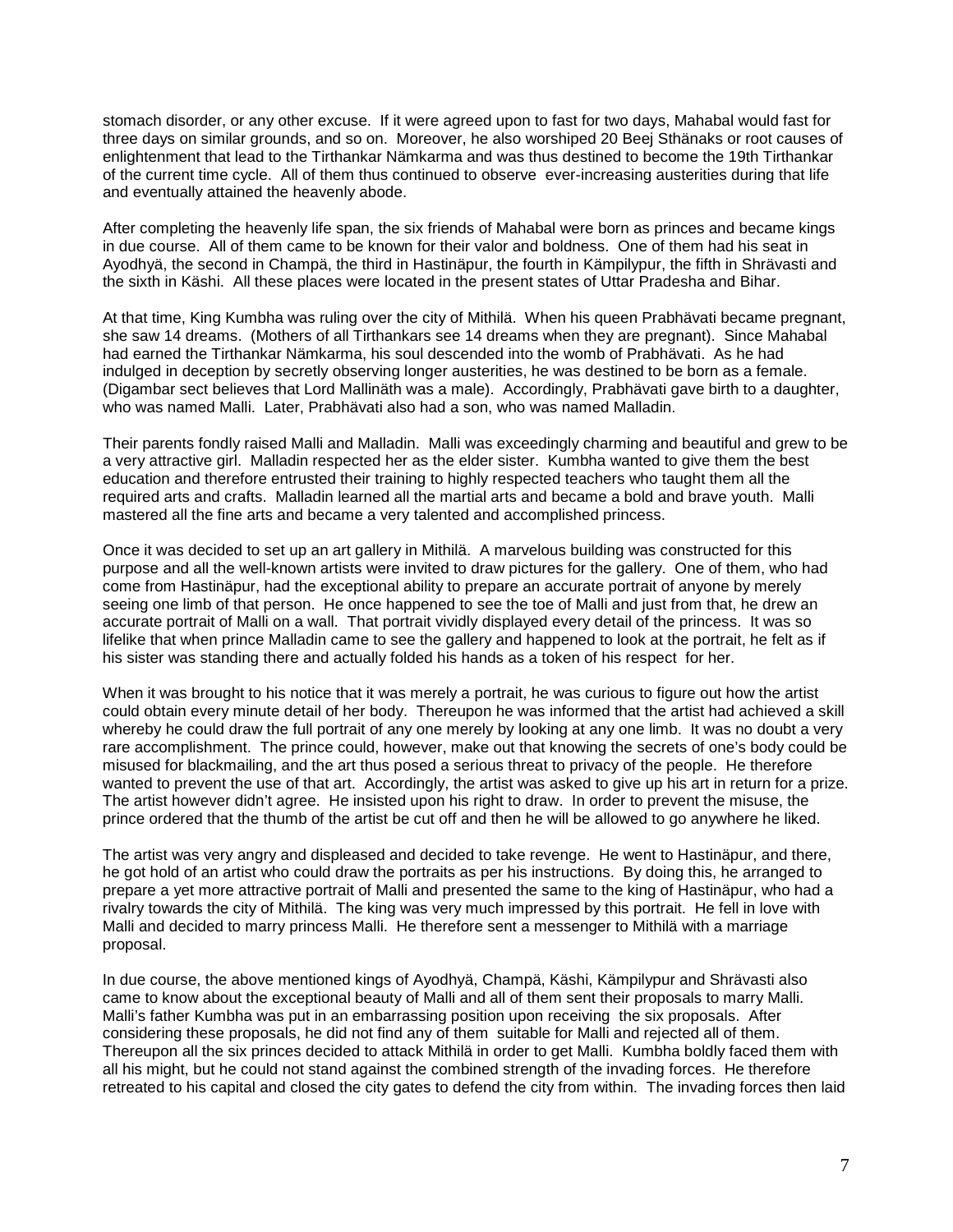siege to Mithilä. The city could not withstand the siege from all those kingdoms. This was indeed a problem.

When Malli came to know of the problem, she dwelt deep into the matter. She had an enlightened mind and realized that the root of the problem lay in her earlier life. She remembered that she was Mahabal and those six princes were her close friends. She also remembered how all of them had become the disciples of Dharmaghosh-suri and how she had secretly observed longer austerities. She realized that due to their deep affection for her in the previous life, they were keen on marrying her.

Malli therefore decided to tackle the issue to bring the truth home to those friends. She told her father not to worry about the problem and leave everything to her. She remembered that her palace had a hall with six doors leading to the center of the hall. She arranged to set up well-furnished rooms across from each door. The access to each room was arranged in such a way that a person coming towards any one of them could not see another person proceeding towards another room. The doors of the hall were fitted with a fine screen through which people sitting in the rooms could glance at the center of the hall.

Princess Malli, on the other hand arranged for a lifelike statue of herself so that anyone looking at the statue would believe that it was Malli herself. The statue was hollow with a hole at the top, which could be covered tightly. That statue was placed in the middle of the hall and a maid was asked to put a morsel of food twice a day within its cavity and to close its top immediately.

Then she requested her father to send invitations to all six princes to come to the hall to meet her. The invitations were so planned that all of them would come to the hall in the evening and wait in the room assigned to them. At the appropriate time, all the princes came and occupied their respective room. As they glanced through the screen, they immediately noticed the beautiful statue of Malli. Each of them took it as Malli herself and anxiously waited to be called inside. They also noticed that Malli was far more beautiful than they had expected and immediately fell in love with her.

As they were waiting, Malli entered the hall through a secret tunnel and standing at the back of the statue, she opened the top. The food that had been put inside had become rotten and gave off a foul odor. It was so obnoxious that every prince had to cover his nose. Thereupon Malli presented herself and asked why they could not face the smell of the person whom they loved so much. They admitted that they could not bear that foul odor.

Mali then explained that the very food she used to eat was put within the statue. The food in her body did not stink merely because there was a soul inside which prevented the rotting. When her soul leaves the body, her body too would start to smell. It is the nature of the body to degenerate, decay, and disintegrate. As such, what is the purpose of getting attached to a body, which is going to face that fate sooner or later? Is it not worthwhile to pursue something that is going to be ever-lasting?

As the princess stood there in amazement, she asked them to remember who they were in their previous lives. Then she said that all of them were close friends and did everything together. Upon hearing this, they vividly saw their previous lives. That raised an acute sense of detachment for the ephemeral worldly state and all of them decided to renounce in order to further the spiritual pursuit that was left undone in the earlier life.

Very elaborate arrangements were then made for the renunciation ceremony. Malli ascended in a special palanquin made for the purpose and went to Sahasrämravan. Then, descending from the palanquin, she gave up everything and adopted self-initiation. She had very little Karma left on her soul. All those Karmas were destroyed in very little time and she attained omniscience on that very same day. Thereafter she moved around the country for a long time to show the path of liberation to others. Ultimately she attained liberation on Mt. Sametshikhar.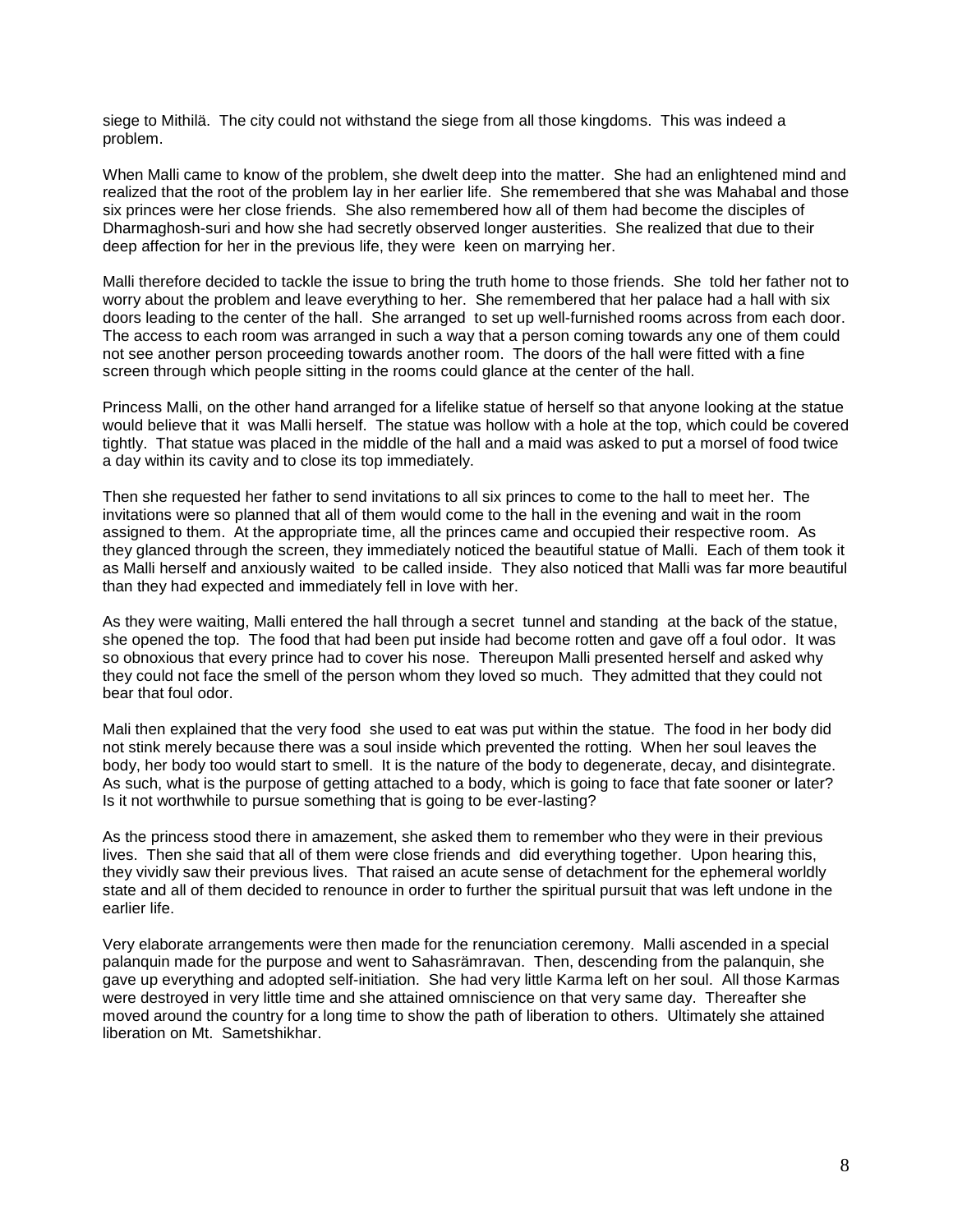#### **Key Message:**

The body is merely a temporary vehicle to carry the soul. The soul is eternal while the body eventually dies. When you die, your soul simply goes to the next body, unless of course you have attained liberation. Physical beauty is very superficial and is independent of the soul or person inside the body. Malli made this point through the statue and the spoiled food.

### **Guru Gautam-Swämi**

In 607 B.C., in the village of Gobar of India, a Brahmin couple called Vasubhuti and Prithvi Gautam (family name) had a son named Indrabhuti. He was tall and handsome. He had two younger brothers named Agnibhuti and Väyubhuti. All three were well versed in the Hindu literature (Vedas) and other rituals at an early age. They were very popular and great scholars in the state of Magadh, India. Each one of them had 500 disciples.

Once in the city of Apäpä, a Brahmin named Somil was conducting a Yajna (sacrificial ceremony) at his home. There were over forty-four hundred Brahmins present for the occasion, and eleven popular scholars were among them.

Indrabhuti stood out as a bright star. Somil was a staunch supporter of the Brahmin sacrificial rite and was very happy during the ceremony. The whole town was excited by this event in which they were going to sacrifice sheep and goats. Suddenly, Somil noticed many celestial beings from heaven descending towards his sacrificial site. He thought that this would make his offering ceremony the most popular in history. He told the people, "Look at the sky. Even the angels are coming to bless us." The whole town eagerly looked at the sky.

To their surprise the celestial beings did not stop at their site, instead they went further down. Somil's ego melted away as he learned that the celestial beings paid homage to Lord Mahävir, who had come to nearby Mahäsen Forest to give a sermon. Indrabhuti was outraged by this incident and his ego was bruised. He started thinking to himself, "Who is this Mahävir who does not even use affluent Sanskrit, but speaks the common public language of Ardha Mägadhi." Everyone in the ceremony was overpowered by the mere presence of Lord Mahävir. Indrabhuti once again thought, "Mahävir opposes animal sacrifices, and if he succeeds then we Brahmins will lose our livelihood. I will debate with him." He left the Yajna site to challenge Lord Mahävir.

Mahävir welcomed Indrabhuti by calling him by his name even though they had never met. Indrabhuti was surprised, but then he said to himself, "Who does not know me? I am not surprised he knows my name. I wonder if he knows what I am thinking." Omniscient Mahävir knew what was going through Indrabhuti's mind. Indrabhuti, even though a great scholar, had doubt about the existence of Ätmä (soul) and was thinking to himself "Can Mahävir tell that I doubt the existence of the soul?" The next moment Mahävir said, "Indrabhuti, Ätmä (soul - consciousness) is there and you should not question it." Indrabhuti was shocked and began to think very highly of Mahävir. Then they had a philosophical discussion and Indrabhuti changed his beliefs and became Mahävir's first and chief disciple. Indrabhuti was fifty years old at the time, and from then on, he was called Gautam-swämi, because he came from the Gautam family.

Meanwhile in the town, Somil and other scholars were waiting to greet the expected winner of the debate, Indrabhuti. They were shocked to learn that Indrabhuti had become a disciple of Mahävir. The other ten Brahmin scholars also went to debate Mahävir, but instead became his disciples in the same way as Indrabhuti . The people present at Somil's place began to leave and Somil canceled the ceremony and turned all the animals loose.

Once, Gautam-swämi was returning after the Gochari (getting food or alms) and he noticed many people going in another direction. He asked them what was going on. They said, "We are going to see Anand Shrävak. He has been performing austerities and has attained a special power (Avadhijnän)." Anand Shrävak was Mahävir's follower so Gautam-swämi decided to go and visit him. When Anand saw Gautam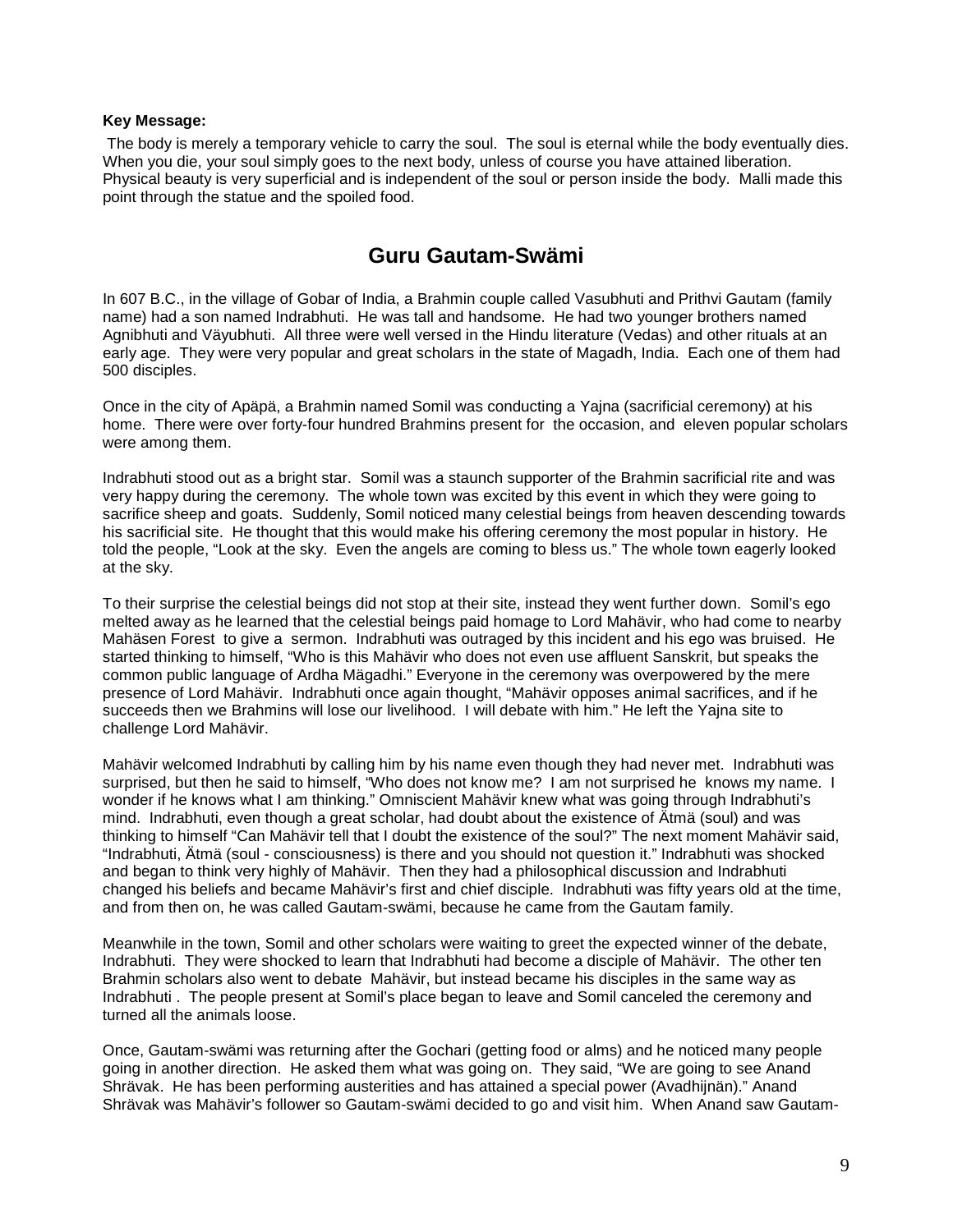swämi coming to his house, he was very happy that his guru (spiritual teacher) visited him. Though he was very weak due to his austerities, he got up and welcomed Gautam-swämi. Gautam-swämi inquired about his condition. Anand replied, "With your blessings, I am fine." After some time Anand told Gautam-swämi with respect, "Reverend teacher, I have attained a special power (Avadhijnän) and because of which I can see as high as the fourteenth heaven and as low as the seventh hell." Gautam-swämi thought, " A Shrävak can attain Avadhijnän, but not to this extent." Aloud he told Anand, "You should do Präyashchitta (atonement) for your wrong imagination." Anand was puzzled. He knew that he was correct but his teacher told him to atone for it. Therefore, he politely asked Gautam-swämi, "Does one have to atone for telling the truth?" Gautam-swämi replied, "No," and then left the place thinking, "I will reconfirm this with Lord Mahävir."

Gautam-swämi returned to Lord Mahävir and asked about Anand's special power. Mahävir said, "Gautam, Anand was telling the truth. How could a person like you with so much knowledge make such a mistake? You should atone for your mistake." Mahävir believed in the truth and he would never cover up the mistake of his disciple just to make their group look good. Gautam-swämi put his alms aside and immediately went to Anand's house to ask for forgiveness for his doubt about his special power. Anand was proud of his humble teacher who did not mind admitting his fault to his followers.

On another occasion, Gautam-swämi went to town for the alms. He was returning with the kheer (a sweet made from rice and milk) in a Pätra (bowl) when he saw fifteen hundred hermits. Gautam-swämi felt that they were hungry and offered them the kheer.

They began to wonder how Gautam-swämi would feed all of them. Gautam-swämi requested all of the hermits to sit down. Since he possessed a special power call Akshinmahänasi Labdhi (non-diminishing power), he then served everyone the kheer from his bowl. While serving the kheer, he kept his thumb in it to invoke the power. To everyone's surprise, they were all well served from the small Pätra (bowl). The hermits were all so impressed by Gautam-swämi that all fifteen hundred decided to become Jain monks under Lord Mahävir.

Many Sädhus, including those hermits, attained Kevaljnän, the ultimate knowledge but Gautam-swämi was still unable to attain it. He was worried that he would never attain Kevaljnän. One day Gautam-swämi asked Lord Mahävir, "There were eleven of us (main disciples - Ganadhars) who accepted Dikshä and most of them have attained Kevaljnän. Why am I so unlucky that I am not able to attain Kevaljnän?" Lord Mahävir replied, "Gautam, you have too much affection for me. In order to attain Kevaljnän you must overcome the attachment. So, until you give up your attachment towards me, it will not be possible for you to attain Kevaljnän."

On the day when Lord Mahävir was going to attain Nirvän (liberation), he sent Gautam-swämi to a nearby village to preach to a man named Devsharma. On his way back, Gautam-swämi learned that Lord Mahävir had attained Nirvän (died). Gautam-swämi went into a state of shock and sorrow, lamenting, "Lord Mahävir knew this was going to happen. Why did he send me away?" Gautam-swämi could not stop his tears and started weeping. Within a few minutes he came back to his senses and began thinking, " No one can live forever; no relationship is permanent. Why was I so attached to Mahävir?" He contemplated that he was wrong and gave up attachment for Mahävir. During this deep thinking, he destroyed his Ghäti Karmas and attained the ultimate knowledge, (Kevaljnän) at the age of eighty.

He attained Nirvän, at the age of ninety-two in 515 B.C.

#### **Key Message**

Gautam Swami was Brahmin by birth and a very well learned Pundit. When he met Lord Mahävir and found that the Lord was far more learned than him, he let go of his ego and became His disciple. Thus, his life teaches us that one should always respect those who are spiritually and religiously more advanced than us. Gautam Swami was the first and the main disciple of Lord Mahävir. However, he could not attain omniscience even though many other disciples had attained omniscience. This was due to his deep love for the Lord. Love is a passion. To attain omniscience, one must get rid of all passions. When Gautam Swami, realized this and got rid of all his passions, he attained omniscience. He is credited for the first compilation of all of Lord Mahävir's preachings, collectively known as Ägam.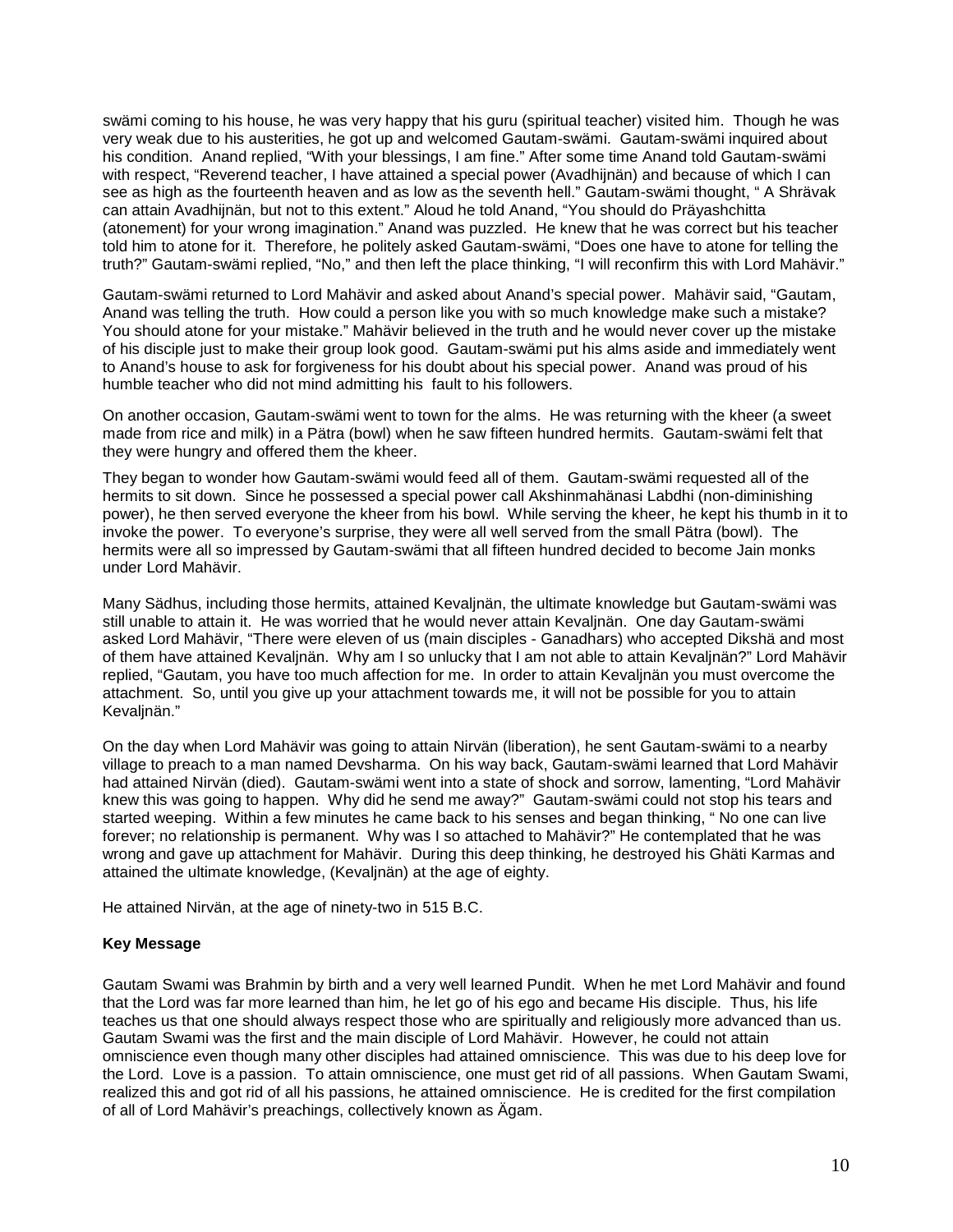# **Ganadhar Sudharmäswämi**

Sudharmä Swämi was the fifth Ganadhar of Lord Mahävir. Ganadhar means a group leader. Lord Mahävir had many disciples. They were divided into 11 groups and each of them was placed under one Ganadhar. As such, there were 11 Ganadhars in all. The first and foremost was Gautam-swämi. Actually, Gautam is his last name, because he belonged to the Gautam clan. His first name was Indrabhuti, but he is popularly known as Gautam-swämi. Even Lord Mahävir used to call him Goyam, which is the Ardhamägadhi version of Gautam.

Sudharmä Swämi was the son of a learned Brahmin named Dhammil, who lived in a village called Kollag situated in the present state of Bihar. The place is now known as Kollua and according to the archaeologists; it is the place where great Pundits like Vyakta and Sudharma had their schools in ancient times. Dhammil was childless. His wife Bhaddilä was therefore craving for a child and worshipped the goddess Saraswati for that purpose. It is said that the goddess was pleased by her devotion and blessed her by sayng she would have a highly accomplished son. Soon after that, Bhaddilä became pregnant, and in due course, she gave birth to a son, who was named Sudharma. That happened in 607 BC, which means Sudharmä Swämi was 8 years older than Lord Mahävir.

The boy grew up under the loving care of his parents. At the proper age, he was sent to a well-known Äshram school, where he studied the Vedas, Upanishads and all other Brahmanical literature. By the time he came back from the school, he was known as a learned Pundit and his fame had spread all around. He then started his own school, which became a great center of learning. Pupils used to come there from all over the country. There were more than 500 students studying under him.

At that time in Päväpuri, a city in Bihar, there was a prosperous Brahmin named Somil. Once, he decided to organize a great sacrifice. He wanted all the well-known learned men to come to the event . Indrabhuti Gautam, who was the most learned Brahmin of that time, was going to be the presiding priest. His equally learned brothers, Agnibhuti and Väyubhuti, were going to sit by his side. Vyakta and other well-known Pundits were also scheduled to be present on that occasion. Somil had come to know about Sudharma and had sent the invitation to him. Sudharma did not wish to miss the opportunity to attend the great sacrifice. Moreover, he was eager to meet the Gautam brothers. He therefore, willingly accepted Somil's invitation.

At the appointed time, the sacrifice started in earnest. Oblations began to be offered together with the recitation of the appropriate verses. As the sacrificial smoke rose towards the sky, they noticed the celestial chariots coming down. Indrabhuti and other priests were satisfied that they could induce the celestial beings to come down to accept the oblations. They were, however, disappointed to see that the chariots had diverted their direction and were descending at the other end of the city. They could not make out why the chariots were going towards a different destination forsaking their great performance.

The real reason was, that after attaining omniscience, Lord Mahävir had arrived at Päväpuri at that very time. The heavenly beings were therefore coming down to pay homage to the Lord and to listen to his sermon. Indrabhuti was surprised to know that. He had never come across anyone more knowledgeable than himself. He therefore guessed that Mahävir might be an impostor who could have somehow impressed the heavenly beings. It was therefore necessary to counter his tactics immediately.

With that intention, Indrabhuti went to the place where Lord Mahävir was giving his sermon. As he approached, the Lord welcomed him, "Welcome Indrabhuti Gautam" Indrabhuti was astonished that the impostor even knew his name. But as he looked at the Lord, he was impressed by his personality. His pride began to melt. The Lord soon asked him, 'Gautam, a doubt still lurks in your mind about the independent existence of the soul. Isn't that true?' Indrabhuti was dumbfounded to hear those words, because he did have such a doubt. The Lord then quoted the relevant Sutra from Veda itself and explained that there was no reason to hold such a doubt. With that clarification, the doubts of Indrabhuti were resolved. Thereupon,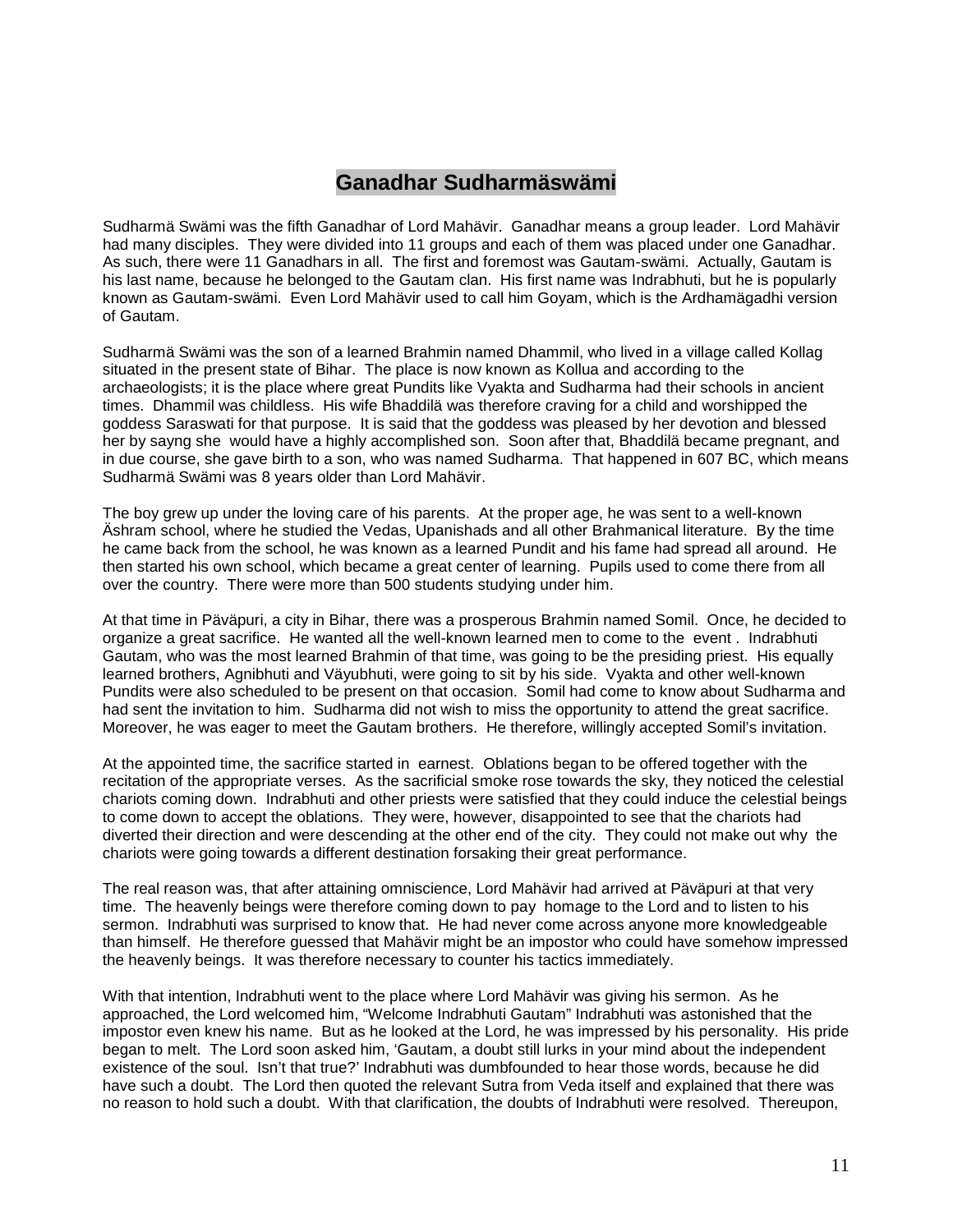he decided to accept the Lord as his Guru. So falling at the feet of the Lord, he requested to be accepted as a disciple. The Lord was pleased to accede to the request and initiated him as the first disciple.

As Indrabhuti did not come back, his brothers Agnibhuti, Väyubhuti and other Pundits like Vyakta went to the Lord one after another. The Lord welcomed them, and pointing out their doubts pertaining to the soul, he gave them convincing replies. All of them were satisfied with the Lord's elucidation and became his disciples along with their own disciples.

Now, it was Sudharmä's turn. He had the concept that every living being would reincarnate in its own species. In other words, human beings would reborn as human only. His belief was based on the analogy of plant life. An apple tree, for instance, would produce the seeds from which only apple trees can come out. The Lord welcomed him too, and pointing out his doubt he explained that as different types of plants could be produced by cross breeding, so human beings could be reincarnated as human or heavenly beings or even as animals depending upon their tendencies and longings. Sudharma was convinced with that explanation and became the Lord's disciple along with his 500 followers. As a Ganadhar of the Lord, he came to be known as Sudharmä Swämi.

This happened when Lord Mahävir was 42 year old and had just attained omniscience. The eleven Pundits who had come from Somil's sacrifice became his first disciples and later came to be known as Ganadhars. Thereafter, the Lord lived for 30 years. During that period, he continued to move in different parts of the country in order to lay down the path of liberation. During his discourses, Sudharma Swämi always sat in front of him and carefully listened to what the Lord had to say. That enabled him to compose the Lord's teaching in the form of Ägams.

By the time of the Lord's Nirvän in 527 BC, nine of the eleven Ganadhars had passed away and only Gautam Swämi and Sudharmä Swämi were living. Since Gautam Swämi had attained omniscience on the very night of Lord's Nirvän, the administration of the order was left to Sudharmä Swämi. During the next 12 years that he remained at the helm, he efficiently managed the order set up by the Lord and spread his message far and wide. He gained omniscience in 515 BC and attained Nirvän in 507 BC at the age of 100. After gaining omniscience, the religious order was entrusted to his principal pupil Jambuswämi.

During the period of his stewardship, Sudharmä Swämi composed the Lord's teachings into 12 parts, which are known as 12 Anga Ägams. They are known as our original Ägams and are collectively known as Dwädashängi. Dwädash means 12, and Anga means limb. As there are various limbs of the body, so there are 12 limbs of the spiritual science. Many of the Ägams are composed in the form of questions asked by his disciple Jambu Swämi and the replies given by Ganadhar Shri Sudharmä Swämi. A brief description of those 12 Ägams is given below.

| 01 | Ächäräng Sutra           | It is the first and foremost Agam. It deals with the code of conduct for<br>spiritual aspirants and particularly for monks and nuns. It also covers<br>Lord Mahävir's life during the period of renouncement. |
|----|--------------------------|---------------------------------------------------------------------------------------------------------------------------------------------------------------------------------------------------------------|
| 02 | Sutrakrutäng             | It deals with different ideologies, Karma, salvation and various other<br>aspects of special importance to the spiritual aspirants.                                                                           |
| 03 | Sthänäng Sutra           | It deals with various aspects of Jainism by classifying them in 1 of 10<br>categories.                                                                                                                        |
| 04 | Samaväyäng Sutra         | Its pattern is similar to Sthänäng, but the classification extends to more<br>than 10 categories. This and Sthänäng together form a sort of Jain<br>encyclopedia.                                             |
| 05 | Vyäkhyäprajnapti         | This is also known as Bhagavati Sutra. It deals with thousands of<br>questions pertaining to spiritual as well as worldly aspects, raised by<br>Gautam-swämi and others and replies given by Lord Mahävir.    |
| 06 | Jnätä-dharma-<br>kathäng | It conveys various aspects of Jainism in the form of stories. The story of<br>Draupadi and the well-known story of four daughters-in-law are from this<br>book.                                               |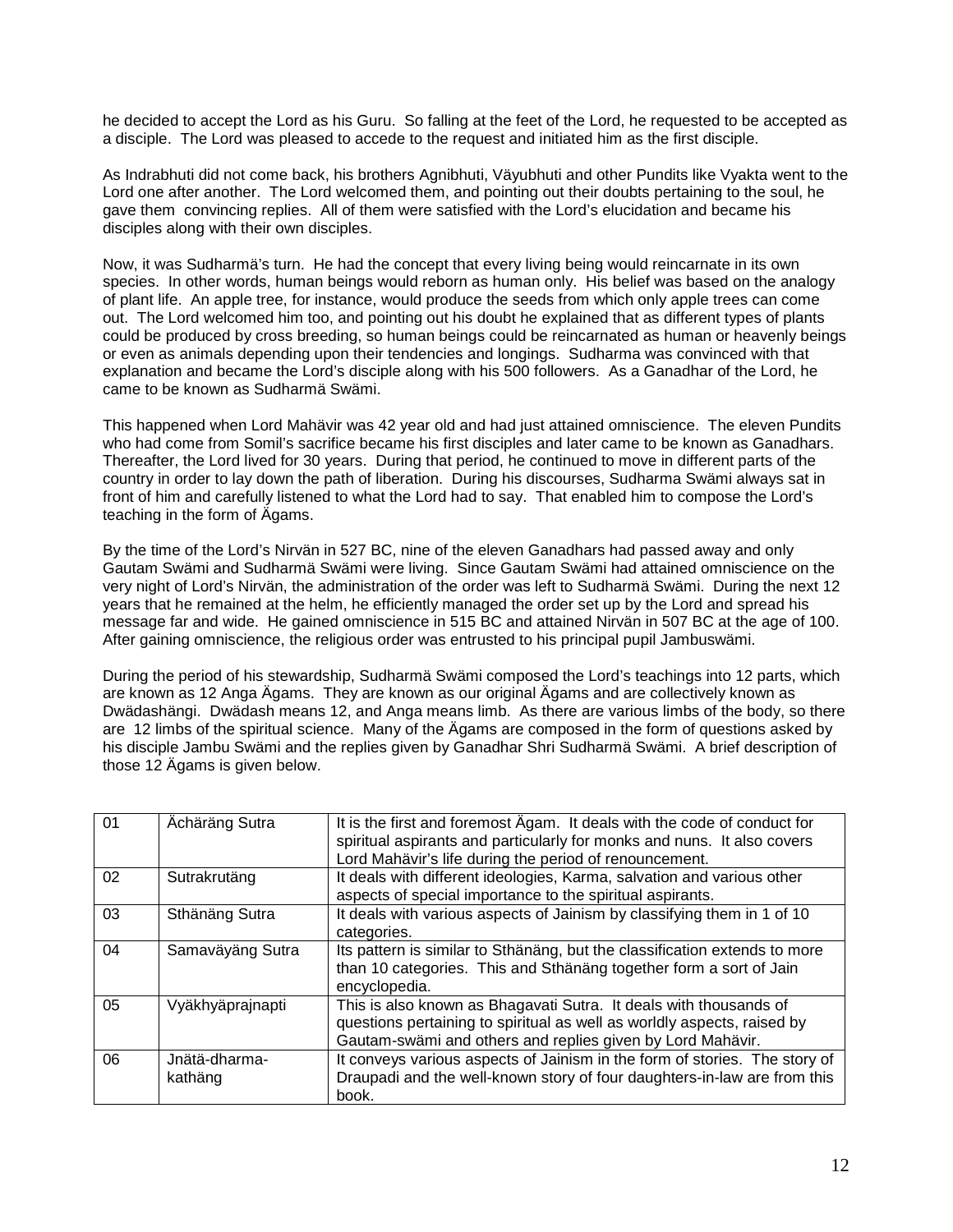| 07 | Upäsakdashäng     | It describes the lives of Anand, Kämdev, and eight other laymen who<br>adopted and rigorously practiced the code for householders or Shrävaks<br>as laid down by the Lord.                                   |
|----|-------------------|--------------------------------------------------------------------------------------------------------------------------------------------------------------------------------------------------------------|
| 08 | Antakritdashänga  | It describes the lives of 10 aspirants who ended the life cycle and<br>attained liberation.                                                                                                                  |
| 09 | Anuttaraupapätika | It describes the lives of the aspirants who are reborn in Anuttara heaven.<br>Only the souls, who are destined to attain liberation in the next life, are<br>born in that heaven.                            |
| 10 | Prashna Vyäkaran  | It describes violence and other defilements as sources of Asraya and<br>narrates how the major five restraints result in Samvar or prevention of<br>Karma.                                                   |
| 11 | Vipäk Sutra       | It describes stories depicting the consequences of Karma that the soul<br>has to bear when Karma matures.                                                                                                    |
| 12 | Drishtiväda       | This Anga has been lost more than 2000 years ago. It had 5 parts. One<br>of them was known as Purvas. There were 14 Purvas in all. Four of<br>them were lost before 300 BC The other Purvas were lost later. |

Many other Sutras were compiled thereafter. Aside from the above-mentioned Anga Ägam sutras, the following Sutras are prominent.

| 01 | Ävashyaka Sutra         | It deals with the six daily essentials of Sämäyika, Devvandan,<br>Guruvandan, Pratikraman, Käusagga, and Pachchakhän.                                                                                        |
|----|-------------------------|--------------------------------------------------------------------------------------------------------------------------------------------------------------------------------------------------------------|
| 02 | Dashä-Shrut-<br>skandha | It mainly deals with different Jain rituals. Its 9th chapter is the well-known<br>Kalpasutra.                                                                                                                |
| 03 | Dash-vaikälik Sutra     | It presents the code of conduct for monks as prepared by Shayambhav<br>Swämi, the fourth descendent of Lord Mahävir, for his son Manak by<br>extracting the gist of Purvas.                                  |
| 04 | Uttarädhyayan Sutra     | It is the compilation of Lord Mahävir's last sermon that he gave during his<br>two days' fast. It is widely studied by scholars. It deals with many aspects<br>of Jainism and contains illustrative stories. |

#### **Key Message:**

Jainism has deep roots and we practice it based on the scriptures that have been passed down for many generations. These scriptures called Ägams, have been authored by well-qualified monks and very respected people. We don't have the benefit of such great monks as Gautam-swämi in this era, but we do have the benefit of learning those principles from the scriptures.

# *Kevali* **Jambuswämi**

In the city of Räjgruhi, there lived a wealthy merchant named Rushabhadatt who was also known as Arhadas. His wife Dhärini, also known as Jinmati, gave birth to a very handsome son in 542 BC. The boy was named Jambu. He turned out to be very bright and intelligent. Every one liked him. As he grew up, many families were eager to have him married to their daughters. Since it was a normal practice in those days to have more than one wife, his parents selected 8 girls from reputed families and Jambu was duly engaged to them. Prior to the marriage, Jambu once went to the assembly of Sudharmäswämi and was very much impressed by the sermon. He developed a very high sense of detachment and decided to renounce his worldly life. His parents were of course not happy about his renouncing at such a young age. Parents of the girls to which he was engaged were also very disturbed. They were worried about their daughters, since no one else would now marry them because they were already engaged to Jambu.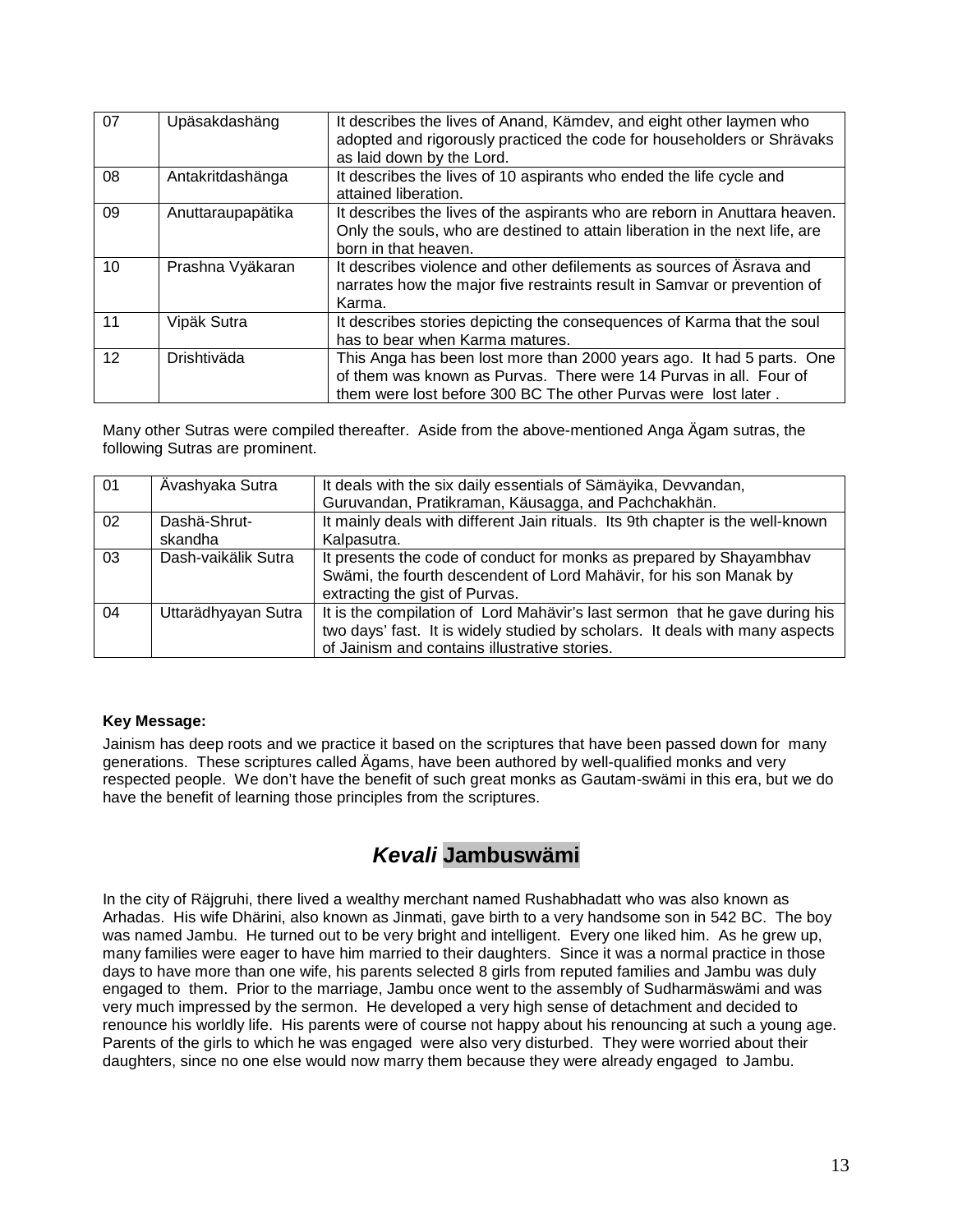All of them tried to convince Jambu to give up his intention. They pointed out the rigors of ascetic life that he would not be able to face. They also told him that it is very hard to practice the life of a monk and advised him to live a comfortable family life. However, he remained firm. Jambu's parents thought that he would change his mind once he got married. They therefore insisted upon his getting married before renouncing. Jambu agreed on the condition that he should be allowed to renounce the day after his marriage. Since the girls to whom he was engaged were very beautiful and attractive, every one thought that he surely would fall in love with his wives once married and would give up the idea of renouncing. The elders therefore accepted that condition.

The wedding took place on a grand scale. Jambu's parents and those of the girls vied with one another in showing their prosperity. No effort was spared to make the wedding a memorable ceremony. Highly distinguished guests graced the occasion. The jewelry and other precious gifts that were showered upon the newly weds were the envy of the city. Räjgruhi had rarely witnessed such pomp and splendor. Every one congratulated Jambu for getting such beautiful and glamorous wives and wished him perfect happiness. That night Jambu was in an elegantly decorated bedroom along with his wives.

Jambu was not at all affected by the glamour nor did the beauty of those lovely girls overcome him. He had made up his mind to renounce the next day and wanted to make use of the night for orienting his wives for spiritual pursuit. He sat in front of them and started explaining the temporary and transitory nature of life and everything pertaining to that.

At that time in the vicinity of Räjgruhi, there was a burglar named Prabhav. He was a prince of Vindhya city but had a major disagreement with his parents on the issue of some property. He therefore left the place and became a burglar. He had managed to have 500 followers who were willing to t do anything and take any risk at his command. He had somehow learned the art of putting any one to sleep and breaking any type of lock. He came to know of the fabulous treasure accumulated on the occasion of Jambu's wedding and decided to grab it.

In the dead of night, he came to the place along with his followers and saw that every one had gone to sleep because of the exhaustion of the ceremony. He asked his colleagues to pick up the valuables as he proceeded towards Jambu's bedroom for the jewelry on the bodies of the newlyweds. From a little distance, he heard Jambu talking to his wives. He came close to the door in an effort to listen closely. To his utter astonishment, Jambu was talking about the true nature of life. His words were so powerful that Prabhav could not stop listening.

Jambu's talk was appealing not only to his wives but also to Prabhav. He started thinking that he had fallen out with his parents and others for the sake of some possessions and was leading the nasty life of a burglar while here was a young boy planning to give up everything that he had effortlessly gained. Jambu's talk was still going on. The more Prabhav listened, the more he hated himself. His men came to him with bundles of valuables, pointing out that it was getting near dawn and they should leave. However, Prabhav was not listening to them. He had developed a disdain for the kind of life he was living and was keen to change it. Ultimately he told his followers to leave him alone, because he had decided to give up burglary. They could therefore go on their own. All of them were frustrated at that. They said that they would not go anywhere without him. If he was giving up burglary, they were also willing to give it up.

By that time, Jambu had stopped talking to his wives. His wives were convinced of the futility of the worldly life and had decided to renounce the world. Then Prabhav came inside and said that he had come there for burglary but had decided to renounce after listening to Jambu's talk with his wives. He and his 500 followers made up their mind to be Jambu's disciples. In the morning news spread everywhere that Jambu was going to renounce that day along with his wives. His parents were disappointed that their intention did not materialize. They did not have any interest to continue the worldly life and decided to renounce also. And so was the decision of the girls' parents. A spectacular procession was organized leading all those 500+ people to the assembly of Sudharmäswämi. Jambu became his disciple and Prabhav and his colleagues became Jambu's disciples.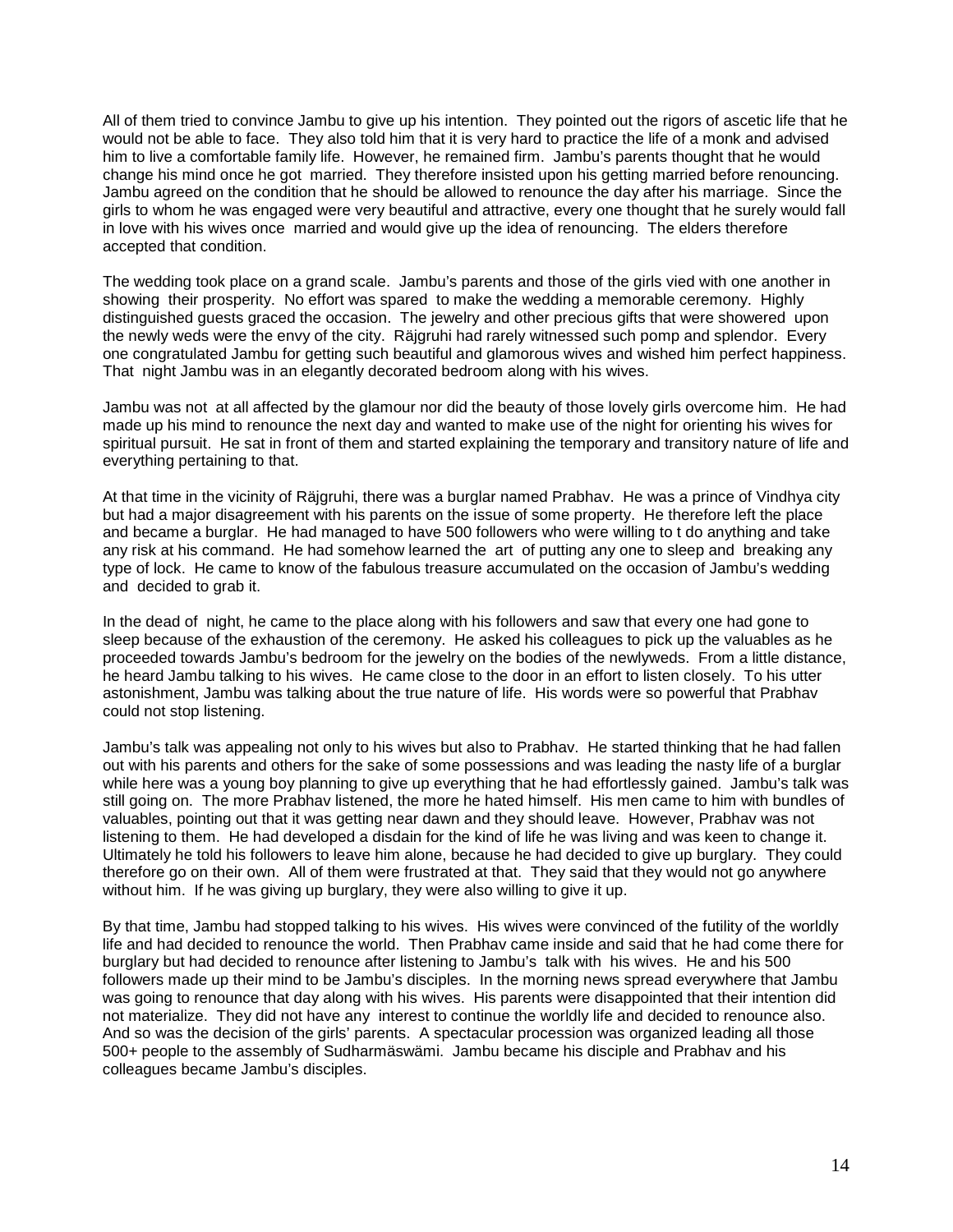Jambuswämi as he became known henceforth studied the entire teaching of Lord Mahävir. Most Jain scriptures are composed in the form of dialogue between Sudharmäswämi to Jambuswämi. He became the head of the religious order when Sudharmäswämi attained omniscience. He himself attained omniscience (Kevaljän) at the age of 36. He was the last omniscient (Kevali) of the current time cycle. He attained Nirvana at the age of 80.

### **Key Message:**

Jambuswämi firmly believed in renouncing the worldly life from the moment he listened to Sudharmäswämi's sermon. In fact, even his words/sermons were so powerful that it ultimately led hundreds of others to follow him in the pursuit of omniscience through the disciplined life of an ascetic. He realized that material happiness and enjoyment of physical beauty (of his 8 wives) is all superficial and temporary. The key is to focus on purifying the soul and helping others to do the same.

# **Ächärya Haribhadra-suri**

During the sixth century AD, there lived a learned Brahmin named Haribhadra. He was highly intelligent and proficient in philosophy of all religions. He was so intelligent that he right away understand what other people meant to convey. It was easy for him to effectively counter the argument of other people. As was the practice in those days, he used to go to various places to debate with scholars and other learned men at royal courts. Thanks to his expertise, he invariably turned out to be a winner of arguments everywhere. The scholars were, therefore, scared of entering into a debate with him.

When no one came forward to counter him, he concluded that there was no rival in the entire country. He felt sure he had no problem in comprehending anything that any one would like to discuss. He therefore issued a public challenge that if any one could present some thing that he could not understand, he would readily become his pupil. In doing that, he overlooked the fact that there were Jain Ächäryas who were highly proficient in all the philosophies and who could effectively challenge him. They did not like to boast of their knowledge and therefore did not challenge his superiority.

One day, while he was passing through a street, he came across the royal elephant. The elephant was very angry and was completely out of control. The keeper was trying his best to bring him into control, but the elephant was not responding to any of his efforts. The elephant was running towards Haribhadra and he was in a grave danger of being crumpled. Haribhadra had to find a quick shelter somewhere. As he looked around, he saw a prominent Jain temple of the city. He ran towards it and entered the temple in order to save himself from the wrath of the elephant.

Haribhadra had scant regard for Jainism and did not care to know about Jainism. He was also ignorant of what Jainism had to offer in the way of its philosophy. Brahmins were usually staunch Shaiväites and looked down upon going to Jain temples. There was a proverb among them that one should not enter a Jain temple even if one happens to be hit by an elephant. True to that tradition, Haribhadra had never entered a Jain temple. He knew about the deities whose idols are worshipped in Hindu temples. However, he did not have a clear concept about Jain Tirthankars. As he entered the temple, he saw the white marble idol of Lord Mahävir facing him. Instead of looking at the graceful compassion flowing from the eyes of Tirthankar's idol, Haribhadra could only notice that the stomach of the idol did not represent the skinny body of an austere saint. The only conclusion that he could draw by looking at the idol was that the Jain Tirthankars must have enjoyed substantial food. He therefore made the following remarks:

#### **"Vapurevatavächashte Spashtam Mishtänn-Bhojitämit"**

Which means: "Your stomach itself clearly indicates that you must be eating sweet foods."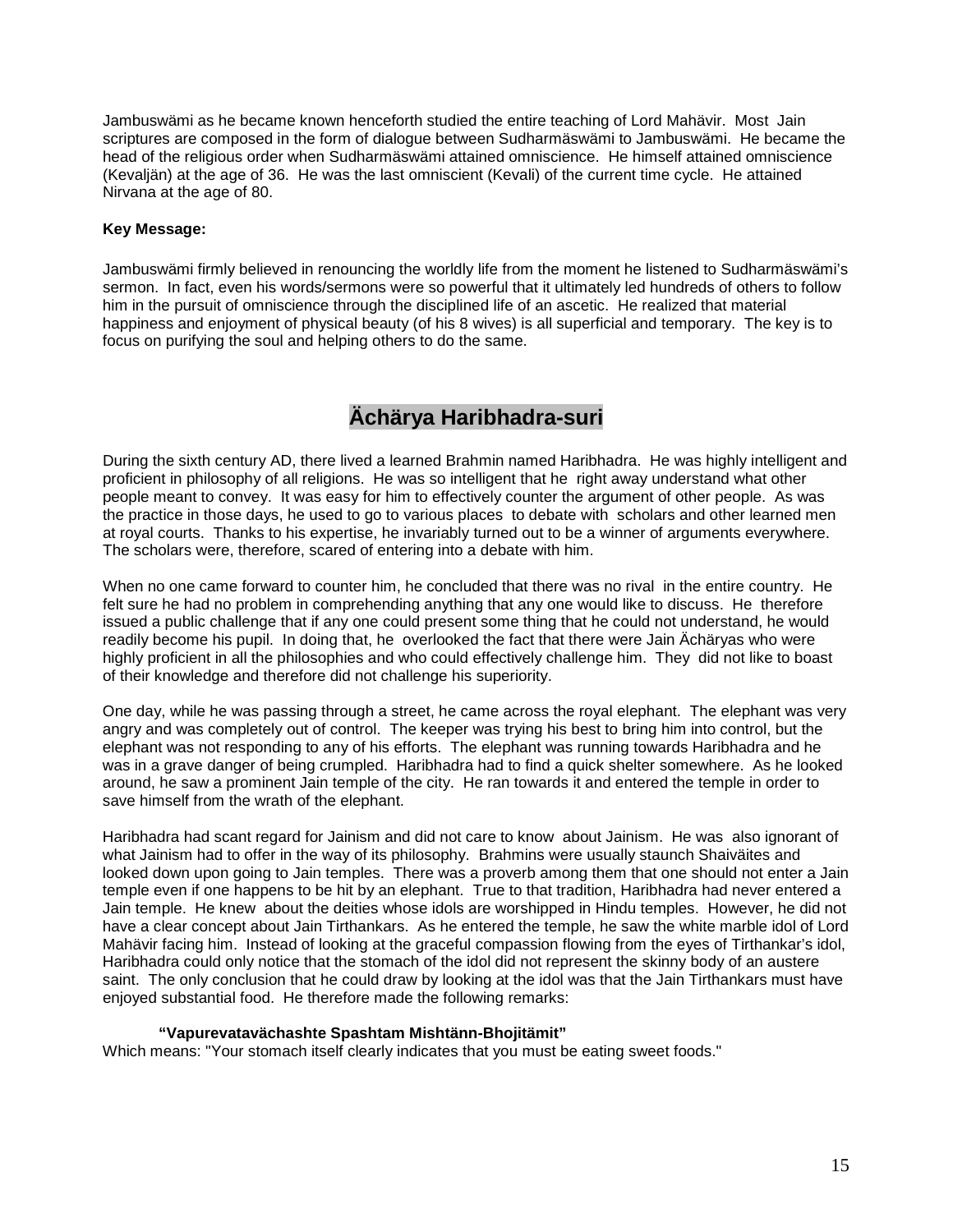Once, while Haribhadra was passing by a Sädhvis' Upäshray, he heard a Sädhvi named Yäkini Mahattarä, reciting the following verse indicating the order in which the Chakravarti (sovereign emperors) and Väsudevs were born in the current Avasarpini.

### **Chakkidugam Haripanagam Panagam Chakki Ya Kesavo Chakki Kesav Chakki Kesav Du Chakki Kesi Ya Chakki Ya**

Jain tradition believes in time cycles of very long duration occurring one after another. One half of a cycle is called Utsarpini or the ascending order during which there is all-round improvements; the other half is called Avasarpini or the descending order during which every thing goes on deteriorating. That tradition also holds that 24 Tirthankars, 12 Chakravarti (sovereign emperors), 9 Väsudevs or Näräyans, 9 Prati-Väsudevs or Prati-Näräyans (Counter-Väsudevs) and 9 Balräms are born in every Utsarpini as well as every Avasarpini.

As a student, Haribhadra had studied Jain philosophy. However, he obviously had no background regarding the above-mentioned tradition. Haribhadra could not make out what Mahattarä was reciting. Asking the nun about the meaning was also a problem because he had declared that he would become a pupil of any one who would present anything that he could not understand. True to his decision, however, he brushed aside his hesitation and went inside. He said that he had decided to be the pupil of any one who would present anything that he couldn't understand. Since he could not understand what Mahattarä had recited, he requested her to accept him as a pupil and to explain what she was reciting.

The Mahattarä replied that nuns are not supposed to teach males and cannot have males as pupils. She, therefore, advised Haribhadra to go to her Guru Jinabhattasuri who was capable of explaining the meaning of the verse. She added that if he thought fit thereafter, he could become the pupil of that Guru. Accordingly, Haribhadra went to Ächärya Jinabhattasuri who explained the verse in the proper perspective. He however did not ask Haribhadra to be his pupil.

The way the Ächärya explained the verse induced Haribhadra to learn more about Jainism. He therefore requested the Ächärya to accept him as a pupil. Thereupon, Jinabhattasuri asked him to get the consent of his family and other close relatives. Haribhadra had to face heavy odds when he went to seek such permission. He did not give up and patiently continued to persuade the members of his family and other relatives. He explained to them that his knowledge would remain incomplete without gaining the knowledge of Jainism in detail. For that purpose as well as for adhering to his decision, it was incumbent upon him to be a Jain monk. He ultimately succeeded in gaining the consent of all the family members. Thereupon, he renounced the worldly life and became a disciple of Jinabhattasuri.

He diligently started studying the Jain scriptures and other sacred books. He was so smart and intelligent that he soon achieved a mastery of the Jain scriptures. The study of the Ägams showed him the depth of Jain philosophy in seeking the truth. When he gained the mastery of all relevant Jain literature and when his master was thoroughly convinced about his true faith, it was decided to bestow upon him the title of Ächärya. Now Haribhadra became Ächärya Haribhadra-suri. In that capacity, he managed the Jain order very capably and efficiently. By virtue of his knowledge and intelligence, he could attract many people to Jainism. Many of them also renounced and became his disciples. Jainism gained a newfound popularity during his stewardship.

Amongst his many pupils were two named Hans and Paramhans who were sons of his sister. They were very intelligent and Haribhadra-suri had high expectations of them. Once Hans and Paramhans requested him to allow them to go to a well-known Buddhist monastery, in order to study the weak points of Buddhism. Haribhadra-suri could foresee that the idea would not be beneficial and, therefore, did not approve. Hans and Paramhans, however, persisted and ultimately secured his permission. They went disguised as Buddhist monks, but unfortunately their secret was quickly revealed. The head of the monastery took them as spies and gave them a harsh punishment, which ultimately resulted in the loss of their lives.

When Haribhadra-suri learned about the tragic fate of those pupils he was furious and vowed to punish the Buddhists for this cruelty. He challenged them to enter into a debate in a royal court with the stipulation that whoever loses would be put to death. In view of the violence involved in the challenge, Guru Jinabhattasuri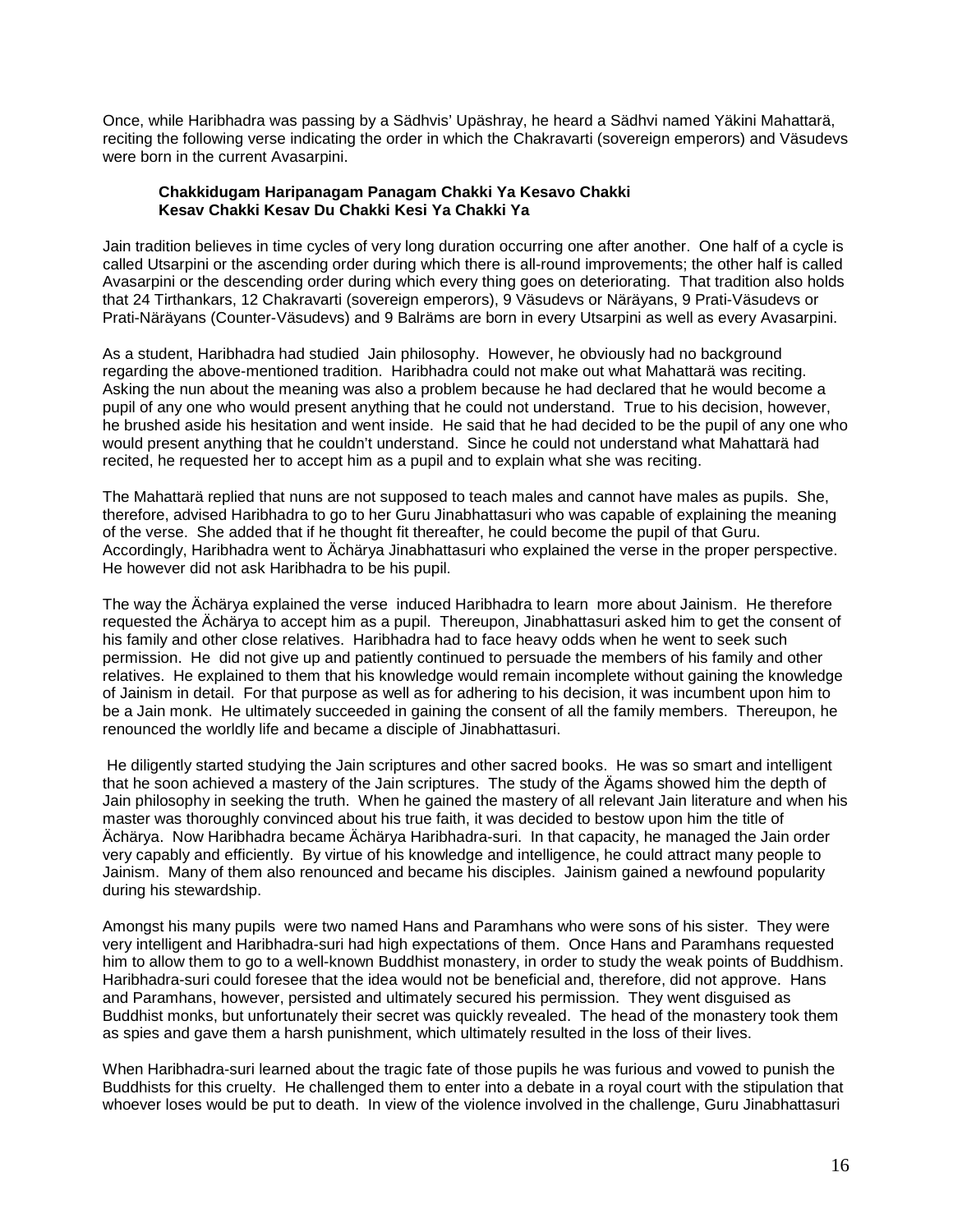ultimately persuaded him to leave the debate. Haribhadra-suri also realized that his undue attachment for Hans and Paramhans had led him to indulge in a violent attitude. He, therefore, begged for atonement. Guru Jinabhattasuri advised him to compose verses that can enlighten the people to the right faith.

Accordingly, Haribhadra-suri started writing. He was a prolific writer. He wrote many books of which only a few are presently available . The commentaries on Dashvaikälik-sutra, Tattvärthasutra, Panchasutra, and Ävashyak-sutra are among his well-known compositions. Moreover, he wrote Lalitvistarä, Dharmasangrahani, Upadeshapad, Shodashtaks, Dharmabindu, and Anekänta Jaypatäkä. He was probably the first Jain scholar to write on Yoga. Yogabindu, Yogavinshikä, Yogashatak and Yogadrashti Samuchchaya are his compositions on Yoga. He will always be remembered for the valuable contribution made to Jain literature.

### **Key Message:**

The entire life of Haribhadra-suri depicts his keen desire for learning. Even though he was an established scholar, he was ready to learn from a simple Jain Sädhvi. This is a great lesson in humility. One should not let pride come in the way of acquiring knowledge. Jain Ägams describe the essence of Jainism in a logical and, convincing way. No doubt a deep understanding will lead one to practice the principles of Jainism with more discipline and faith. Various compositions of Haribhadra-suri are very precious and help us gain a better understanding of this very complex but, well-defined and logical religion

## **Bharat and Bähubali**

Lord Rushabhdev had two wives named Sumangalä and Sunandä. By Sumangalä, he had 99 sons of whom Bharat was the eldest and the best known and one daughter named Brähmi. By the second wife, Sunandä he had one son named Bähubali and one daughter named Sundari. All of them were given proper training in different arts and crafts. Bharat became a great warrior and a politician. Bähubali was tall, well built, and strong. He was known for his mighty arms. In Sanskrit language, Bähu means arm and Bali means mighty. Because he had very strong arms, he was known as Bähubali. Brähmi attained a very high level of literary proficiency. She developed the first known script, which came to be known as Brähmi script. Sundari became very proficient in mathematics. After Lord Rushabhdev attained omniscience, both girls renounced the worldly life and became his disciples.

As a king, Rushabhdev had responsibility for a large geographical area in his kingdom. At the time of his renouncement, he handed over the city of Vinitä, also known as Ayodhyä, to Bharat and the city of Taxshilä to Bähubali. To the remaining 98 sons he gave different parts of his vast kingdom.

Bharat quickly established a firm hold over Vinita. He was an ambitious ruler and intended to become emperor of all India. For this purpose, he organized a strong army and started developing different types of fighting equipment. His army developed a miraculous wheel called Chakraratna (Chakra means wheel and Ratna means precious jewel) that would not miss its target. Then he embarked upon his journey of conquest. In those days, there was hardly anyone who could withstand his well-equipped army. He easily conquered the regions around Vinitä. Then he turned his attention towards his brothers and asked them to acknowledge his superiority. They all went to Lord Rushabhdev to ask for advice. Bhagawän explained about conquering inner enemies (passions) and not the external enemies. He also advised on attaining liberation, a "True Kingdom". They all realized the futility of fighting with the elder brother so they surrendered their territories to him, renounced the worldly life, and became disciples of Lord Rushabhdev.

Now only Bähubali remained. He had a different vision. He was conscious of his right to rule over the kingdom handed over by his father. Moreover, he was too proud to surrender and had the will and capacity to fight any invader. Therefore, when he received Bharat's request to accept a subordinate status, he refused to accept that type of status and began preparations to fight. Both brothers were strong and the war between the two was sure to result in large-scale bloodshed. The counselors on both sides therefore tried to dissuade their masters from resorting to war but neither of them would give up his ground. The war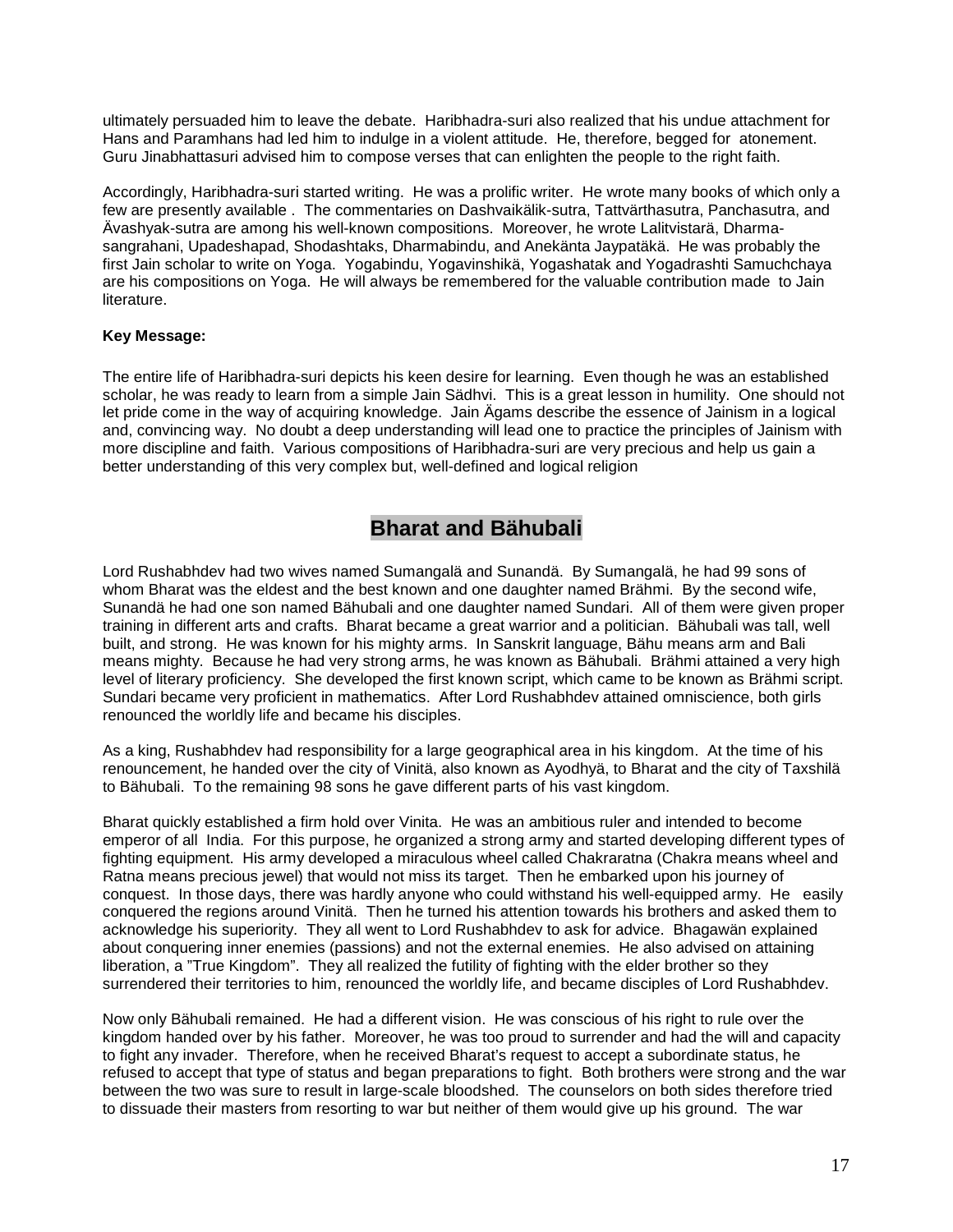seemed inevitable and both the brothers brought their armies face to face with each other. Everyone shuddered at the prospect of the heavy casualties that would result due to the imminent war.

At last, the counselors explained to their masters that the point at issue pertained to determination of the superiority between the two. Instead of going to a large-scale war for that purpose, a fight between the two brothers was better and would avert unnecessary bloodshed. Since both the brothers were agreeable, they suggested they engage in a straight duel and whoever was found superior would be declared as the victor. Bharat and Bähubali both agreed. Accordingly, the duel took place in which Bharat tried to beat Bähubali by using different types of equipment at his command. He, however, was not successful in beating his brother. How could he bear his defeat, knowing that he intended to conquer all of India? He became desperate and ignored the rules that were agreed upon for the duel, and hurled his miracle wheel, the Chakraratna, at Bähubali. However, the wheel was not meant to hurt a person of the same blood. It therefore came back without hurting Bähubali.

Bähubali became enraged by Bharat's violation of the rules of the duel. He thought of smashing the elder brother with his mighty fist. As he raised his hand for that purpose, the onlookers trembled with the idea of Bharat's imminent death.

However, all of a sudden, Bähubali thought, 'what am I doing? Am I going to kill my elder brother for the sake of worldly possessions that my revered father has willingly abandoned and which my other brothers have given up?' He shuddered at the prospect of the imminent death of Bharat. Within a moment he changed his mind. He saw the evil in killing his brother whom he used to respect. As proud as he was, how could he ever turn back his raised hand? He therefore used it for pulling out his hair (as the monks do during Dikshä) as a symbol of giving up everything and of renouncing the worldly life.

Bähubali then thought that if he went to the assembly of his father at that time, he would be required to bow to his 98 younger brothers who had renounced earlier and would as such be considered senior to him. How would his ego let him do that? He decided to seek enlightenment on his own and started meditating on the very spot where he stood. He stayed so focused on his meditation that he did not even remember how long he continued . He remained so immersed that creepers began to grow on his feet. (In memory of this event, a gigantic 57-foot upright statue of Bähubali stands on the hill of Vindhyagiri at Shravanbelgola, near Bangalore. It is made out of a single granite rock and was erected about 1000 years ago . Pilgrims and visitors marvel that the statue under the open sky stands spotless even today).

One year passed with Bahubali in that posture of meditation. Bähubali however did not gain enlightenment. How could he gain it, since he did not get rid of the ego that was overpowering him? At last, Lord Rushabhdev, out of compassion, sent Brähmi and Sundari to bring him to the right path. They came to the place where Bähubali was meditating. Seeing the mighty brother standing like a rock, they calmly asked him to get off the elephant. As their familiar voice reached the ears of Bähubali, he opened his eyes in amazement and looked around. However, where was the elephant? He then realized that he was all the time riding the elephant of ego. He immediately let go his ego and decided to go to the Lord.

During his long penance, he had overcome all other defiling passions and only ego had remained between him and the enlightenment. Now ego was gone and humbleness prevailed in its place. Therefore, as he took the first step towards the Lord, he achieved full enlightenment and became omniscient.

Meanwhile, Bharat had become the undisputed emperor or Chakravarti of all India, which from his name came to be known as Bhäratvarsha. He was the first Chakravarti of the current Avasarpini. He ruled equitably and in the interest of all. People were happy during his regime. He himself was happy in every respect. After ruling for a very long time, one day a ring came off of his finger while he was in his dressing room. He noticed that the finger looked rather odd without the ring. By way of curiosity, he took all rings off and saw that all the fingers looked odd. Then he took off his crown and other ornaments that used to decorate his ears, neck, arms etc and looked in the mirror. He noticed that he did not look as impressive as he used to look.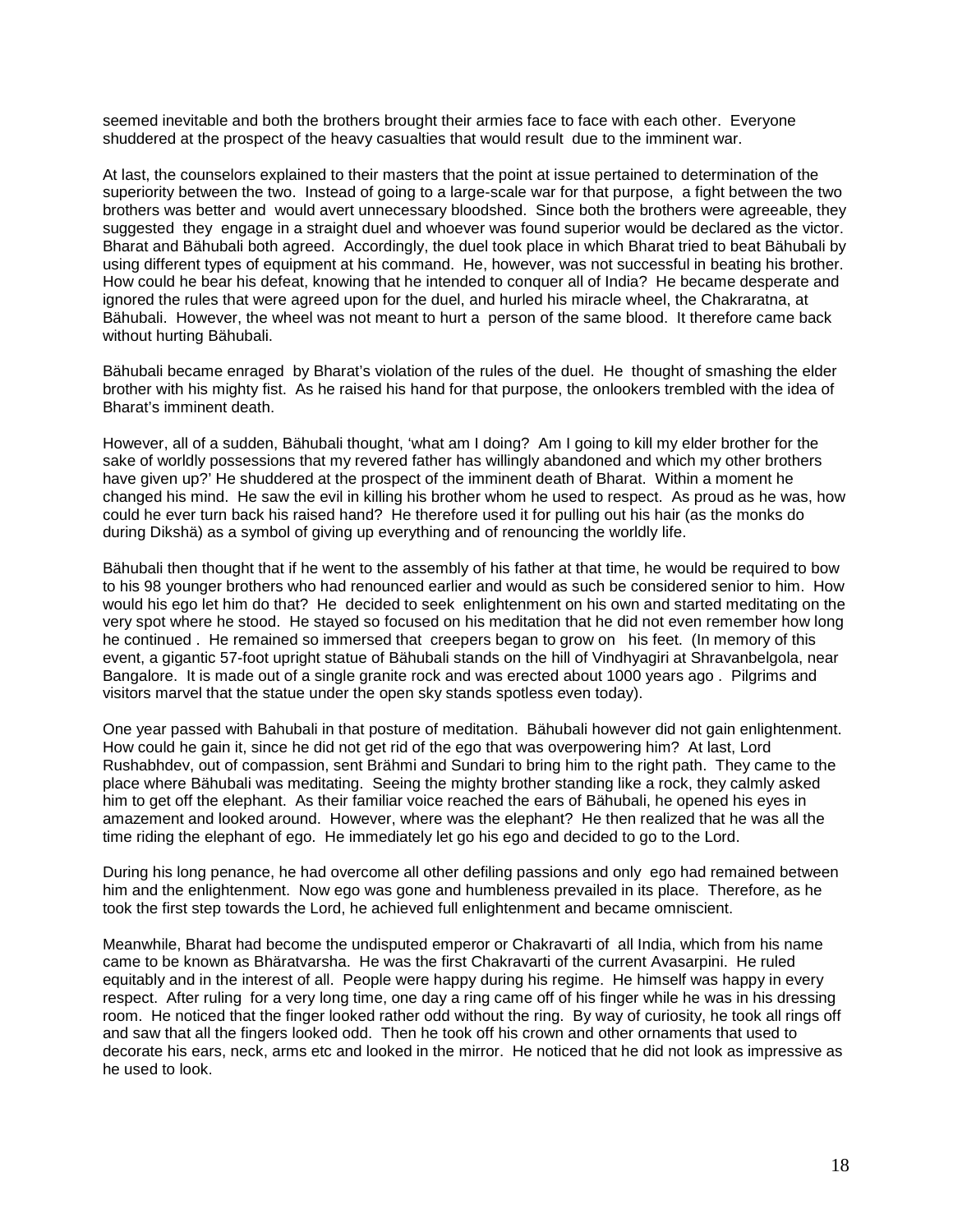This set in motion a train of thoughts within himself. 'I consider myself handsome and impressive, but all that impressiveness is merely due to the ornaments etc. that do not belong to the body. The body itself is made up of blood, bones etc. Then, how come I am so much attached to my body? Moreover, the body does not stay forever and is going to be decomposed sooner or later. At that stage, I will have to leave every thing. The only ever-lasting entity is soul.' He thus realized that nothing in the world inclusive of his body really belonged to him. In that case he thought, 'Why not do away with my attachment of all the temporary things and instead focus on something that lasts forever like my father did?' Thus, he developed acute detachment for the worldly life. This led to the rise of true enlightenment from within and as a result, he attained omniscience in that very room.

#### **Key Message:**

The focus of this great story is on ego and self-realization. Ego and pride build negative karma and lead one to destructive behavior as symbolized in the story. Ego also causes anger and leads one to irrational behavior. Ego and superficial pride must be overcome on the path to enlightenment and omniscience. A learned person or a Sädhu should be respected regardless of his age. We should all strive for cultivating humility, the fundamental principles of Jainism.

### **andanbälä**

Once upon a time, there was a beautiful princess named Vasumati. She was the daughter of king Dadhivähan and queen Dhärini of the city of Champapuri.

One day a war broke out between King Dadhivähan and the king of nearby Kaushambi. King Dadhivähan was defeated in the war and so he had to run away in despair. When princess Vasumati and queen Dhärini learned that they had lost the war, they also decided to escape. While they were running away from town a soldier from the enemy's army spotted and captured them. Princess Vasumati and her mother were scared. They didn't know what the soldier would do to them. He told the queen that he would marry her, and that he would sell Vasumati. Upon hearing this, the queen went into shock and died. The soldier immediately felt sorry for his remarks and decided not to make any more comments. He took Vasumati to Kaushambi to sell her.

When it was Vasumati's turn to be sold in the slave market, a merchant named Dhanavah happened to be passing by. He saw Vasumati being sold and felt that she wasn't an ordinary girl. He thought she might have been separated from her parents and if she were sold as a slave, what would be her fate? Therefore, out of compassion Dhanavah bought Vasumati, and took her to his home. On the way home he asked her, "Who are you? What happened to your parents? Please don't be afraid of me. I will treat you as my daughter." Vasumati didn't reply.

When they reached home, the merchant told his wife, Moola, about Vasumati. "My dear," he said, "I have brought this girl home. She has not said anything about her past. Please treat her like our daughter." Vasumati was relieved. She thanked the merchant and his wife with respect. The merchant's family was very happy with her. They named her Chandanbälä, since she would not tell anyone her real name.

While staying at the merchant's house, Chandanbälä's attitude was like that of a daughter. This made the merchant very happy. Moola, on the other hand, was wondering what her husband would do with Chandanbälä. She thought that he would marry her because of her beauty. Therefore, Moola was never comfortable with the idea of having Chandanbälä around.

One day, when the merchant came home from his shop, the servant who usually washed his feet was not there. Chandanbälä noticed this and was delighted to have a chance to wash his feet for all the fatherly love he had given her. While she was busy washing the merchant's feet, her hair slipped out of the hairpin. The merchant saw this and felt that her hair might get dirty. So he lifted her hair and clipped it on the back of her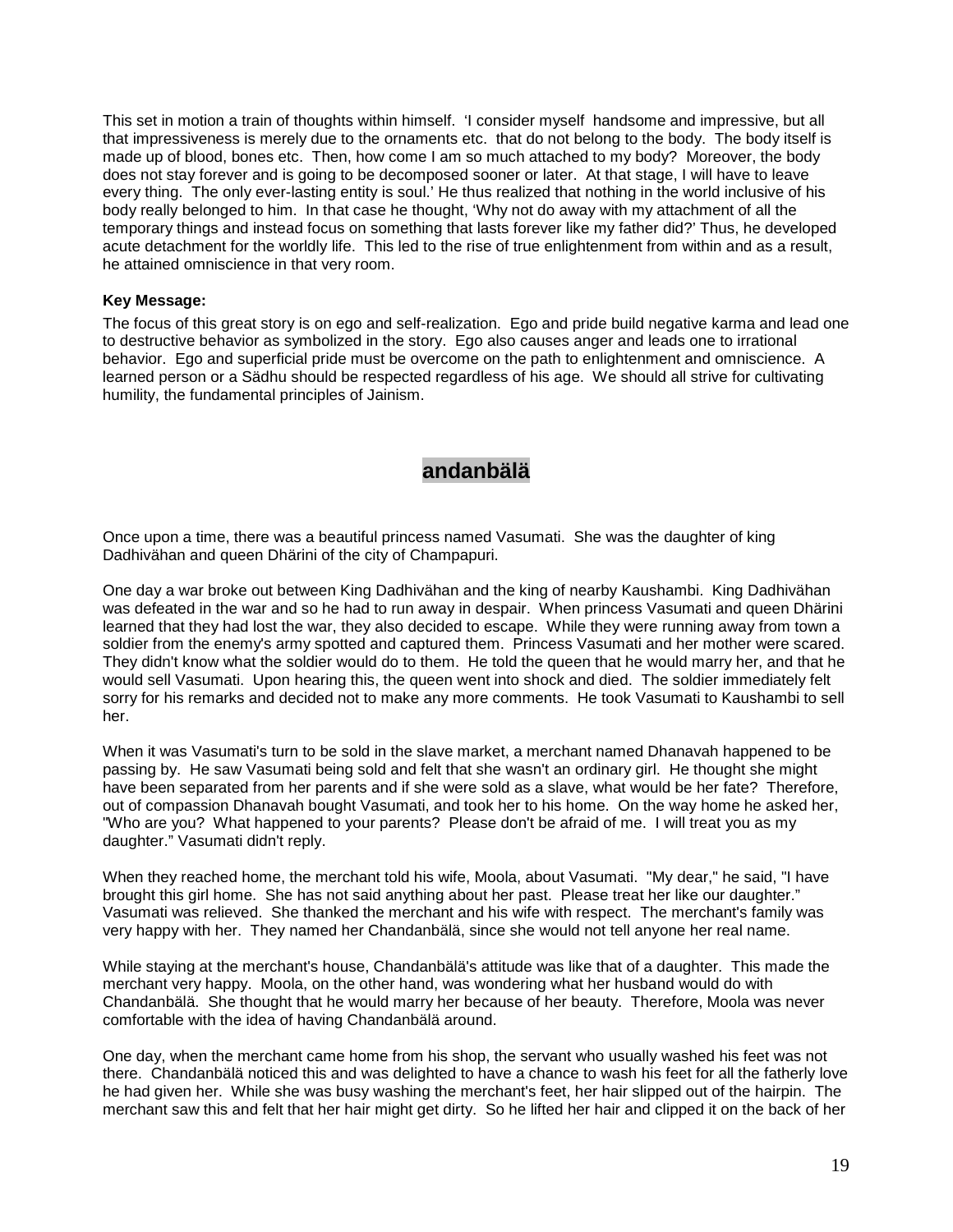head. Moola saw all this and was outraged. She felt that her doubts about Chandanbälä were true. Moola decided to get rid of Chandanbälä as soon as possible.

When Dhanavah went on a three-day business trip his wife used this opportunity to get rid of Chandanbälä. Right away she called a barber to shave all of Chandanbälä's beautiful hair. Then she tied Chandanbälä's legs with heavy shackles and locked her in a room away from the main area of the house. She told all the servants not to tell Dhanavah where Chandanbälä was or she would do the same to them. Then Moola left to go to her parent's house.

When Dhanavah returned from his tript he did not see either Moola or Chandanbälä. He asked the servants about them. The servants told him that Moola was at her parent's house, but they did not tell him where Chandanbälä was because they were scared of Moola. He asked the servants in a worried tone, "Where is my daughter Chandanbälä? You better speak up and tell the truth. I will fire you all if you don't tell me the truth." Still nobody said a word. He was very upset and didn't know what to do. After a few minutes an older servant thought, "I am an old woman and will soon die anyway. What is the worst thing Moola can do to me?" So out of compassion for Chandanbälä and sympathy for the merchant she told him all about what Moola did to Chandanbälä.

She took the merchant to the room where Chandanbälä was locked up. Dhanavah unlocked the door and saw Chandanbälä. He was shocked when he saw her. He told Chandanbälä, "My dear daughter, I will get you out of here. You must be hungry. Let me find some food for you." He went to the kitchen to find food for her. He found that there was no food left except for some boiled lentils in a pan. The merchant decided to feed her that for the time being. So, he took them to Chandanbälä. He told her that he was going to get a blacksmith to cut off the heavy shackles and so he left.

Chandanbälä was thinking about how her life had changed. She started wondering how fate can change the life from rich to almost helpless. Chandanbälä then thought of offering some lentils to a pious person before eating. She got up, walked to the door, and stood there with one foot outside and one inside.

To her surprise, she saw Lord Mahävir walking towards her. She said, "Oh revered Lord, please accept this food which is suitable for you." However, Lord Mahävir had taken a vow to fast until a person who met certain conditions offered him food. Some of his conditions were:

- 1) The person offering food should be a princess
- 2) She should be baldheaded
- 3) She should be in shackles
- 4) She should offer boiled lentils,with one foot inside the house and other outside
- 5) She should be in tears

Therefore, Lord Mahävir looked at her and noticed that one of his pre-decided conditions was still missing. She met all conditions except the tears in her eyes and therefore, Lord Mahävir walked away. Chandanbälä was very sad that Lord Mahävir did not accept alms from her and started crying. Tears started running down her face. Crying, she again requested Lord Mahävir to accept the alms. Lord Mahävir saw the tears in her eyes and came back to accept the food knowing that all his conditions were met. Chandanbälä now offered the lentils in Lord Mahävir's hand and was very happy.

As Lord Mahävir had fasted for five months and twenty-five days, heavenly Gods celebrated the end of Lord Mahävir's fast. By their magical power, Chandanbälä's shackles were broken, her hair grew back, and she was again dressed as a princess. The loud music and a celebration drew the attention of king Shatanik. He came to this place with his family, ministers, and other people. Sampul, a servant from the original kingdom, recognized Chandanbälä. He walked towards her, bowed and, broke out in tears. King Shatanik asked, "Why are you crying?" Sampul replied, "My Lord, this is Vasumati, the princess of Champapuri, daughter of king Dadhivähan and queen Dhärini." The king and queen now recognized her and invited her to live with them.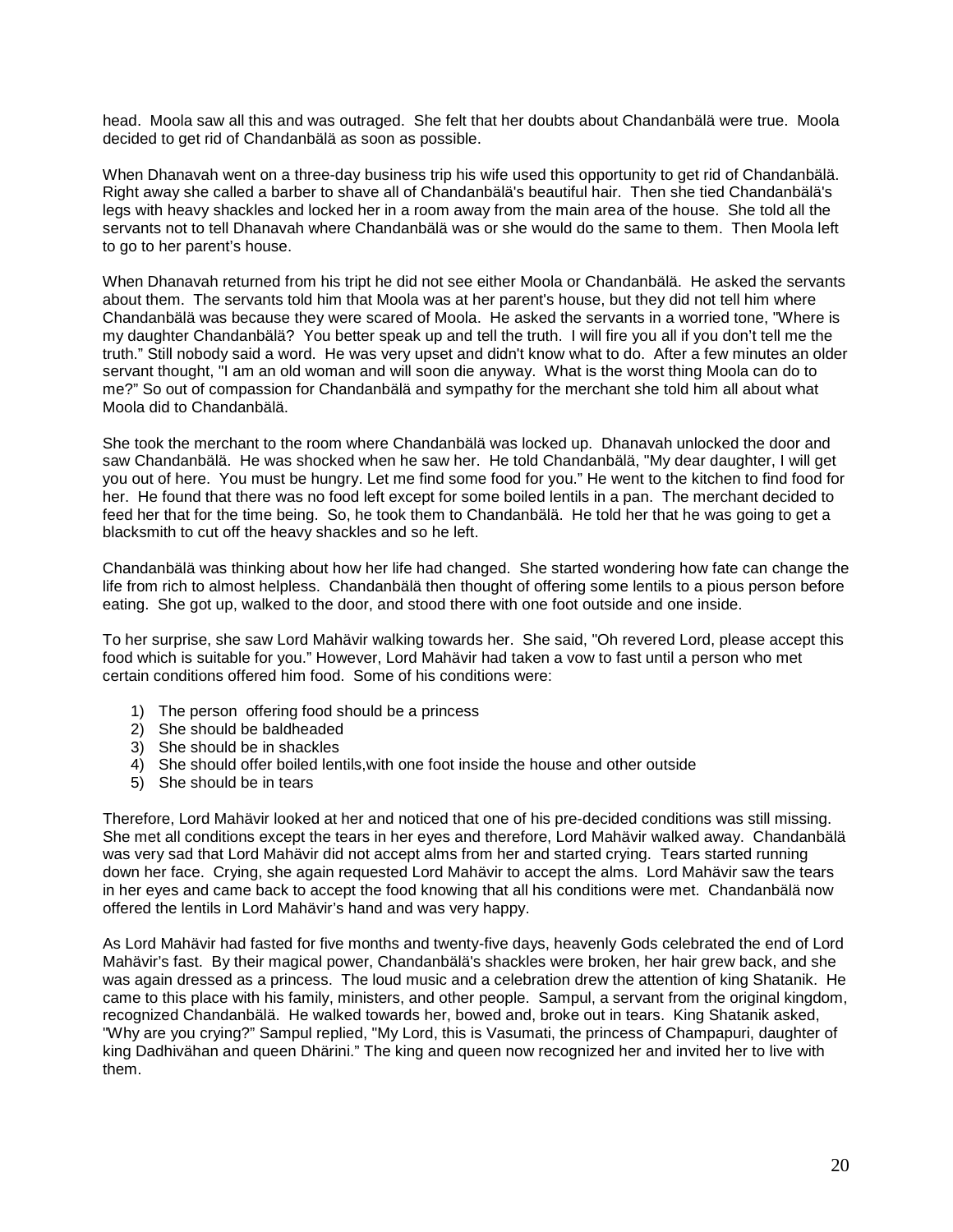Later, when Lord Mahävir attained Kevaljnän, the perfect knowledge, he reestablished the four-fold order of Jain Sangh (community). At that time, Chandanbälä took Dikshä and became the first nun (Sädhvi). She became the head nun of the Jain order. Later on she attained Kevaljnän and liberation from the misery of the birth, life and death cycle.

### **Key Message:**

We can learn from a number of behaviors that are cited in this story. Moola's heart was blinded by jealously and therefore did not understand Chandanbälä's plight or the role of a mother and the compassion of a father. This led her to do terrible things resulting in bad karma. This depicts the destructive power of jealously and why we should avoid it. Next, the self-less old servant who told Dhanavah about what had occurred, did this out of compassion and risked her own demise with Moola. This good karma will bind to her soul as Punya and demonstrates the principles of Jainism. Similarly, Dhanavah's compassion and treatment of Chandanbälä supports the proper role of a father and the willingness to help an orphan. Lastly, Chandanbälä's offering of food to Lord Mahävir despite her own pitiful situation is very self-less and comes from the heart. Following the principles of Jainism ultimately led Chandanbälä to the path of liberation.

### **Chandkaushik**

This is a story about Bhagawän Mahävir when he was a monk. He used to fast, meditate, and perform penance. He was traveling barefoot from place to place and village to village. Bhagawän Mahävir once decided to go to the village of Vachala. On his way therehe would have to go through a forest where there was a poisonous snake named Chandkaushik. It was said that Chandkaushik could kill a person or animal just by casting its evil and angry glance at them. All the people of the villages near that forest lived in absolute fear.

When the villagers learned about Mahävir's intention to pass through the forest, they begged him to take another route. However, Mahävir had no fear. He practiced supreme non-violence. He had no hatred towards anyone and considered fear and hatred as violence to the self. He was at peace with himself and all other living beings. There was a glow of serenity and compassion on Bhagawän's face. He convinced the people that everything would be all right and he proceeded to the forest where Chandkaushik lived. After a while, he noticed the beautiful green land fading. The forest looked like a desert. Trees and plants were dead, so he thought this must be the land that the villagers were talking about where Chandkaushik lived. Therefore, Mahävir stopped there to meditate. Peace, tranquility and compassion for the well being of each and every living being flowed from Mahävir's heart.

Chandkaushik sensed that someone had come near his land so he came out of his furrow. To his surprise, he saw a man standing there. He became furious, thinking, "How dare he came this close to my land?" Chandkaushik started hissing to threaten Lord Mahävir. He did not understand Lord Mahävir's tranquility. He became angrier, came closer to the Lord, and swayed his head, ready to strike. He saw no sign that this man would be threatened or run away. This made Chandkaushik even angrier and he blew poisonous venom towards Lord Mahävir three times. The venom neither affected Lord Mahävir nor disturbed his meditation. Chandkaushik was not ready for this. Now he became more irritated and bit Lord Mahävir's toe. When he looked at the man again, he was surprised to see that not only had nothing happened to him, but also instead of blood, milk came out from his toe.

Bhagawän Mahävir opened his eyes. He was calm and there was no fear or anger on his face. He looked Chandkaushik in the eye and said , "Calm down! Calm down Chandkaushik! Realize what you are doing!" There was love and affection in those words. Chandkaushik calmed down and felt as if he had seen this kind of a person before. He suddenly remembered his two previous lives. Chandkaushik then realized the truth of life and what the anger and ego of his last two lives had done to him. He bowed his head respectfully to the Lord.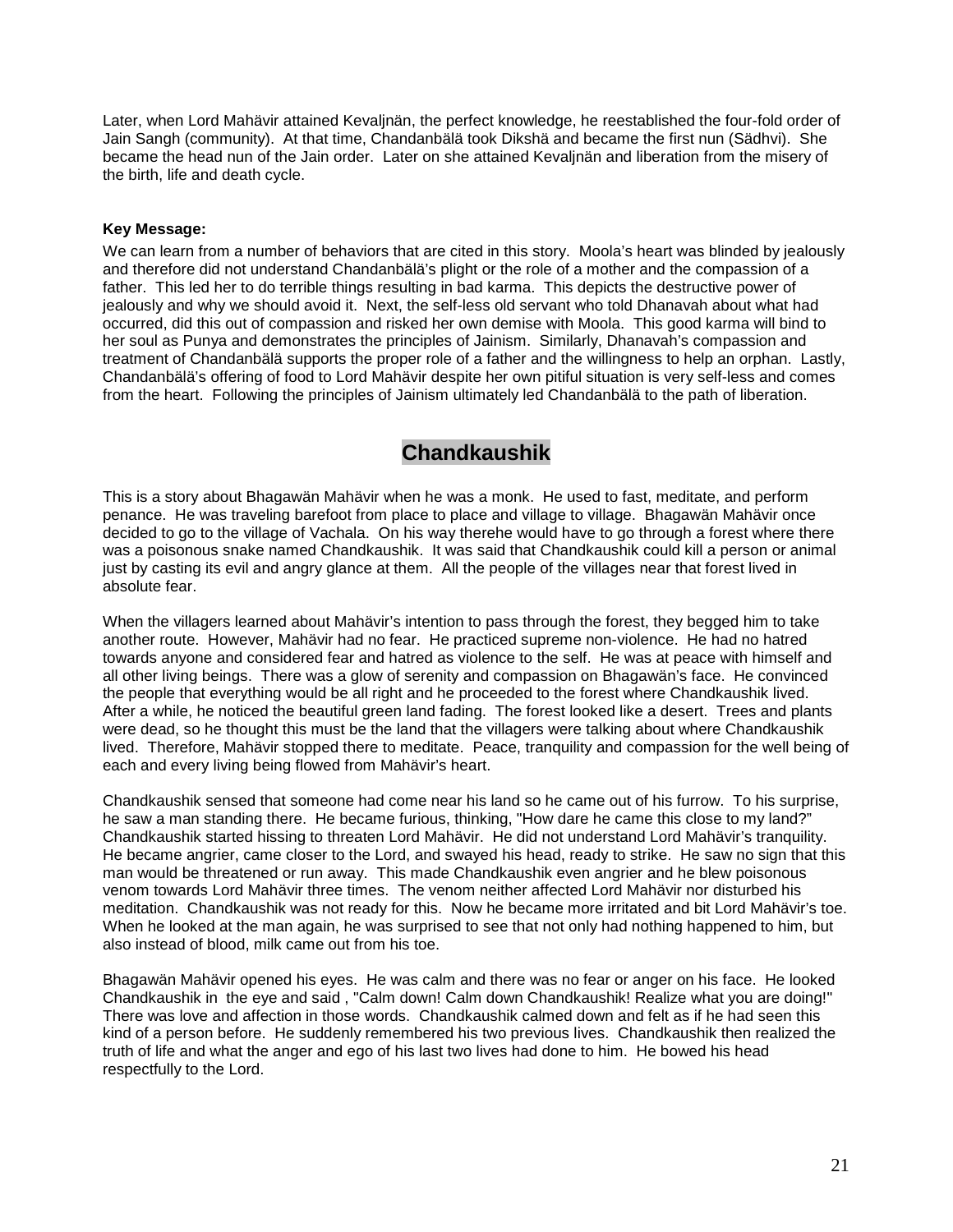Chandkaushik peacefully retreated to his furrow with his head inside while most of his body was outside. After a while when the people came to know that Chandkaushik was no longer harmful to anyone, they came to see him it out of curiosity. They saw him lying quietly. Some started worshipping, pouring milk on him and offered food while some were still mad because their loved ones had died due to him. They threw stones at him and hit him with wooden sticks. Blood, milk, and food attracted ants. Chandkaushik willingly suffered the biting and beating and remained at peace without any anger. This self-restraint and control of his feelings destroyed many of his bad karmas. Therefore, at the end of his life, he was born in heaven.

### **Key Message:**

Fear, hatred and ego are really violence to one's self and not to anyone else. Chandkaushik depicts this from the anger and ego he committed during his past lives. Self-realization through the help of Bhagawän Mahävir made him realize his mistake and led him to repent his deeds. This ultimately washed away his bad karmas and led him to heaven. Learning from this story, we should remain calm and avoid anger, ego, and all forms of violence. We also should be fearless of evils.

### **Lord Mahävir and The Cow Herder**

One day as Lord Mahävir was going from one place to another, he stopped near a big tree to meditate. While he was meditating, a cow herder came there with his cows. He needed someone to look after the cows so he could run some errands. He asked Mahävir Swami if he would look after the cows for a few hours. Lord Mahävir was in deep meditation and did not respond to the cow herder. However, the cow herder went away thinking that Lord Mahävir had heard him and would look after the cows.

In the meantime, the cows started wandering away looking for and grazing grass. A few hours later the cow herder returned and found all his cows were missing. He asked Mahävir Swami, "Where are my cows? What did you do with them?" Lord Mahävir was still in meditation and did not reply. The cow herder started wondering. "Where could they be?" Since Lord Mahävir did not reply, the cow herder searched for them everywhere but could not find them. While he was looking for the cows, the cows returned to the place where Mahävir Swami was meditating.

When the cow herder came back, to his amazement, all his cows were standing near Lord Mahävir. Mahävir Swami was still meditating. The cow herder became very angry with Lord Mahävir because he thought that Lord Mahävir had been hiding his cows. So he took out his rope and was about to whip Mahävir Swami with it. Just then, an angel from heaven came down and held the rope.

"Can't you see that Lord Mahävir is in deep meditation?" The angel asked.

"But he tricked me!" said the cow herder. The angel replied, "He is a God. He does not care for your cows or anything else in this world. He was in meditation and did not hear you. He did not do anything to your cows. You would have gotten bad karmas for hurting him."

The cow herder realized that he had made a mistake. He apologized to Lord Mahävir and went away silently

Then, the angel bowed down to Lord Mahävir and requested, "Oh! Lord, I would like to be at your service, as you will have to undergo many hardships during your spiritual journey."

Lord Mahävir answered, "Arihantas do not expect others to help them and they do not attain Keval-Jnän with the help of others. Arihantas have to undertake their own efforts on the journey towards omniscience and liberation.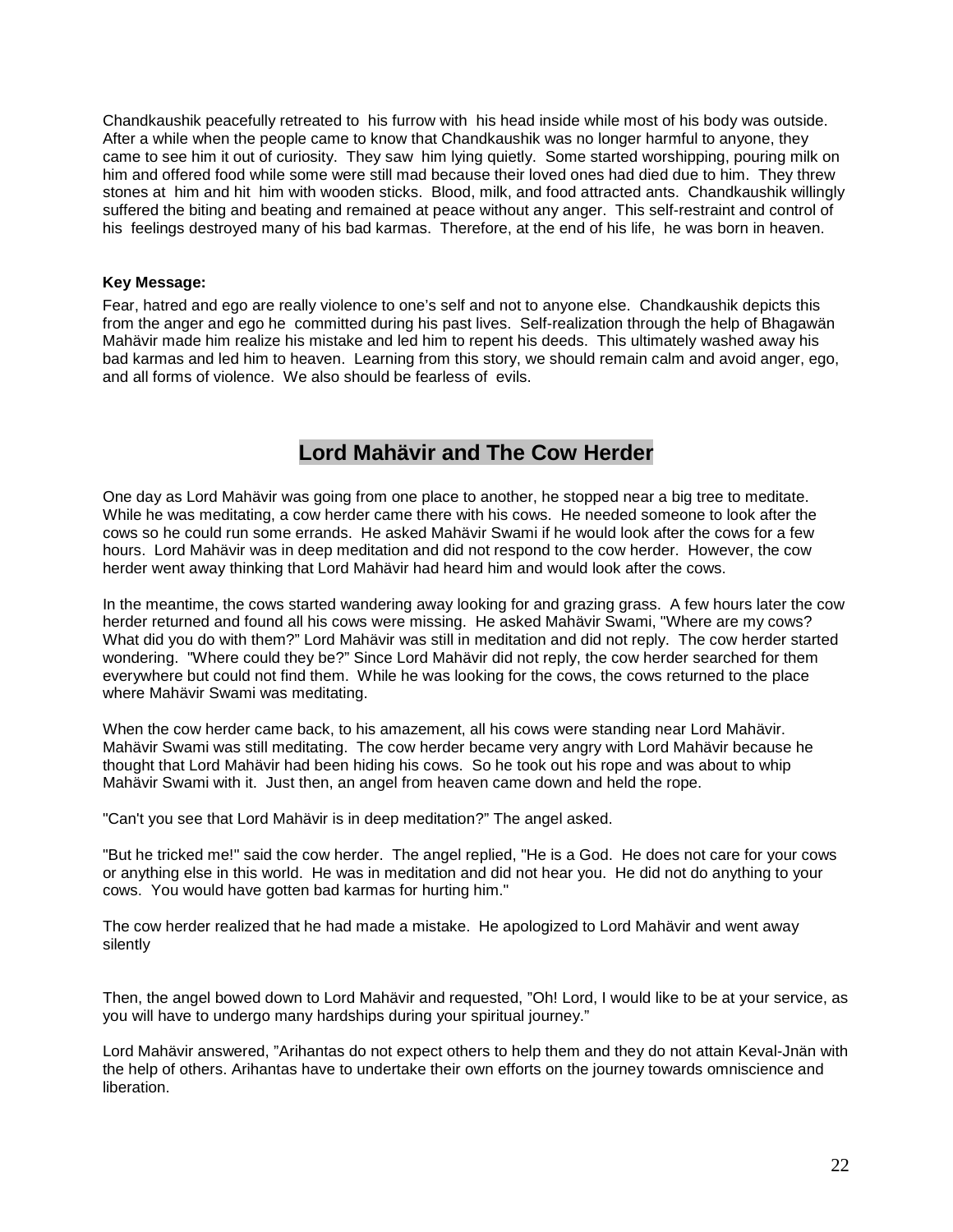The angel went back to heaven feeling happy that he could stop Lord Mahävir's suffering.

Mahävir didn't have any bad feelings towards the cow herder, because he held no anger towards anyone.

#### **Key Message:**

.

We should not make hasty decisions, because we can be wrong. One should think from all perspectives before acting. Secondly, we should also not hurt anyone for any reason and should forgive instead of displaying anger. This is the way we can stop new karmas from coming to our soul.

### **Ilächikumar**

In ancient times, there lived a businessman named Dhandatta in a town named Ilavardhan. His wife Ilächi gave birth to a very lovable and handsome boy. Bbeing the only son, the parents deliberately kept him nameless as was a custom in those days. As a son of Ilächi, he came to be known as Ilächiputra. He was reared with loving care and attention in the midst of luxuries. In due course, he grew to be a handsome youth and as such started being called Ilächikumar. His parents were now eager to have him get married. Being the only son in a well-to-do family, many people were interested in having their daughters marry Ilächikumar. His parents prepared a list of selected names and asked Ilächikumar to choose the one that he liked the most. However, Ilächikumar could not make a selection.

One day a party of acrobats came to the town. In those days there were no stadiums where acrobats could play. They had to show their skills on the open streets. Beating drums in a token of their arrival, acrobats planted poles in an open area off the main street and connected them with ropes. Many people assembled there to watch the show. The acrobats ascended the pole one after another and started demonstrating their skill by playing on the rope. They were walking and jumping over the high rope. People were very fascinated by the performance. Ilächikumar also had come there to watch the show. While watching the performance of the acrobats his attention was drawn to the young girl of the acrobat chief . She looked very beautiful and was dancing very gracefully to the tune of the drums with ringing jingle bells on her feet. Ilächikumar was so mesmerized by her beauty and charm that he could not move his eyes from her.

At the end of the show, the acrobats came down the rope and started collecting money from the people who had assembled for the show. People were very pleased with the performance and paid handsomely. Thus collecting a goodly amount of money, the acrobats left the place and everyone went home. Ilächikumar also had to go home. He was however so fascinated by the girl that he remained absorbed with thoughts about her and could not think of anything else. At lunchtime, his parents called him to join them. There too, he remained silent and finished lunch without uttering a single word. His parents had never seen him so serious and wondered about his absent-mindedness. His father asked him about the reason for his seriousness but he kept quiet. After the father left, the mother lovingly asked him to speak about whatever was on his mind. Ilächikumar said that it was no use telling her about it. As she repeatedly asked him, he finally replied that his heart was attracted to the acrobat girl and he wanted to marry her.

His mother was taken aback to hear that. She said that she could get him very beautiful and lovable girls from well-to-do families and asked him to forget the wretched acrobat girl. He replied that no other girl would attract him and he wanted to marry only that girl. Realizing the firmness of his mind, the mother told her husband about their son's intentions. Dhandatta was shocked to hear this. He tried to dissuade the son from his intention but Ilächikumar remained firm. Dhandatta was a sensible man. He could see that Ilächikumar would not be at peaceful without that girl. He did not want to lose his son for the sake of prestige. He therefore called the chief of acrobats and requested him to give his daughter in marriage to Ilächikumar.

The acrobat, however, said that he could not do that because he was bound by the convention of his tribe. Dhandatta thought that he might be looking for money for the girl. He therefore offered to give as much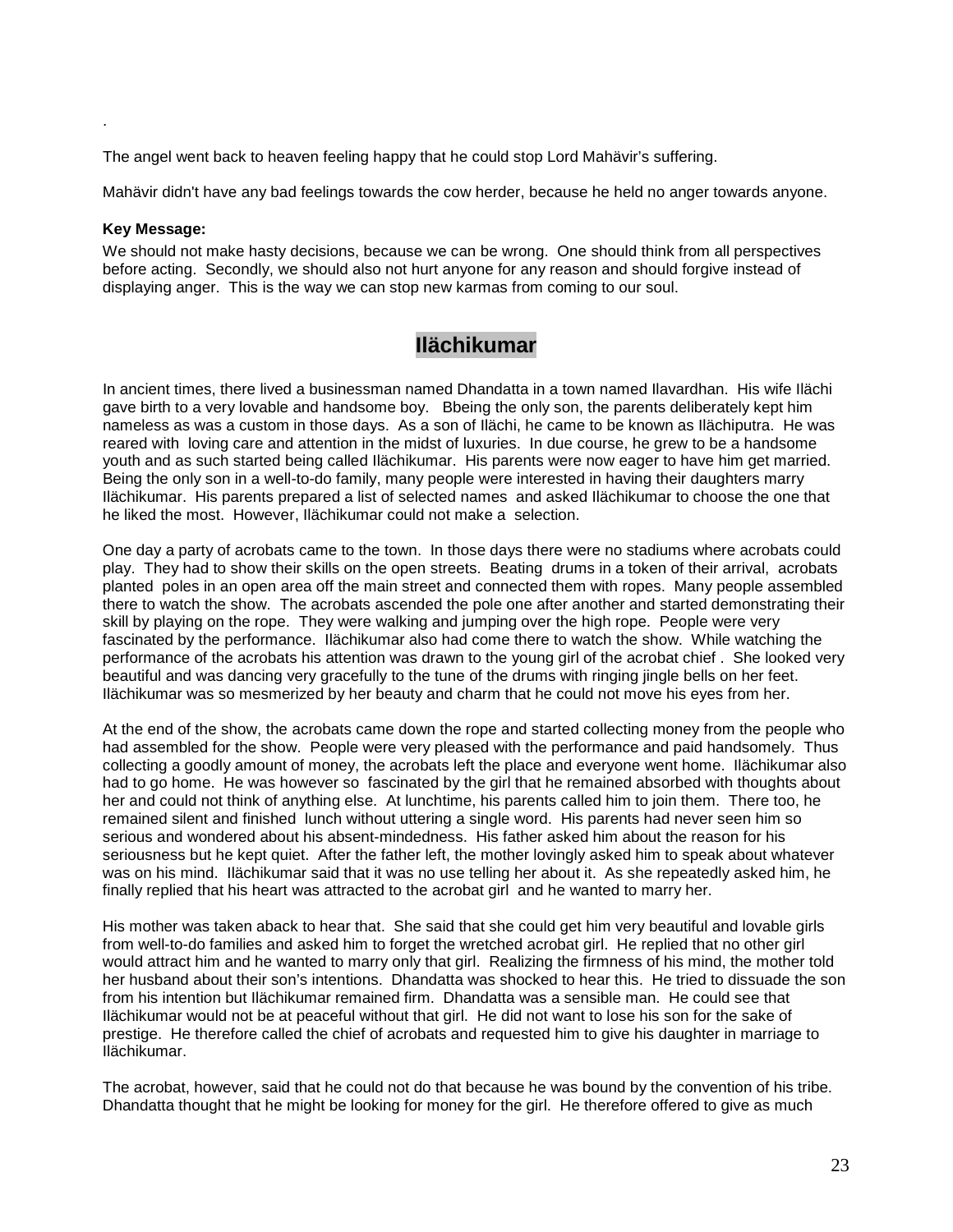wealth as the acrobat wanted for agreeing to marry his daughter to his son. The acrobat however declined his offer and replied that he could not break the convention. Dhandatta then asked him about his tribal convention. The acrobat said that he could give his daughter only to the person who could win an award from a royal court by pleasing the king with his acrobatic skill and would give dinner to his community from the prize money. Dhandatta was disappointed to hear that because it was apparently impossible for his son to fulfill that condition. He explained to his wife what had happened. She called her son and said that the girl would marry only to an expert acrobat and asked him to forget her.

Ilächikumar did not give any reply. He however could not change his mind. He felt that he would not be able to survive without the girl and was willing to make any sacrifice for her. He was even prepared to learn acrobatic skilsl for that purpose. His parents were baffled by his silence but thought that he would come to his senses in due course. They felt confident that Ilächikumar could never become an expert acrobat. As Ilächikumar continued to remain absent minded, they tried to divert his mind. All their efforts failed and Ilächikumar stayed bent upon getting that girl somehow. When the acrobat group decided to leave Ilavardhan, Ilächikumar secretly slipped out of his home and left town along with them.

He discarded his fancy clothes and donned the coarse clothes of the acrobats. He started learning their skill. He was smart and used all his diligence to learn acrobatics. The girl fell in love with him and helped him in all possible ways to learn the skill. With her help, he easily mastered the skill and soon became an expert acrobat. When the group reached the city of Benätat, he requested the father of the girl to organize a show at the royal court there. Thereafter, the chief went to the king and requested him to watch the performance of the young acrobat and to award a suitable prize, if it was thought fit.

The king agreed and accordingly the acrobats fixed the poles in the compound of the royal palace where the officers of the state and elite of the city were invited to watch the performance. The king occupied his seat in the balcony of the palace. Bowing to him, Ilächikumar went over the pole and then jumping onto the rope, he started displaying his acrobatic skill. He walked on the rope with ease and grace. He also performed risky jumps and somersaults. It was a superb performance. No one had ever watched such acrobatic feats. Every one was highly fascinated by his skill. Ilächikumar felt gratified by the appreciation of the people. He thought that it was enough to please the king as well He came down and bowed to the king againand requested an appropriate award.

However, the king was more fascinated with the young girl than the performance. He thought that he could easily gain her if he somehow got rid of the acrobat. He therefore pretended that his mind was occupied with the problems of the state and he could not give attention to the performance. He requested Ilächikumar to show his skill again. Accordingly, Ilächikumar got on the rope again and displayed his skill. At the end of that show the king pretended to be drowsy and asked him to do the performance again. Ilächikumar could not believe it. He suspected that there was something wrong somewhere. However, since he was keen to gain his long cherished goal of marryingthe girl, he decided to try again.

He again started the ropewalk, which to him was as easy as walking on the ground. He triumphantly looked around. From that height he noticedthat a beautiful woman was offering sweet food to a monka little distance away. She was in the prime of her youth and was very attractive and highly graceful. Ilächikumar was surprised to observe that the monk was not even looking at her. He was amazed to see that while he himself was hankering for the acrobat girl, the monk remained totally unaffected in the presence of the lovely woman. He was struck by the detachment of the monk. He compared the girl of his choice with that woman. The acrobat girl was no doubt attractive but the woman was far more attractive. What was the force that kept the monk aloof in the presence of that woman? In addition, while remaining aloof, happiness was evident on his face! This detachment of the monk raised a quick train of thoughts in the mind of Ilächikumar.

"How come I do not get detached even though I have been repeatedly asked by the king to show the performance!" He recalled the excuses of the king for making him perform on the rope again and again. He suspected that the king was in all probability attracted to the girl and was waiting for him to fall from the rope. "In that case I will never secure the girl for whom I have abandoned my home and my parents." The happiness that he was looking for was an illusion. At home, he had been somewhat exposed to religious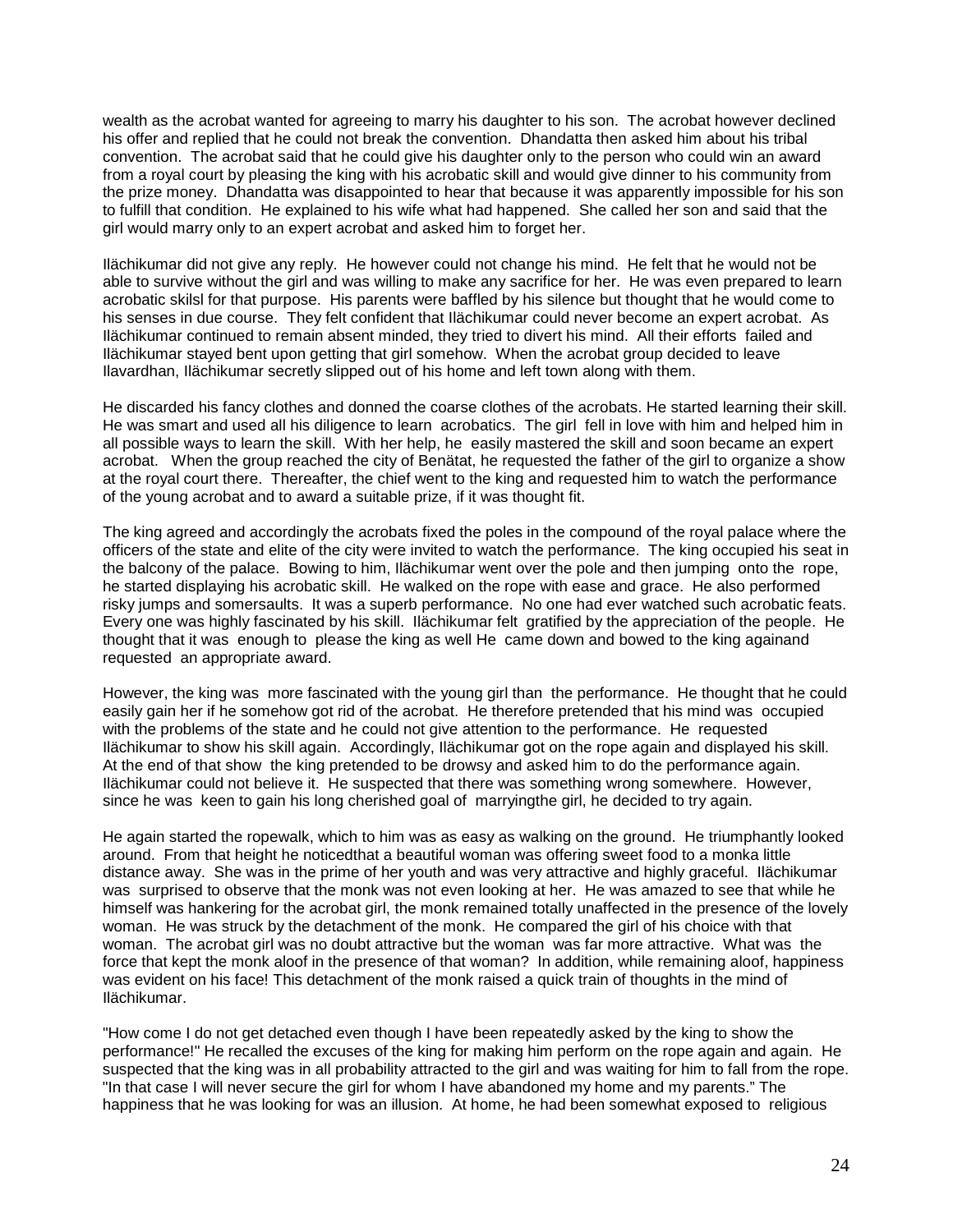principles. He had learned about the soul within the body and its immense capabilities. He realized that his achievements as an acrobat must have been due to that inner capability. That monk could remain unaffected because he remained tuned to his soul and stayed vigilant about the pitfalls. "As an acrobat I also have to remain constantly vigilant because the slightest unawareness on my part can result in a fall from the high rope and result in my death. Why then should I not use the same vigilance for the sake of spiritual uplift?"

He had treaded a long path of spiritual pursuit in an earlier life. The impact of that achievement was lying subdued within waiting for an opportunity to manifest itself. The sight of the monk provided the needed catalyst. He became fully awakened realizing that he was the soul and all the other situations were simply illusory. While on the rope, he dwelt deep into his Self and attained omniscience. Then he quietly climbed down and bid farewell to every one as he left the place.

### **Key Message:**

The focus of this story is on the principle of detachment. Attachment to materialistic things, people or feelings often times causes miseries to others and to us. We should strive to minimize our attachment to the outer world (i.e. detach ourselves) and focus on our inner self. Attachment is an obstacle to the path of selfrealization. A Sädhu's detachment towards a woman guided Ilächikumar onto a right path.

## **Monk Kurgadu or Kulguru**

In ancient times there was a businessman named Dhandatta. He was highly religious. He had a son who was also very religious. Once, Dharmaghosh-suri, the highly enlightened Ächärya of that time, came to the town, where Dhandatta lived. Dhandatta and his son .went to listen to his sermon. The boy was so impressed by the Acharya's talk that he decided to become his disciple. Accordingly, he renounced the worldly life and became a monk at a very young age. The Ächärya saw that the boy was destined to be a great entity. He therefore named him as Kulguru. In the native language of that area, he came to be known as Kurgadu.

Kurgadu seriously studied the holy books and correctly grasped their essence. He realized the role of Karma in the life of every being and thereby he learned to maintain a high level of equanimity. He also rigorously observed the code of conduct for monks. However he had a problem. He could not stay hungry and as such could not fast. He had to eat at least once a day. Even during Paryushan Parva, he could not fast for an entire day. When he had to eat on the days of Parva, he felt bad and regretted that he was not able to fast because of his previous Karma. When other monks observed fasts, he praised them and rendered every type of service to them. He wished in his heart that he could someday observe fasts.

Jain monks do not move from place to place during the rainy season commonly known as monsoon that normally falls during the months of June thru October in India. The Paryushan Parva falls during the monsoon season. Once,during Paryushan Parva, Ächärya Dharmaghosh-suri along with his many disciples including Muni Kurgadu was in one town. Many of the monks undertook long fasts extending more than a month. One of the senior monks had undertaken a one month fast. Kurgadu felt sad that he could not undertake such austerities. Everybody observes various austerities during Paryushan Parva. Now, on the day of Samvatsari, he wished that he could observe a fast of at least one day. However, before noon he felt very hungry and could not do without food. He wondered what sort of karma he had acquired that he could not fast even for one day! As it was impossible for him to do without food, he went to the senior monk and begged his permission to go for alms. The latter scornfully asked him why he could not survive without food for at least for one day. He should be inspired to observe a fast at least for that day, especially when all his colleagues were on long fasts. Kurgadu humbly replied that he did wish to observe a fast and very much regretted his inability to fast. The senior monk pitied his miserable fate and resentfully allowed him to go for alms.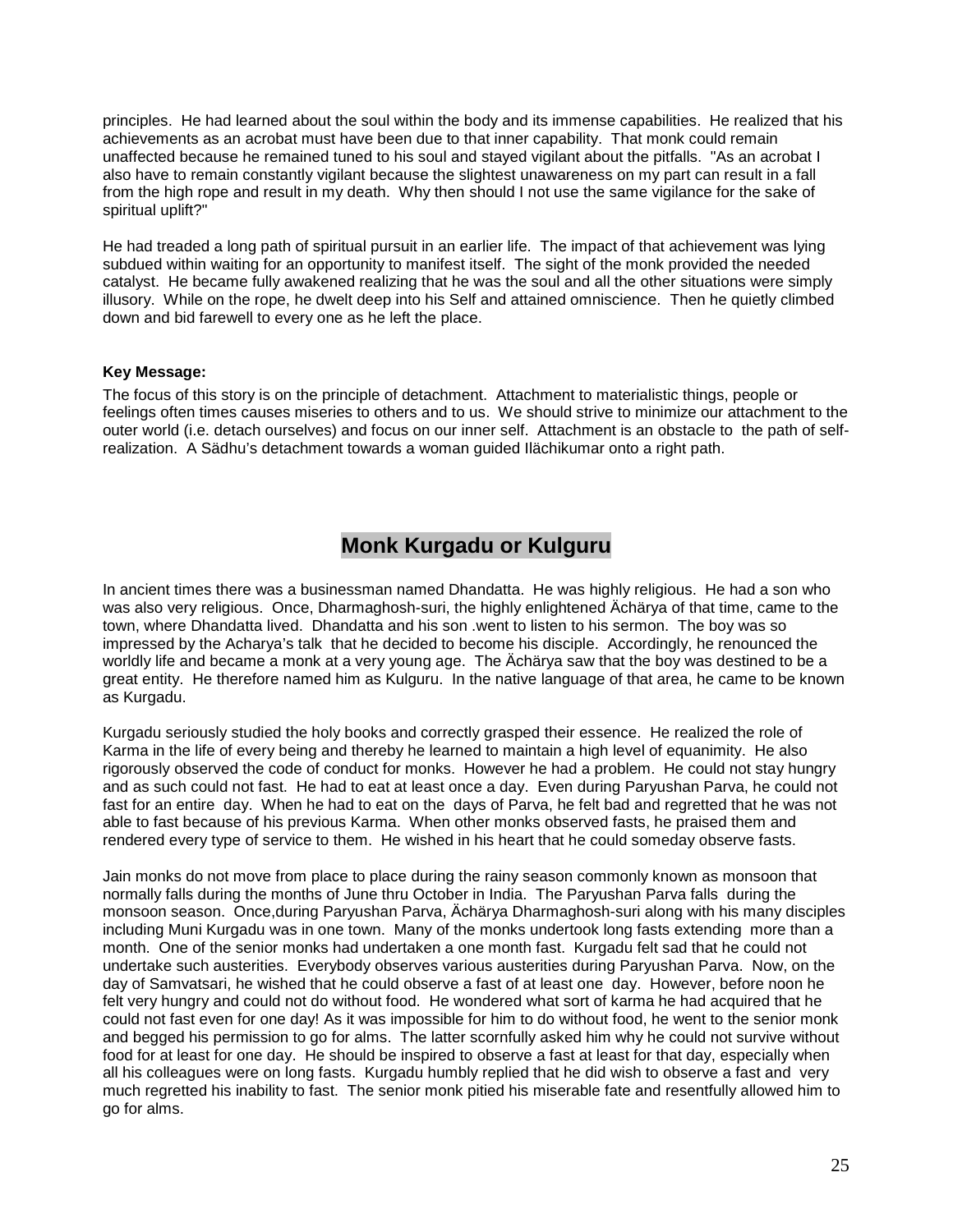Kurgadu went for alms and accepted the food that was offered to him. Coming back, he presented the same to the senior monk as a part of the code of monks' conduct and begged his permission to eat. He did this in all modesty. The monk however became very annoyed by the request. He could not believe that it was beyond the capacity of Kurgadu to fast for one day. He therefore took the humble gesture of Kurgadu as audacity and disparagingly said the miserable wretch did not deserve to be a monk. So saying, he nastily pushed the food bowl towards him. Kurgadu accepted the scornful gesture as graceful permission, went to a corner, and reluctantly started to eat.

All the other monks were watching with disgust that Kurgadu was eating on that auspicious day and felt sorry that he was acquiring unwholesome Karma by eating on the day of Samvatsari. While eating, Kurgadu dwelt deeply into the inability of his body to remain without food even for a day. Well read as he was, he could see that it must have been the outcome of his previous Karma. He knew that all Karmas are shed after extending the appropriate consequence and this Karma too was going to be shed . He made up his mind to dispassionately bear what had been ordained by his Karma. Because of his study of the scriptures, he had gained insight about the true nature of soul. Despising himself for not observing a fast was functioning as a handicap to the full realization of that true nature. Now, his willingness to accept what was destined endowed him the insight of distinguishing the nature of soul from the varying states of the body and mind. That gave rise to the manifestation of the true nature of the soul. His realization was strong enough to destroy all the defiling Karmas on the spot and he gained omniscience while eating the food.

When one attains omniscience even the heavenly beings come to the place to offer their obeisance. When other monks saw the heavenly beings coming to the place for that purpose, every one thought that the heavenly beings must have been pleased by the severe austerities of some of them and were coming to bow to those monks. Instead, the heavenly beings turned to Kurgadu and offered their obeisance to him. No one could understand why those observing severe austerity were left out while the one who could not observe it at all had gained full enlightenment.

In amazement they went to Dharmaghosh-suri and asked the reason for what had happened. The Ächärya said that all of them were feeling too proud of their austerities and were unnecessarily disapproving of Kurgadu for not observing a fast. Thereby they were smeared by perception obscuring Karma that obscured right perception. He urged them to bear in mind that the primary purpose of undertaking austerities or any other religious practice was to gain modesty which leads to right perception and in turn helps to attain equanimity. They had misjudged Kurgadu who had realized the essence of religion. Earlier he had acquired obstructing Karma that did not allow him to observe the austerity. He did feel sad and sincerely repented for that Karma which had become operative in his current life. By properly comprehending the role of Karma he acquired right perception. He did regret that Karma but he was bearing the consequence of it with equanimity. This helped in wiping out the previously acquired Karmas without incurring new bondage.

#### **Key Message:**

All the monks realized that they were indulging in unnecessary vanity that obstructed the dawn of right perception. The Ächärya also explained that the soul had really nothing to do with the state and activities of the body. The body is obtained as a consequence of the operative Karma and should be used simply as an instrument for realizing the true nature of soul. It can be an effective instrument only if it were used purposefully. Understanding the true nature of soul was the essence of religion and that is the main thing worth pursuing in this life. One must remember that we should never look down upon anyone who cannot observe austerity and penance, or the one who cannot follow religious principles as much as others. Rather than putting these people down, one must encourage them to do so with compassion and realize that it is due to the Karmas of that person that he is unable to do so. One must never be proud of the austerities that one is able to perform.

## **Aimuttä Muni**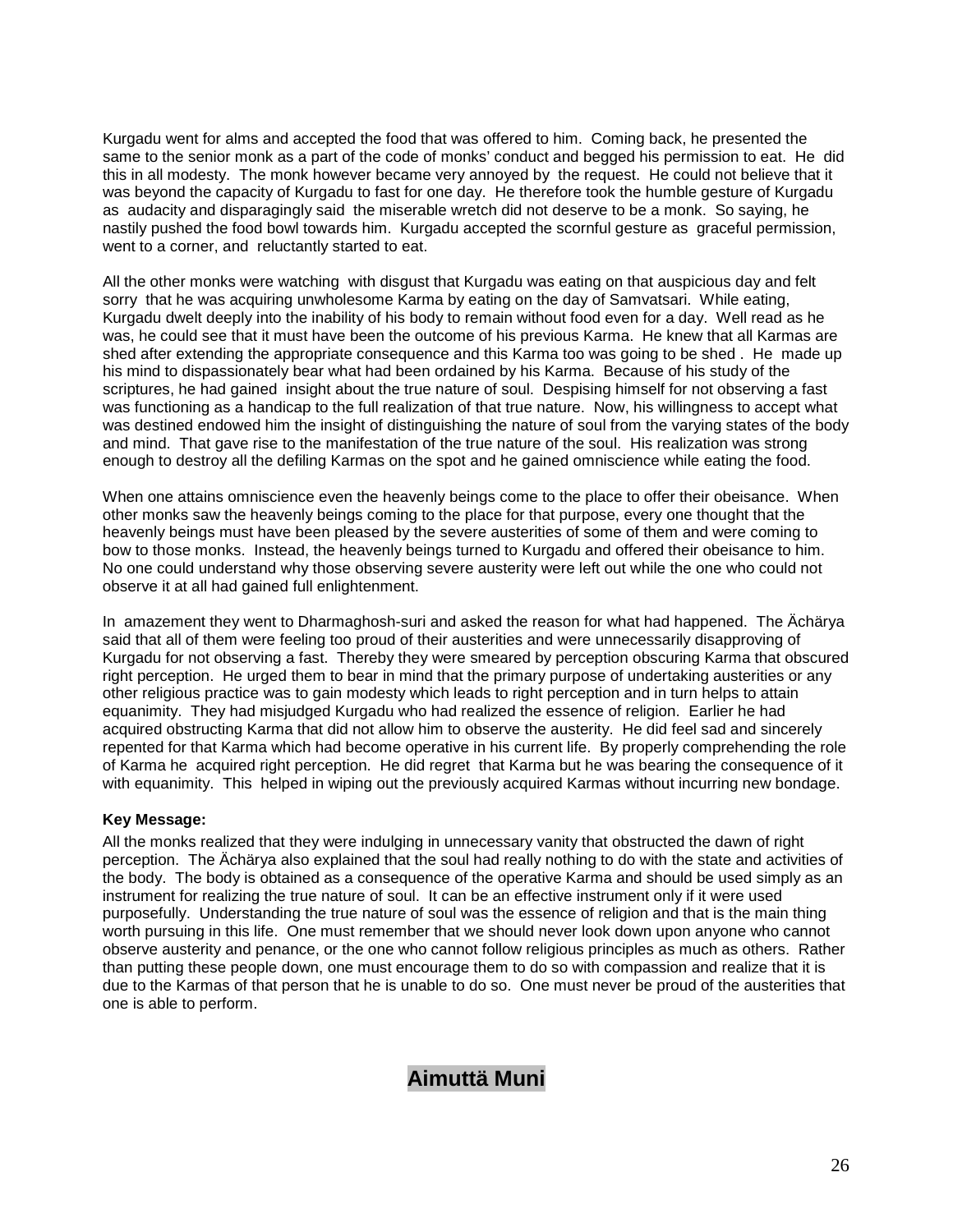Once upon a time in the streets of Polaspur, a six-year-old child named Aimuttä was playing with some friends. He was the son of King Vijay and Queen Shrimati. While playing, he saw a monk. The monk's name was Gautam-swämi, who was bare-foot and bald.He was out getting alms (food). Aimuttä ran to him and invited him to come to his palace to get food.This would make his mother and him happy. Gautamswämi agreed and they went to the palace. Aimuttä's mother, Queen Shrimati, was standing on the balcony overlooking the garden. She saw Gautam-swämi and Aimuttä coming to her palace. She was very happy and came down to receive Gautam-swämi. She welcomed him with full devotion and said, "Matthaena Vandämi (my salutation to you)." She introduced Gautam-swämi, a staunch disciple of Lord Mahävir, to Aimuttä. She asked Aimuttä to go and get his favorite food to offer Gautam-swämi. Aimuttä brought Ladoos (sweets) and started putting them in a pot even though Gautam-swämi said he didn't need that many. Aimuttä was very happy to be offering food to the monk.

As Gautam-swämi started to leave, Aimuttä said, "Your bag is heavy, let me carry it for you."

Gautam-swämi said, "Aimuttä, I cannot give it to you because it can only be carried by those who have taken Dikshä."

Aimuttä asked, "What is Dikshä?"

Gautam-swämi explained to him that when someone takes a vow of Dikshä, he renounces the worldly life, his house, family, and all other social and economical ties. Then he becomes a monk. People take Dikshä to avoid the accumulation of bad karma. In normal every day living, people are involved in various activities all of the time which causes them to accumulate karmas. On the other hand, a monk does not do those things. Thus, monks and nuns can avoid most of the activities of householders and avoid accumulating these karmas.

Aimuttä became curious and asked, "Gurudev, you do not do sins! But don't you need to eat? Don't you need a place to live? All these activities cause sins (i.e. pap karmas)."

Gautam-swämi was pleased with the child's interest to learn more. So he explained, "We take food but we do not accept food which is made especially for us. We stay in a place but we do not own it and we do not stay there for more than a few days. We do not keep money and we do not take part in business or any organizations. Thus, as a monk, we do not do any activity that causes sins.

Aimuttä said, "Gurudev, in that case I want to take Dikshä."

Aimuttä and Gautam-swämi walked to a place where Lord Mahävir was giving a sermon. Aimuttä joined others to listen to his teachings. In that sermon Aimuttä learned what life is all about and what one can do if he or she wants to be relieved of worldly sufferings. Aimuttä expressed his desire to accept Dikshä to Lord Mahävir. Lord Mahävir said, "We can not give you Dikshä without your parents' permission." Aimuttä replied, "That is easy. I will go home to get their permission and come back."

Therefore Aimuttä went home. He told his mother, "Mom, I want to take Dikshä. Remember that you used to say that our social life is full of violence and causes sins? Gautam-swämi and Lord Mahävir also said the same. I want to be free of sins. Therefore, please give me permission to take Dikshä."

Aimuttä's mother was surprised by his words. She was happy in her mind for his fear of sins and his desire to take Dikshä because she was also a religious woman. However, she wanted to be sure that Aimuttä understood what "taking Dikshä" meant. So she said, "My son, to take Dikshä is not a joke. It is a very hard and disciplined life. You will not have a mother or father to take care of you. How will you be able to handle such suffering?"

Aimuttä said, "Mother, this social life also has a lot of suffering. At least we know that as a monk the suffering will help destroy karmas and lead to salvation."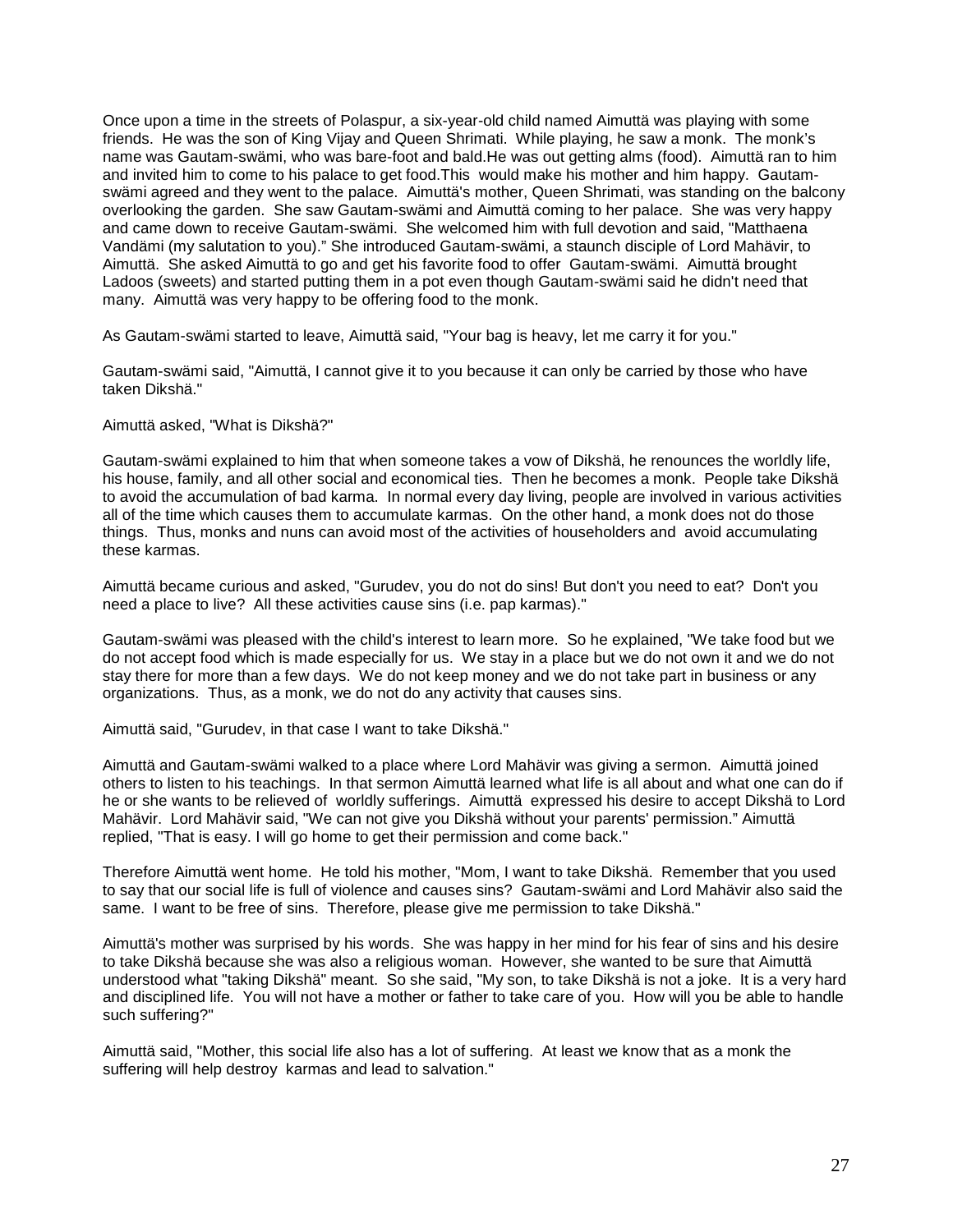His mother was very happy to hear this. However, she wanted to test Aimuttä's determination some more. She said, "Son, why are you in such a hurry? Wait for some period of time. You need to take care of us when we get old and you will have your own family too."

Aimuttä said, "Mother, I learned from Lord Mahävir that no one is young and no one is old. I also learned that no one knows what is going to happen tomorrow. No one knows who will die first or last. So why wait and miss the opportunity which is available to me today?"

His mother was very happy that her son fully understood what Dikshä meant and what his desire was.

She said, "Congratulations my son. I am very proud of you. You will be a good monk. Do not forget that your goal is to attain salvation and be sure to observe ahimsa (nonviolence) throughout your life. I give you permission to take Dikshä."

Aimuttä said, "Thank you, Mother. I will remember your advice."

Aimuttä's mother blessed him and wished him success in his new life. She also helped him get permission from his father, King Vijay.

A few days later he took Dikshä and became a monk called "Bälmuni (young monk) Aimuttä."

One day while returning from the outside, Bälmuni Aimuttä saw some children playing with a paper boat in a water puddle. He became excited about playing and forgot that as a monk he could not play with water. He ran towards the kids and asked if he could play with them. The kids became excited about a monk asking to play with them and said "Yes." He took the lid off the pot he had and started playing with it as if it were a boat. He said, "Look, my boat is also sailing." Meanwhile other monks came there and saw him playing with water. They said, "Bälmuni, what are you doing? Did you forget that as a monk you can not play with water? By playing with water, we cause harm to many water bodied souls. We have all taken a vow not to hurt any living being. This is very bad. You have violated your vow and accumulated sins."

Bälmuni Aimuttä realized his mistake. He immediately started repenting, "Oh! What have I done? I promised my mother that I would not do any sinful activity. How sinful I am? How nice these monks are to remind me of my mistake! What would have happened if these monks had not seen me?" He was truly regretful for what he did. He left with the other monks. Every monk has to recite the Iriyävahiyam Sutra after they return to their place from outside. Therefore, Bälmuni also recited this sutra. When he came to the part, "Pänakkamne, Beeyakkamne, Hariyakkamane, Osäuttinga Panag-Daga-Matti, (if I have hurt any living beings of water, green grass, and clay, then I am asking for forgiveness)" his repentance had no bound. He was very sorry for what he had done. He began thinking, "What did I do? I have hurt so many living beings. How can I be free of these sins? How will I face Lord Mahävir? Oh living beings, I have caused harm to you. Please forgive me of my sins. I will never commit these sins again." Because of his sincere repentance, all of his bad karmas were destroyed and he attained Kevaljnän (omniscience or perfect knowledge). He became Kevali.

After this, Kevali Aimuttä Muni went to Lord Mahävir's assembly and started walking towards other Kevalis. Some senior Munis noticed this and told him, "Oh, Aimuttä!! Where are you going? That is the place for Kevalis to sit. Go over there where the other monks are sitting."

Lord Mahävir interrupted them and said, "Monks, you should not insult a Kevali. Aimuttä Muni is no ordinary monk now. While reciting Iriyävahiyam Sutra, he destroyed all of his Ghäti (destructive) karmas, and became a Kevali."

The monks realized their mistakes, bowed down to him and thought, "There is no age barrier to be a Kevali." At his death Bälmuni Aimuttä attained liberation.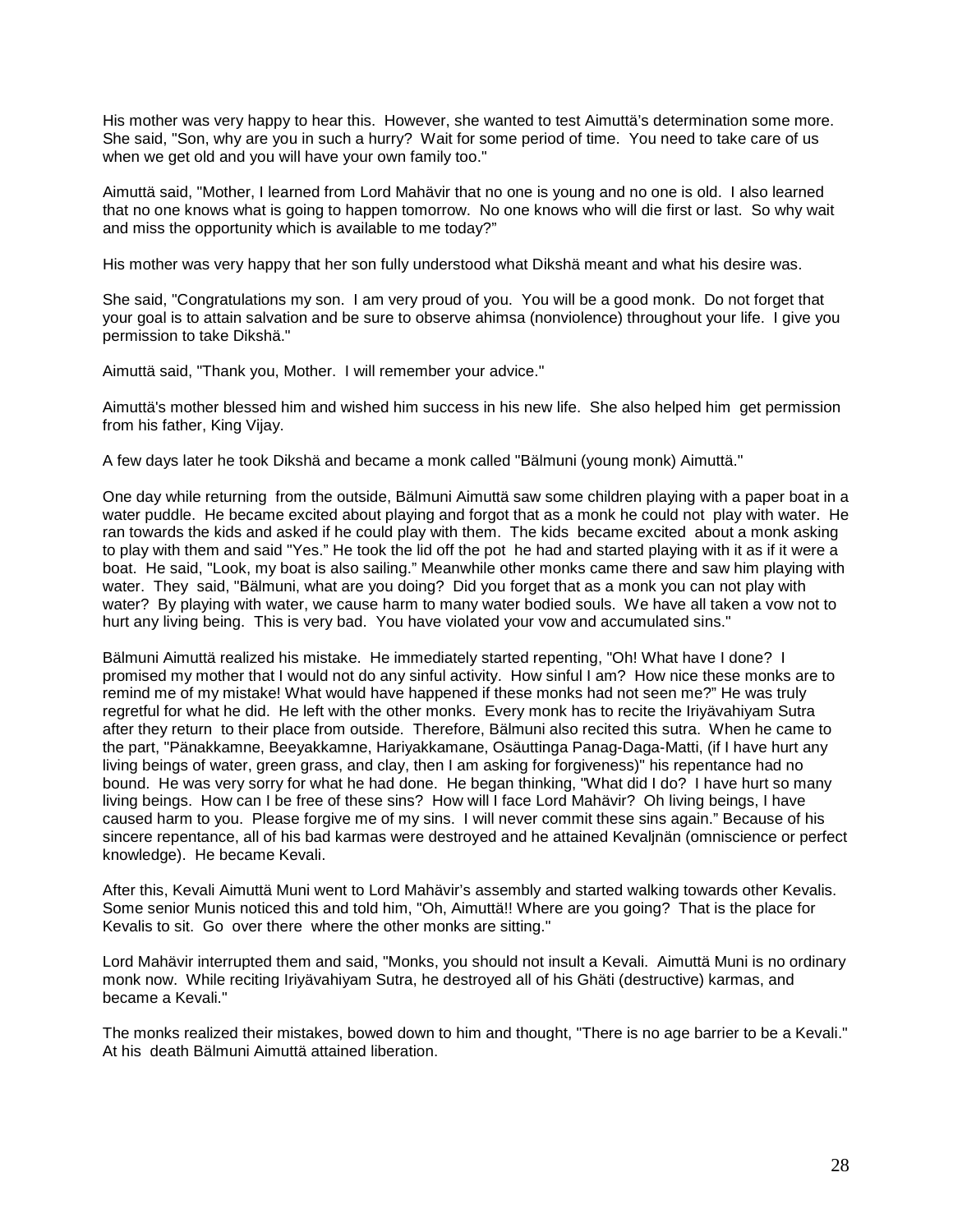#### **Key Message:**

The pursuit and understanding of Jainism has no age limit but is rather driven by one's own true faith, understanding, and the passion to learn the principles of Jainism. All of us make mistakes which cause bad karmas. Mistakes can be intentional or unintentional. It is possible that karmas which result from unintentional mistakes can be eliminated by true and sincere repentance. One should not intentionally make a mistake knowing that they plan to repent later. Such repentance will be in vain since it is not true or sincere.

### **Anand Shrävak**

Once upon a time there lived a king named Jitshatru in the city of Vänijya. A rich householder named Anand also lived in the same city. He was so rich that he had 4 million gold coins, an equal amount of cash, an equal amount invested in business, lots of jewelry, and many other assets. He also owned 40,000 cows. He was highly respected by the king as well as by the people of the town.

One day Lord Mahävir visited Vanijya and gave a sermon. After listening to the sermon Anand decided to accept the twelve vows of a householder. Anand observed these vows for fourteen years and then decided to renounce worldly affairs. Therefore, he talked to his children, handed over all his businesses and family responsibilities to them, and told them not to stop him in his spiritual pursuit. He was going to spend rest of his life in penance and meditation.

After some time, he attained Avadhijnän (clairvoyance) due to austerities, a pure mental state, and the resulting purity of his soul. It just so happened that Lord Mahävir and his disciples were in town at this time. One day when Gautam-swämi (Lord Mahävir's chief disciple) went to get alms (food), he overheard people talking about Anand's poor health and that Anand had attained Avadhijnän. Therefore, Gautam-swämi decided to visit Anand. When Gautam-swämi arrived, Anand offered his salutation while lying in bed. He told Gautam-swämi about his Avadhijnän and that he could visualize up to the twelfth Devaloka (heaven or celestial abode). Gautam-swämi told Anand that although such knowledge was possible for a householder to attain, it was not possible to see that far. He told Anand that he should do Präyashchitta (repentance) for telling a lie. Anand was puzzled because he was telling the truth. He did not want to disobey his spiritual teacher but at the same time he thought it was not fair to repent for telling the truth. Therefore, he respectfully asked Gautam-swämi, "Guruji, is it necessary to repent even when someone is telling the truth?" Gautam-swämi said, "No." Gautam-swämi still did not believe Anand so he went back to Lord Mahävir to get advice.

Gautam-swämi told Lord Mahävir about his conversation with Anand. Mahävirswämi said, "Gautam, Anand is right. He has attained such Avadhijnän that he can see that far. How could a knowledgeable person like you make such a mistake? You should ask for his forgiveness." Gautam-swämi realized his mistake and immediately went to Anand to apologize and ask for forgiveness. Anand was very happy that Lord Mahävir took the side of truth and not that of his chief disciple, Gautam-swämi. He was also happy that even a great monk like Gautam-swämi came back to ask for forgiveness. He felt very strongly about his religion and the monks who follow it. Anand fasted until death and was reborn as a heavenly being in Saudharma Devaloka (a heavenly region). After the completion of that heavenly life, he would be reborn as a human in Mahä-Videha and would attain liberation from there.

### **Key Message:**

The essence of human life is to practice one or more of the twelve vows in daily life. This story tells us how householders (Shrävaks) should have faith in truth. It also shows that Gautam-swämi was simple, humble and a true follower of Lord Mahävir. When Lord Mahävir pointed out his mistake, Gautam-swämi went to Anand without any argument to ask for forgiveness even though he was the chief disciple of Mahävirswämi. It also shows how impartial Lord Mahävir was because, even though it was the mistake of his chief disciple, he did not cover it up. On the contrary, he took the side of truth and explained to Gautam-swämi his mistake.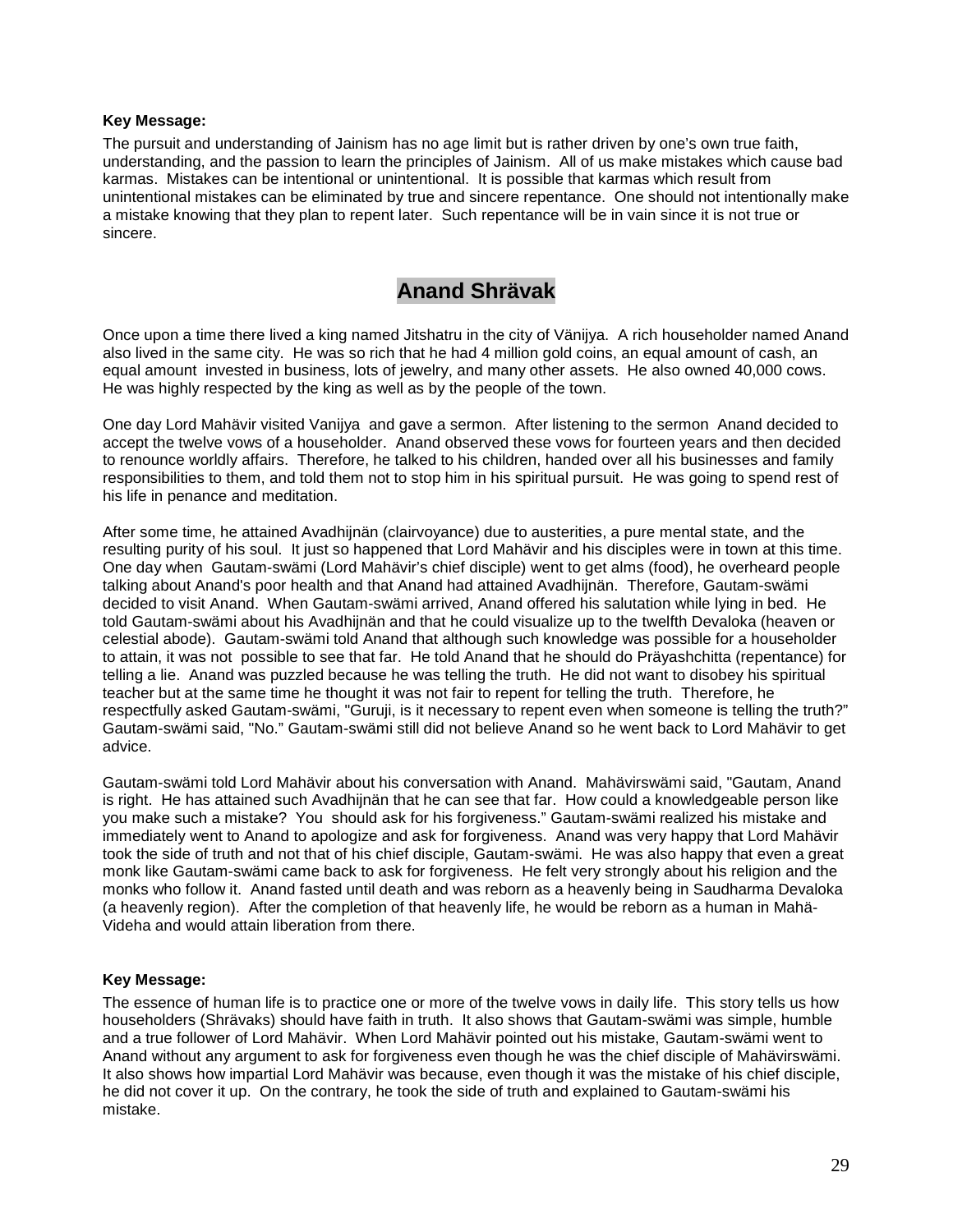# **Sage Nandisen**

Sage Nandisen was a great ascetic and well versed in the scriptures. He took a vow to serve monks with utmost devotion. His devotion of serving the monks was popular even in the heavenly abode.

One day his services were commended by Indra in an assembly of angels. One of the angels could not believe this and decided to check out the worthiness of sage Nandisen.

The angel gods, due to their miraculous power, can assume any form they desire and can reach anywhere in a split second. This god arrived at the outskirts of the village where sage Nandisen was to test his "Vow of Service" and the god assumed the form of two monks. One became a very old and injured monk while the other became a young and healthy monk.

It was a day when sage Nandisen was to break his fast. After he came from gathering Gochari (alms) and was about to break the fast, the young monk came to him and said, "Oh blessed one! There is a very old monk suffering from diarrhea, extreme thirst, and hunger. He is weak and needs your help."

Hearing these words, sage Nandisen immediately got up, took clean water with him and went to the place where the old monk was. Seeing Nandisen, the old monk at once raged, "Oh you wretch, I am lying here suffering and you did not even care to find if anyone needs help."

Sage Nandisen was not offended by these words. He had developed virtues of tolerance, forgiveness and, compassion. He calmly replied, "Oh, the best of the monks, kindly excuse my oversight. I have brought clean water for you to drink."

He helped the old monk drink the water. He cleaned his clothes, his body, and helped him sit up. The old monk again became irritated. He frowned, "Oh you fool, don't you see that I am too weak to sit. What are you doing to me?"

Sage Nandisen said, "I will help you." After helping the old monk to sit up, he said, "Oh revered monk, if you desire, I shall carry you to Upäshray (place where monks stay temporarily) where you will be more comfortable."

The monk replied, "Why are you asking me? You may do so if you wish."

Sage Nandisen seated the monk on his shoulders and slowly proceeded towards Upäshray. He walked slowly, watching every step carefully. The old monk (angel god) was determined to test him so he increased his own weight gradually. With the increased weight on his shoulder, sage Nandisen began to tremble and he almost fell. The old monk said, "Oh you wretch, what is wrong with you? Don't you know how to walk? You are shaking my entire body. Is this the way to serve the sick?"

His words were very rude and harsh but sage Nandisen was not disturbed at all. He said, "Pardon me. I shall be more careful."

He ignored the monk's comments, continued walking, and took care not to offend the monk with any more of his actions. On the way he thought about how to cure the monk.

He arrived at the Upäshray with the monk. During all this, the old monk was watching sage Nandisen and did not see any change in the helping nature of him even after all the aggravation. Therefore the old monk turned back into an angel and bowed down at once to sage Nandisen, saying, "Blessed are you. Oh sage, you are the illustration of a real monk. You deserve all the praise given by Lord Indra. I am very pleased with you and grant you whatever you choose."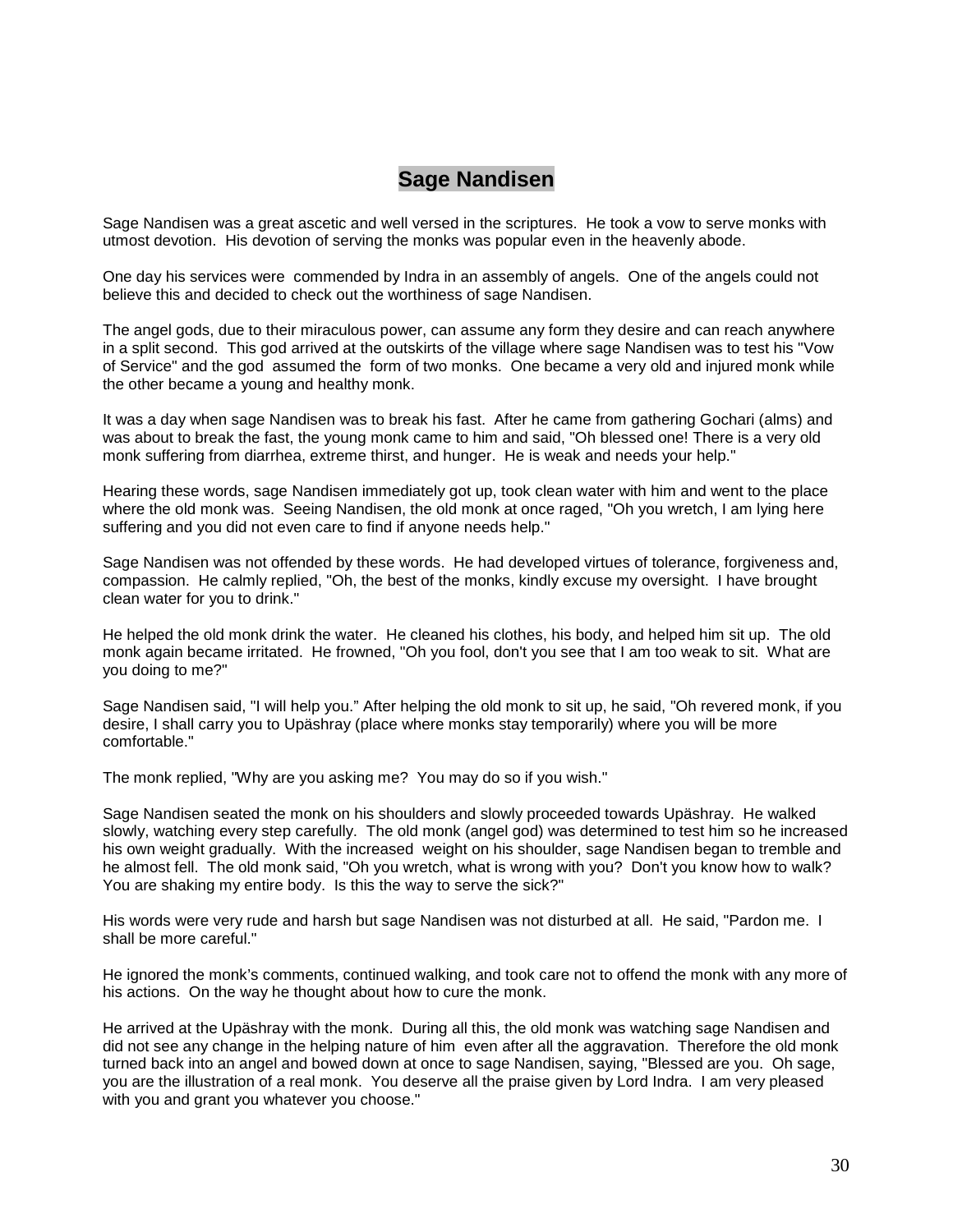"Oh heavenly angel, this human life is very precious. Nothing is more valuable than human existence. I am content. I crave for nothing", said sage Nandisen. The heavenly angel bowed his head at the feet of the sage and returned to his abode, applauding the merits of the sage.

#### **Key Message:**

This story teaches us the importance of tolerance, discipline, and contentment, which are all fundamental principles of Jainism. First and foremost, sage Nandisen chose to devote his life to serve monks which is very admirable and requires an utmost level of dedication and discipline. The important point to realize is that sage Nandisen demonstrated his tolerance (i.e. abstinence from getting angry) and willingness to serve others before serving himself without even knowing that he was being tested by the angel god. This means that he was truly dedicated to the monks and believed in what he was doing. He also indicated his contentment with the human life when asked for a wish. This contentment is symbolic of the principle of non-possessiveness.

## **Queen Chelna and King Shrenik**

This is a story from the time of Bhagawän Mahävir. At that time king Chetak was the ruler of Vaishäli. He had a beautiful daughter named Chelna. Once, Bharat an artist, painted a picture of Chelna and showed it to king Shrenik of Magadh. Charmed by Chelna's beauty, Shrenik fell in love with her. One day Chelna came to the city of Magadh where she saw king Shrenik and she fell in love with him. They soon got married.

Queen Chelna was a devoted follower of Jainism, while Shrenik was influenced by Buddhism. The king was generous with a big heart but somehow he was not happy with his queen's devotion to the Jain monks. He wanted to prove to Chelna that Jain monks were pretenders. He strongly believed that no man could follow the practice of self-restraint and non-violence to that extent and that the equanimity shown by Jain monks was superficial. Chelna was greatly disturbed by this.

One day King Shrenik went on a hunting trip where he saw a Jain monk, Yamadhar, engaged in deep meditation. Shrenik let his hunter dogs go after Yamadhar but the monk remained silent. On seeing the calmness and composure of the monk, the dogs became quiet. King Shrenik got angry and thought that the monk had played some trick on them. Therefore, he started shooting arrows at the monk but they kept on missing him. Becoming more upset, he finally put a dead snake around Yamadhar's neck and returned to his palace.

The king narrated the whole incident to Chelna. The queen felt very sorry for Yamadhar and took the king back to his meditation place. Because of the dead snake, ants and other insects were crawling all over the monk's body but the monk did not even stir. The couple witnessed the limits of human endurance. The queen gently removed the ants and snake from the monk's body, and cleaned his wounds. She applied sandalwood paste. Sometime later Yamadhar opened his eyes and blessed both of them.

The monk did not distinguish between the king who had caused him pain and the queen who had alleviated his pain. King Shrenik was very impressed and became convinced that Jain monks were truly beyond attachment and aversion. Thus, king Shrenik along with queen Chelna became devoted to Jainism and Bhagawän Mahävir.

### **Key Message:**

One should not question the will power and devotion of someone who is more religious than oneself, especially if one can't perform comparable level of penance and devotion. In fact, one should be respectful of such individuals. It is important to serve and support these people rather than cause them pain and suffering. This will help avoid accumulating bad karmas. Learn to accept and appreciate virtues.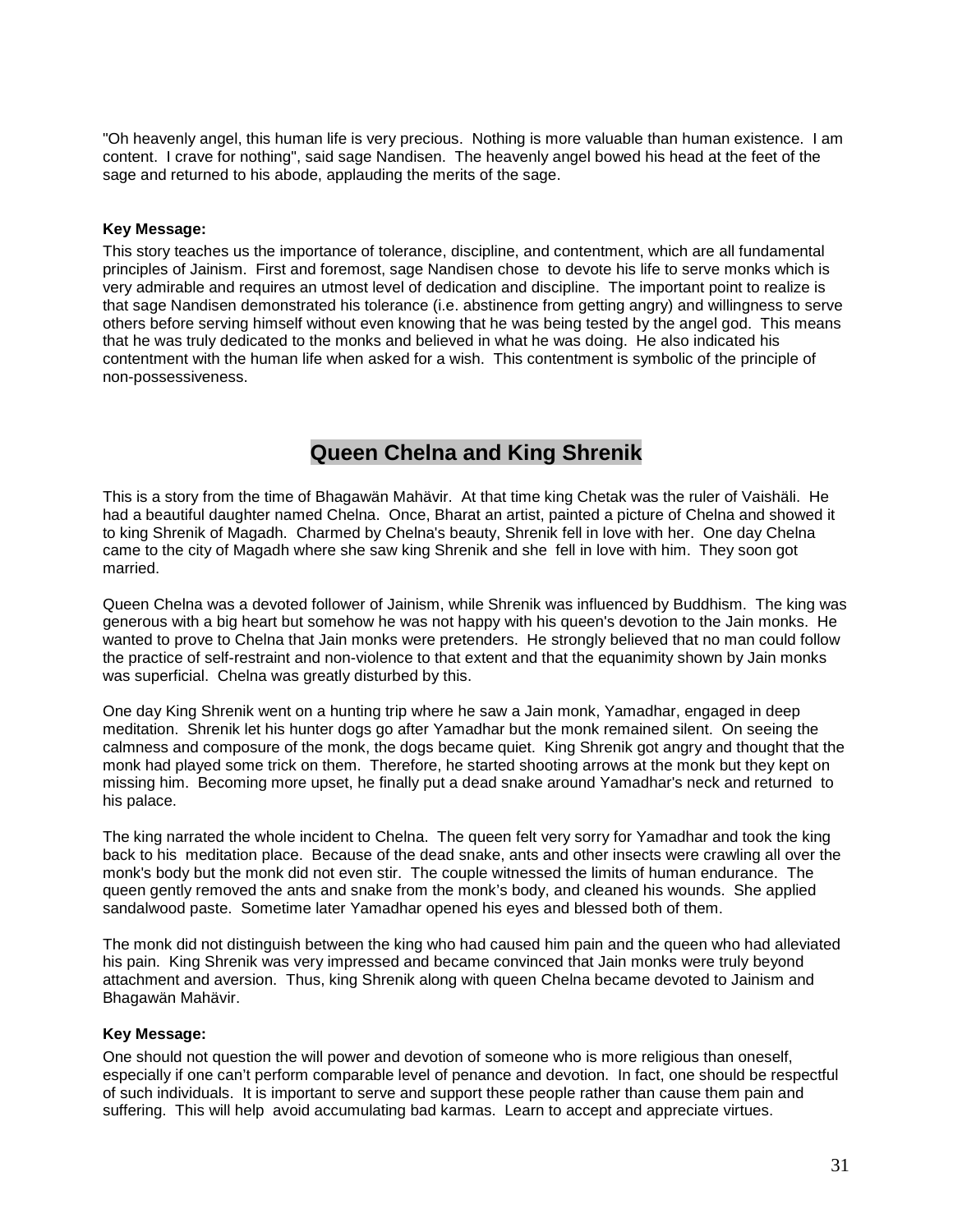# **Punia Shrävak**

Punia Shrävak and his wife were poor villagers by their own choice. They lived in a small shack made of mud and grass. Punia had a vow not to earn more than 12 Dokadas (1/12 rupee) a day. He earned that by spinning cotton yarn in his house and selling it. He also had another vow which was to offer food to a Sädharmik (virtuous people). As they could not afford this vow, he would fast one day and his wife would fast the next day. In spite of their being so poor, they always offered their hospitality to fellow beings. In this way the couple did Sädharmik Bhakti (helping deserving people) every day.

Punia Shrävak was known for his practice of Sämäyika. Once during Sämäyika, he could not concentrate on meditation. He wondered what he had done that was disturbing his meditation. He could not think of anything that would disturb his meditation. Therefore, he asked his wife, "What have we done different that I can't concentrate today." At first his wife could not think of anything either. But as she kept on thinking, she remembered that today while coming back from market, she had picked up dry cow-manure from the street and used that as cooking fuel . She told Punia about this. He told her that she should not have done that even though it did not belong to anyone. We should only use things which are bought from our own daily earnings. Punia could do a true Sämäyika because he lived a life of such high morals.

Even Lord Mahävir praised his Sämäyika. Once when king Shrenik asked Lord Mahävir how he could destroy his bad karmas to avoid being born in hell in his next life, Lord Mahävir said, "If you can buy Punia Shrävak's Sämäyika then it may be possible." King Shrenik went to Punia Shrävak and asked him if he could buy his Sämäyika. He said, "I do Sämäyika not to sell but to uplift my own soul. Religious rituals can't be purchased. One has to do for himself." King Shrenik left disappointed but with admiration for Punia's real faith in religion.

#### **Key Message:**

This shows that one can live a life of contentment even with limited earnings. We should not take anything which is not given to us. We should not accumulate more money than necessary because it will create problems. Vows or rituals are done for spiritual uplift and not for monetary gain. In order to gain benefit from Sämäyika and other forms of meditation and penance, they should be motivated by one's inner self and not by any motives that conflict with Jain principles.

### **Shälibhadra**

Once upon a time a poor woman and her son lived in a small village. One day there was a festival in the village and all the kids, including the poor boy, came together to play. After playing, everyone started to eat kheer (sweet rice pudding and milk) that they had brought with them. The poor boy did not have anything with him. He felt bad and ran back to his mother. He asked her if she would make him some kheer since all the other children were eating it. His mother said that she could not make kheer and told him to eat whatever she had cooked. He started crying and insisted on having kheer. His mother could not bear to see him cry. Therefore, she went to a neighbor's house and borrowed some milk, sugar, and rice to make kheer for her son. She poured kheer into a dish and left to fetch water from the well. As the boy was about to start eating, he heard the words, "Dharma Läbha," (meaning, may you be blessed with spirituality usually spoken by Jain Sädhus). He saw a Jain Sädhu at the door for alms (food). Without any hesitation, the hungry boy invited the monk in and offered him kheer. He poured all of the kheer from his plate into the monk's pot. He was happy that he could offer this to the monk even though nothing was left for him to eat. His good intention brought him good karmas, and in his next life he was born as Shälibhadra.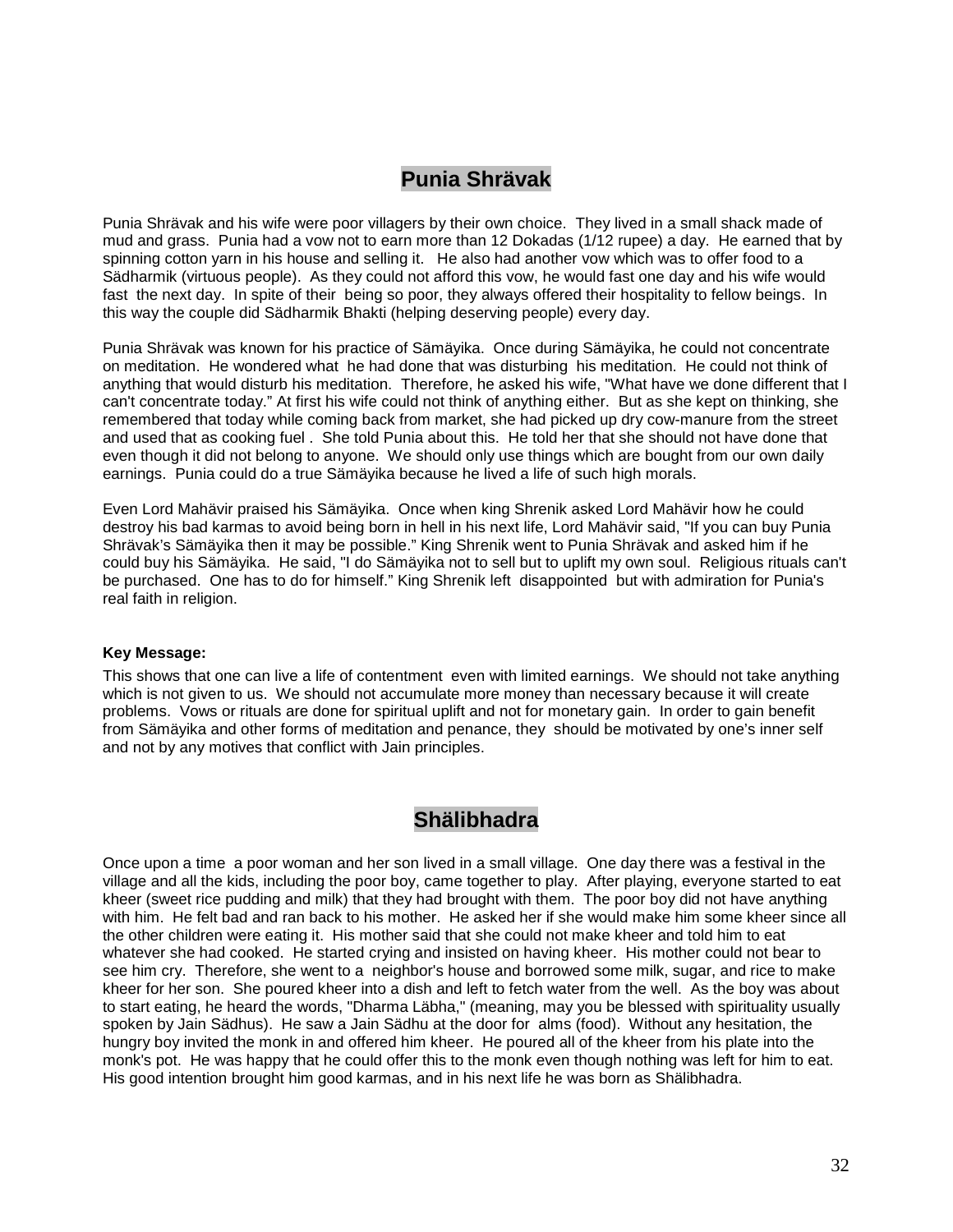Shälibhadra's mother was Bhadrä Shethäni and his father was Gobhadra Sheth. His father had renounced the world to become a monk when Shälibhadra was a young boy. Shälibhadra was born into a multimillionaire family. His life was like being in heaven. It was said that even the heavenly angels were jealous of his lavish lifestyle. He had 32 beautiful wives. His mother never let him out of his palace for fear that he might become a monk like his father.

One day, some merchants from Nepal came to sell some very expensive shawls. They went to king Shrenik's court where the king told them that he could not afford to use his citizens' money for such expensive shawls. They returned from court in utter disappointment because they had high hopes of selling shawls in this city. When Bhadrä Shethäni came to know about this, she sent for the merchants. The merchants were reluctant to go because if the king could not buy a shawl, how could any of the residents buy such expensive items. However they went anyway. Bhadrä Shethäni asked, "What do you have?" They said they had sixteen shawls. She said, "Only sixteen? I need thirty-two shawls because I have thirtytwo daughters-in-law." The merchants thought she was joking and would not even buy one. She said, "What are you waiting for. Take out those shawls." They took out the sixteen shawls. The merchants were surprised that without a second thought she bought all sixteen shawls. They were further dazed to see her tearing such precious shawls into two pieces in front of them and giving a piece to each of her daughters-inlaws to wipe their feet. The merchants were stunned but left in joy. The daughters-in-law used the pieces once and threw them away.

One of the servants at Shälibhadra's palace liked the queen so she took a piece for the queen. The queen was baffled but happy that such rich people lived in her kingdom. She told this to king Shrenik. He also felt very proud of such rich people upholding the good name of his kingdom. He invited Shälibhadra to his court to honor him. When Bhadrä Shethäni found out, she went to the king and told him her son was very shy and invited the king to come to their palace to honor Shälibhadra. King Shrenik accepted the invitation and went to Shälibhadra's palace. When King Shrenik reached there, he realized that his own palace was nothing compared to Shälibhadra's palace. Bhadrä Shethäni offered him a place to sit and asked Shälibhadra to come down to see the king. Shälibhadra did not know anything about the king or his kingdom and thought there was some sort of merchandise that his mother wanted to show him. So he said, "I do not want to see that but go ahead and buy it." His mother said, "This is not the merchandise. He is our king, our master, and you need to come down to greet and honor him." The word "master" started ringing in his ears. He wondered, "Why should I have a master over me. I should be the master of myself." While thinking like this, he came down and paid his respect to the king, but he could not stay there very long and went back.

He kept on thinking he was not free because there was someone over him. He started to think about his father (who had become a monk) and the real meaning of life. He decided at that very moment to become a monk and told his family about the decision. His mother and wives tried to convince him to spend some more time with them. However he was determined to renounce the world. He did agree that instead of renouncing all thirty-two wives at once, he will renounce one wife at a time and then he would definitely become a monk. He started to do that the very same day.

A few days passed. His sister Subhadrä was giving her husband Dhannä a bath and suddenly tears rolled from her eyes and fell on him. He looked up and saw his wife crying. He asked her why she was crying. She told him that her brother had decided to become a monk and he had begun renouncing one wife a day. Dhannä laughed and told Subhadrä, "Your brother is a coward. If he wants to leave his wives, why wait?" Subhadrä was upset to hear that, and told her husband, "It is easier said than done." This sparked awareness in Dhannä's mind and he told her, "I am leaving all eight of you right now to become a monk." Subhadrä was taken by a surprise. She told him that he must be joking. But Dhannä said, "It is too late now. I am determined to become a monk. If you all want to join me you are welcome." Seeing Dhannä's determination , Subhadrä and his seven other wives decided to become nuns.

Dhannä then went to his brother-in-law Shälibhadra's place and challenged him, "Hey Shälibhadra! If you really want to leave your family and become a monk, then what are you waiting for? Join me."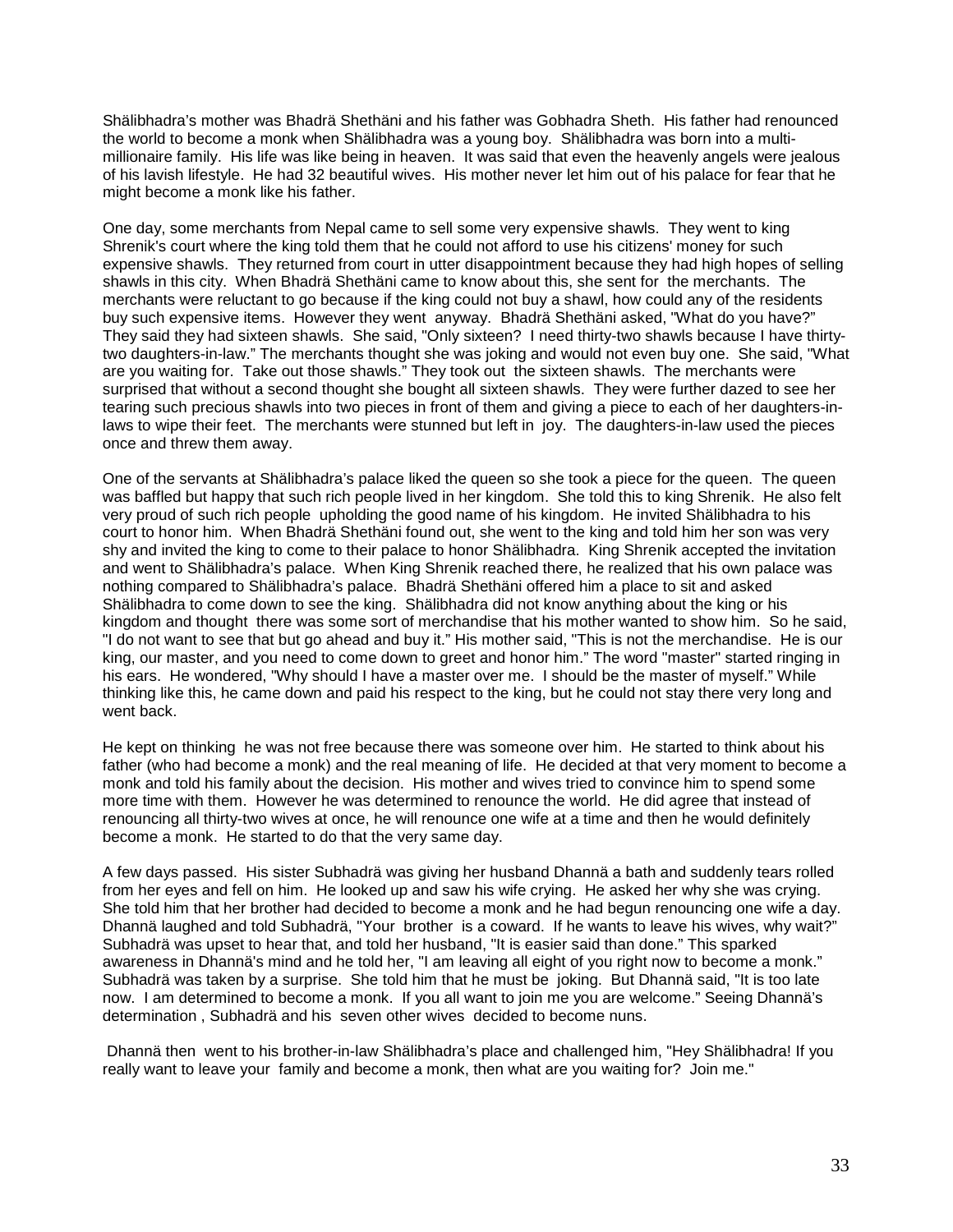Shälibhadra heard him and accepted the challenge. He told his wives, "Sorry, but I am leaving you all today." He went down to join his brother-in-law. His wives joined him too. All of them went to Lord Mahävir and accepted Dikshä.

After observing penance as a monk, Shälibhadra was born as an angel in heaven. From there, he would be born in Mahä-Videha Kshetra and ultimately attain liberation, Moksha.

### **Key Message:**

Selfless service always pays off. Neighbors helping neighbors reflects a caring society. The virtue of a charitable act in the life of a little boy was rewarded multiple times in the life of Shälibhadra. As a result, he was able to leave everything easily. Good deeds always leave an imprint on the soul. Good deeds and practicing penance as a monk ultimately lead to the liberation of the soul.

### **Meghkumar**

King Shrenik of Magadh had a beautiful queen named Dhärini. Once, while she was sleeping, she had a dream that a white elephant was entering her mouth. She immediately woke up and told the king about the dream. Shrenik knew that it was an auspicious dream. He called the dream experts, who stated that the queen would give birth to a very handsome and intelligent son who will excel in everything. The king and queen were very much pleased to hear this.

During the third month of her pregnancy, Dhärini had an irresistible urge to ride an elephant in the country with the king when the sky is decorated with the clouds of colorful hues, lightening is flashing and rain is pouring. In most parts of India, it rains only during the monsoon season, which is usually from June to October. Dhärini, however, had the urge during off-season. The fulfillment of her urge was therefore a problem. In order to see that her health and well being are not affected by the unsatisfied urge, king asked his eldest son Abhaykumar, who was also the Prime Minister of the state, for a solution so that the King can satisfy the queen's urge. Abhaykumar had a friend who could do miracles. That friend arranged events exactly according to Dhärini's urge. She therefore could ride on an elephant with the king and satisfy her urge.

In due course queen Dhärini gave birth to a very handsome, and an adorable baby boy. Rain in Indian language is called Megh. In commemoration of her urge during pregnancy, the boy was named Meghkumar. At the age of 8, he was sent to school where he learned all 72 arts and crafts and became known as an accomplished youth. He was then married to 8 beautiful girls with whom he enjoyed all the pleasures of the worldly life. Once Lord Mahävir came to Räjgruhi and was staying in Gunashil monastery. Almost every resident of Räjgruhi used to go to listen to His sermons. Meghkumar went as well, and was very much impressed. Realizing the transitory nature of the worldly situations, as explained by the Lord, he decided to renounce his worldly life. However, his parents were sad to hear about his intentions. They tried all possible means to prevent him from renouncing. He however remained very firm. Nevertheless, in order to satisfy his parents' wish, he agreed to become the king for one day and was ceremoniously crowned as a king with all the royal pomp. Immediately after that, he left everything, renounced the worldly life and became a disciple monk of Lord Mahävir.

At night, he was given a place near the door to sleep. During the night, monks going for bathroom had to walk past his side. Since no lamps are allowed in the monks' residence, they happened to trample his bed and at times his body as well. Poor Meghkumar could not sleep for the whole night. He was raised in all the luxuries and even monks used to treat him with regards. It was therefore awful for him to be accidentally kicked by the monks and the dirt that was brought all over his bed and body. He had to stay sleepless for the entire night. He felt that he could not bear that sort of miserable life and decided to give up the monkhood life.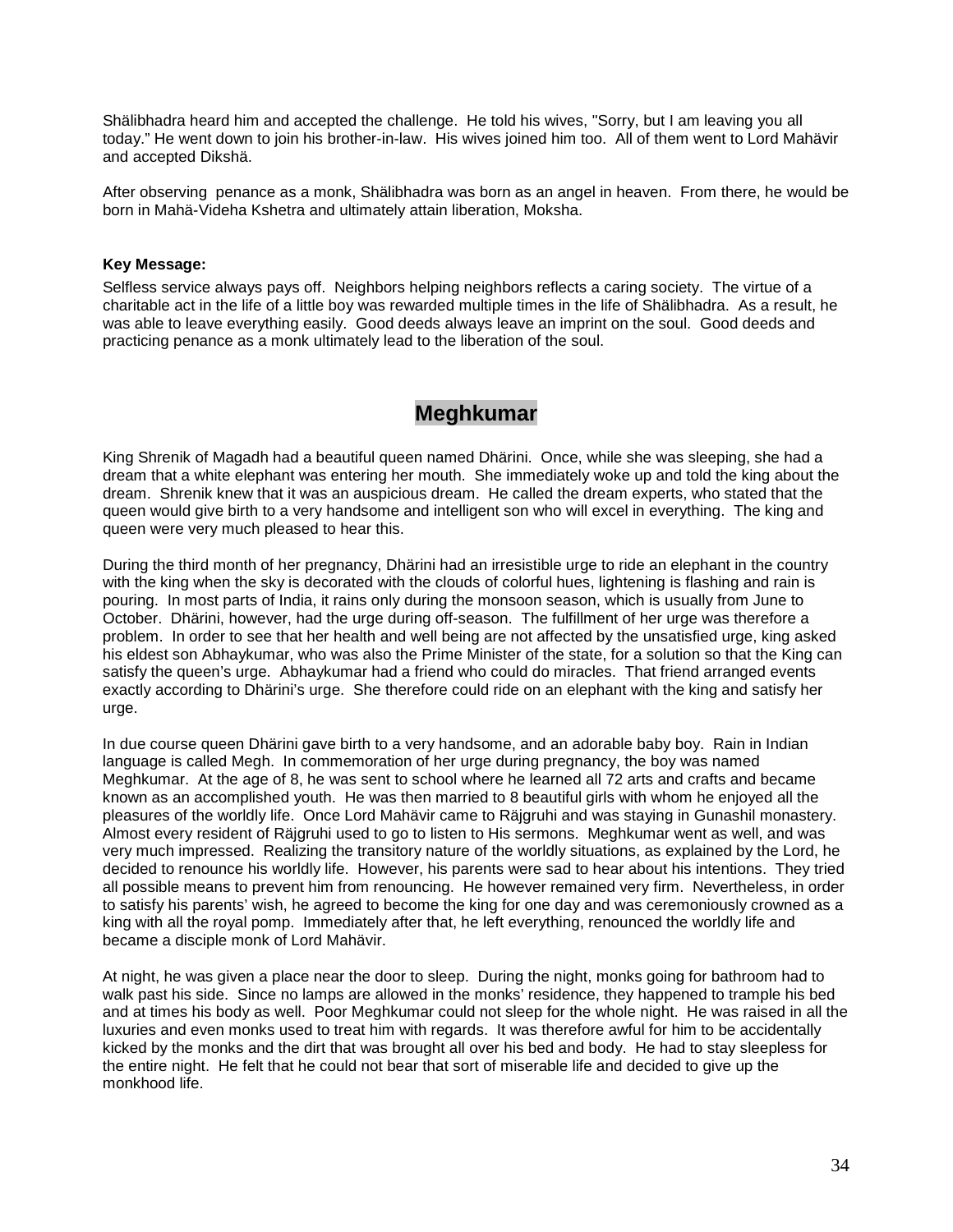In the morning, he went to the Lord to seek permission to return home. The Lord was aware of the discomforts that he had faced. He however asked him, 'Megh, do you remember the discomforts that you had faced during the previous life?' Since Meghkumar did not, the Lord described his previous life:

"During the previous life you were the king of elephants and were known as Meruprabha. Once there was a forest fire, which you escaped narrowly. That reminded you of the terrible fire you had faced in still earlier life. For a shelter from fire, you opened up a vast stretch of land by removing all plants, bushes, and trees so that all animals could get refuge in case of a fire. You also weeded out grass that grew there.

Again, there was a wild fire in your forest. All the animals came running and took refuge on that stretch. You were also there. During that time, you raised your foot to scratch your body because of an itch. That very time a rabbit was pushed in that space by other animals. As you tried to put the foot back, you felt the presence of the rabbit and decided to hold the foot up in order to save the rabbit. The fire raged for two and a half days during which you continued to hold your foot up out of compassion for the rabbit.

At the end of fire as the animals retreated, you tried to lower your foot. It was however so stiff by then that you could not keep your balance and fell down. You felt agonizing pain and could not get up. That way you spent three days and nights suffering from severe pain. Ultimately you died, your soul left that body and you were born here as the prince of Shrenik, because of your compassion for the rabbit. If you could face that much distress for the sake of rabbit and attain this priceless human life in return, how come you cannot face the accidental kicking and the dirt of the feet of your fellow monks? Do you realize that by renouncing this worldly life and by becoming a monk you have taken the first step towards the long journey of liberation? Remember that all these sufferings and happiness are only due to our own Karmas. They all are only temporary by their very nature. The everlasting happiness is achieved only upon liberation.

Meghkumar was spellbound by the Lord's words and realized his mistake. He requested the Lord to initiate him afresh since he had virtually broken his vow of the monkhood by strongly desiring the worldly life. The Lord did accordingly and Meghmuni, as he was called after that, started leading rigorous, austere life. Fasting for days together, he stayed, most of the time, in meditation in order to eradicate his Karmas. The Lord and Gautam-swämi too praised him for that. When his body became very weak and could no longer observe the rigors of monkhood, he decided to observe fast unto death (Sallekhanä). That he did for a month on mount Vaibhärgiri near Räjgruhi. Upon death, he was born in heaven. The Lord has stated to Gautam-swämi that at the end of the heavenly life, he would be reborn in Mahä-Videha Kshetra and would attain salvation.

### **Key Message:**

Here is a great example of compassion. An elephant bears discomfort and pain to save a little animal. We are more developed and rational beings. We should learn from these animals to be helpful to each other. Besides, when one takes an oath to lead the life a monk, one should not revert to a worldly life. This is a very tough and rigorous life, which makes one realize and understand the true nature of the soul. In order to achieve this understanding, one must put aside the worldly life permanently because it tends to distort things. Suffering occurs because of one's past karma so one should accept it and focus on the soul for selfrealization.

### **Abhaykumar and Rohineya**

In times of Lord Mahävir, there was a burglar named Lohkhur. He lived in a remote cave of Vaibhärgiri near Räjgruhi. He was very smart in his activity and never left any trace of his burglary. His wife's name was Rohini and they had a son named Rohineya. As Rohineya grew up, he also learned burglary from his father and eventually became an expert burglar. In smartness, he even surpassed his father. It was almost impossible to recognize him, when he was in disguise. If some one pursued him, he could outrun anyone. He could even jump over walls when necessary. He committed burglary mostly from houses of noblemen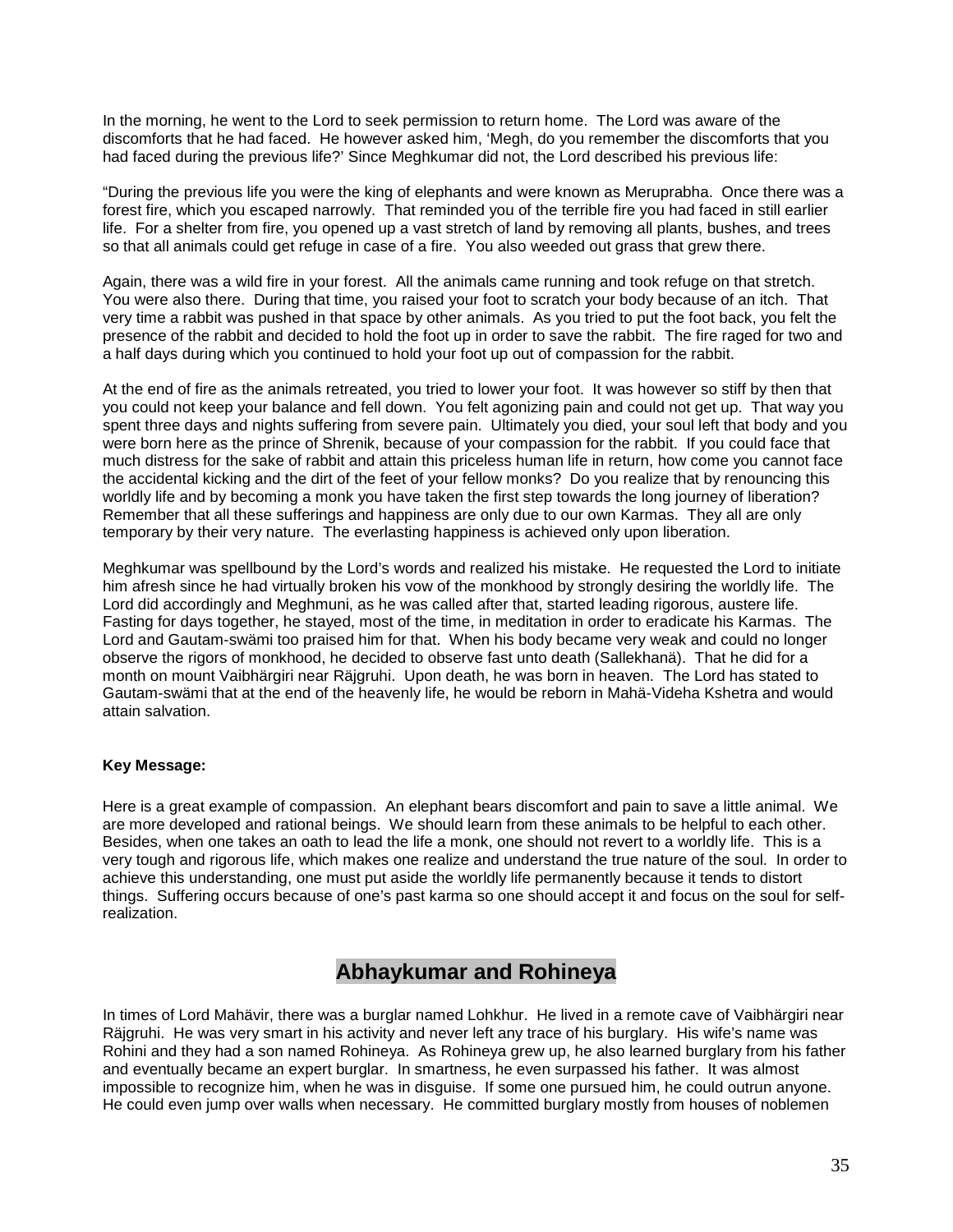and rich people and hid the treasures of his burglaries in the most unexpected and inaccessible places. To the poor, he extended help from the wealth that he had so accumulated. Many of them therefore felt grateful and were pleased with him. Therefore, they were not willing to help the Government officials in tracking him down.

Lohkhur was now very old and could see that his life was coming to an end. When he was on his deathbed, he called Rohineya by his side and said that he was very happy with the expertise that he had shown in committing burglary, which had been their ancestral profession. In order to stay successful, he however advised his son never to listen to the sermon of Lord Mahävir, because his teachings were not conducive to their profession. Rohineya promised his father to abide by his advice. Therefore, Lohkhur could breathe his last breath with a sense of satisfaction.

After he died, Rohineya expanded his burglary to a large scale so much, that it became almost impossible for the well-to-do families to ensure the safety of their property, if they needed to go out. They were constantly afraid, that Rohineya would go to their home during their absence and take away jewelry and other valuables from the house. Once some people went to king Shrenik and requested him to take some effective action to protect them from Rohineya's burglaries, since police officers had failed to do anything about the matter. The king therefore asked Abhaykumar to take a charge of arresting Rohineya.

Once, while Rohineya was secretly on his way to Räjgruhi, he had to pass by the side of Lord's assembly. He remembered his father's advice, not to ever listen to Lord Mahävir's sermon. He therefore put his hands on his ears. Unfortunately, he was struck by a sharp thorn deep into his foot that very moment. He had therefore to take his hands off from the ears in order to take out the thorn. During this time, words of the Lord reached his ears. He heard the following words: 'Human life is the best of all lives. It is possible to attain liberation only during human life. Every human being can attain salvation irrespective of caste, creed, or color. By virtuous deeds, one would gain a life in heaven, where there are all sorts of material pleasures and happiness. The heavenly beings move above the ground and their feet do not touch the ground. Their bodies are shadow less; their eyes remain steady and their garlands do not wither. That life, however, does not lead to ultimate liberation, which provides eternal bliss. Therefore, heavenly beings too crave for obtaining a human life.' By that time Rohineya had removed the thorn from his foot and covering his ears with his hands again, he proceeded towards the city.

Since being entrusted with the task of arresting Rohineya, Abhaykumar had secretly posted trained soldiers in disguise at the gates and all-important corners of the city. He himself also remained watchful. Next time Rohineya came to the city, a watchman saw him. Rohineya was in the disguise of a farmer. The watchman sent a message to Abhaykumar that some unidentified person had entered the city. Abhaykumar became very alert. As Rohineya passed by, Abhaykumar glanced at him from a secret place. He did not fail to recognize the burglar even in disguise and instructed his men to surround him. Smart as Rohineya was, he quickly recognized the danger. He ran towards the city wall. Unfortunately, for him, there were soldiers near the wall to capture him. He was thus easily apprehended and was put in jail.

The next day, he was presented in the royal court. As Rohineya was in disguise, it was hard to identify him as the burglar. Abhaykumar was of course sure, but how could the accused be punished without a proof of his identity? When the king asked him about his identity, Rohineya replied that he was a farmer named Durgachandra and belonged to Shaligram village; he had come to Räjgruhi to visit the capital and was returning home when watchmen tried to apprehend him. Rohineya had made arrangements for that assumed identity with the residents of that village. When the inquiries were made in that village, the people corroborated what Rohineya had stated in the court.

Abhaykumar had to devise a plan for getting a confession from Rohineya regarding the burglaries. He came to know that Rohineya was fond of drinks. He therefore arranged for serving excessive wine to the accused to the extent of making him unconscious. In that state, Rohineya was neatly cleaned, dressed in extravagantly perfumed royal garments and was adorned with valuable jewelry. He was then placed on a luxurious velvet bed on a sandalwood cot on the top floor of a palatial building. As Rohineya regained his senses, he saw himself in heavenly surroundings. There was breath taking view all around; walls, ceiling and floor were crystalline; beautiful maidens were waving scented air with diamond studded fans; slow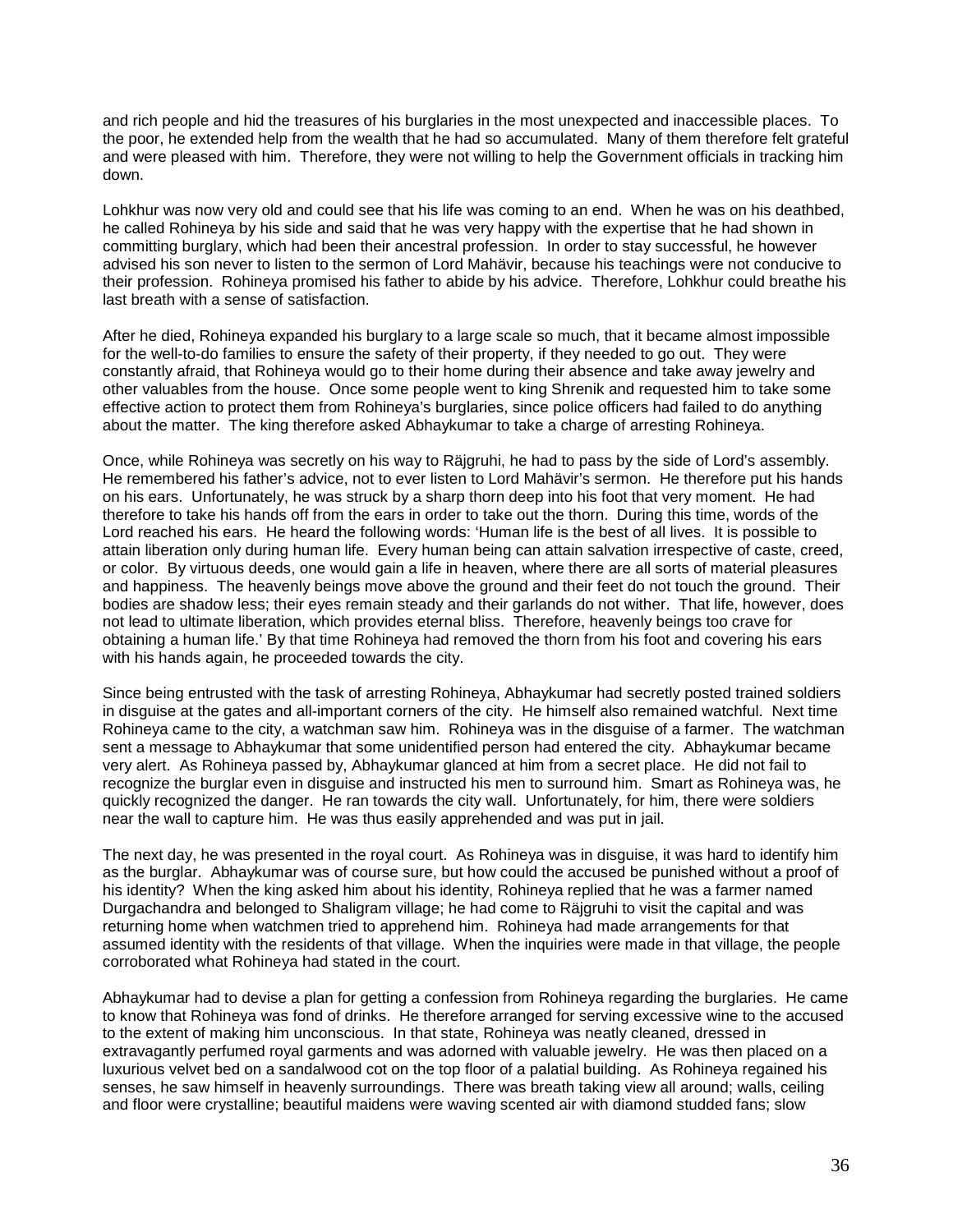sweet music was heard in the background; fairylike dancers were dancing in tune with that music and apparently divine musicians were getting ready for a musical concert.

Rohineya could not make out where he was. He asked one of the girls where he was and why all of them were serving him so well. The girl replied that he was their Lord in the heaven. He had attained all the divine comforts, which now belonged to him. He could live like Indra, the king of heaven and enjoy with the heavenly damsels the way he wanted. 'Could this be true for a burglar like him?' he asked himself. However, he then remembered that he was helpful to the poor and needy and he was sure that God must have been just. 'Or could this be the plan of Abhaykumar?' he thought again. It was real hard for him to decide what was the truth. He therefore thought it was best to wait and see.

After a while, a luxuriously clad person entered with a golden staff and book in his hand. 'Is your new Lord awake?' he asked one of the damsels. The girl replied that their new lord had just woken up and they had been getting ready to celebrate his arrival in the heaven by presenting the divine concert. 'Let me make sure that all preparations pertaining to his arrival have been completed before you start your concert; and let me also get from him some information that the heavenly realm needs to know.' As he was saying this, he came to Rohineya. Opening his book, he asked Rohineya to narrate his deeds from his previous life, prior to enjoying the amenities of heaven.

Meanwhile, Rohineya was watching all around. He remembered what he had heard from Lord Mahävir about heavenly beings, when he was struck by a thorn in his foot. He observed the movements of the socalled heavenly beings in front of him. He noticed that their feet were touching the ground, their bodies had shadows, and their eyes were blinking like human beings. He immediately made out that the heaven was a fake and it was only a trick of Abhaykumar to gain evidence of his burglaries. He therefore replied that in the previous life he had given donations for all worthy causes, he had constructed temples, and he had been for pilgrimage to holy places and had rendered service to the deserving entities. That person took note of his statement and asked him to narrate any wrong deeds that he might have indulged in. Rohineya said that he had scrupulously avoided misdeeds and therefore he was born in heaven. Abhaykumar's plan backfired and Rohineya was set free as being the innocent farmer that he pretended to be.

Rohineya was released, however, he constantly thought about what had happened. He realized that what he had accidentally heard from Lord Mahävir had saved his life. Then how could his father be right in the advice that he had given? That Lord must have been a real grateful entity. 'If those accidentally heard words were so helpful, imagine how helpful his entire teachings could be?' he asked himself. Did he waste his years avoiding sermons of the Lord? After pondering at length, he decided to go to the Lord and to serve at his feet. He went to the assembly and humbly requested the Lord to accept him as his disciple. He also offered to become a monk, if the Lord considered him fit for renouncement. As the Lord thought him worthy to become his disciple, he sought his permission to make confession to the king before he renounced. He then disclosed his real identity to the king who was present in the assembly and offered to accept any punishment. He also requested Abhaykumar to please accept back all the treasures he had collected during burglaries. .

Since Rohineya had voluntarily confessed and had willingly returned everything that he had taken during burglaries, the king decided to pardon him and permitted him to be the Lord's monk. Rohineya deeply repented for what he had done in his life. He started observing severe austerities in order to erase the Karmas acquired by his misdeeds. When his body was unable to bear more, he adopted Anashan (avoiding food and staying in meditation until death) with the permission of the Lord and was born in heaven upon his death.

#### **Key Message:**

Theme here focuses on honesty and principle of non-stealing. One should not steal from others even if one intends to donate the stolen items to poor people. Wrongdoing is still wrongdoing regardless of how much good you are doing in other areas. One must repent for it in order to destroy the bad karmas that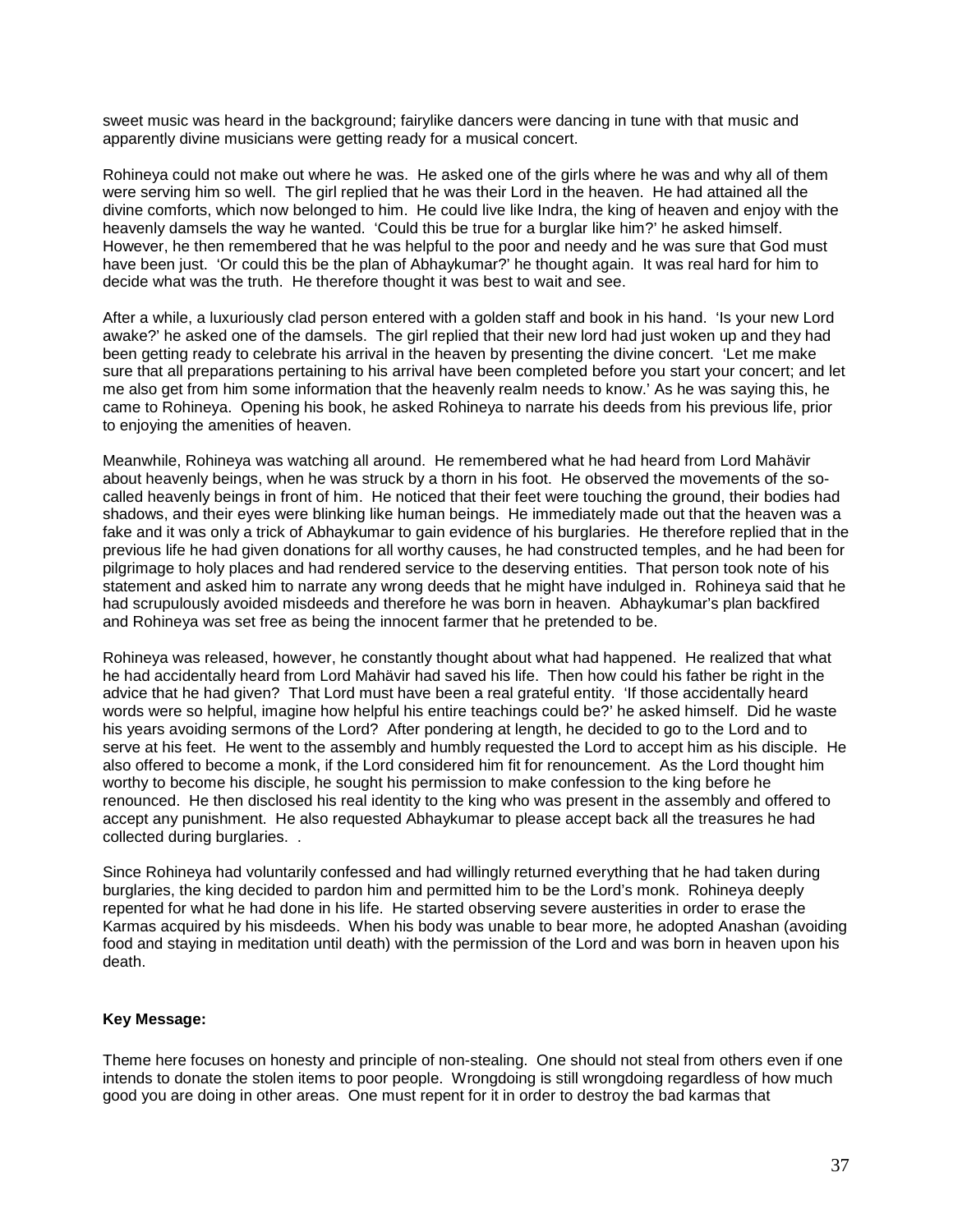accumulate as a result of it. Second thing we learn from this story is that we can attain liberation only through human form. Even heavenly beings can't attain liberation without taking a birth as a human being first. So we should realize how fortunate we all are to have this human birth, make the most of it, and wash away as much bad karma as we possibly can. Also, look at the power of Lord Mahävir's sermon. Just few words from his sermon can save and then ultimately change Rohineya's life forever. Imagine the benefits of listening to all of His teachings. Unfortunately, we cannot listen to His sermons, but we have his teachings available to us as Ägams. We should study and understand Ägams as much as we can so that our lives also can change for good just like that of Rohineya.

# **King Samprati**

King Samprati was a great Jain king who lived during the second half of the third and the first half of the second century BC. He was the grandson of the great king Ashok. History, however, hardly mentions Samprati. That can be attributed to two reasons. The ancient history of India revolves around Magadh and its capital Patliputra. Since Samprati ruled over Malwa in central India, his character might not have received attention. Moreover, Samprati was a Jain. Since most historians until recently took Jainism as a part of Buddhism, their attention was not drawn to the important role that Samprati played in Jainism.

The authenticity of Samprati as a great king is, however, beyond doubts. Jain history obviously provides enough details of his life. The Buddhist literature also has made mention of him by the Präkrut name Sampadi. His name also occurs in some of the Hindu Puräns, wherein he is variously referred to as Samprati, Sampati, and Saptati etc. Moreover, coins depicting a crescent and bearing his name have now been found. The sign of crescent represents the Jain symbol of Siddhashilä and three dots are symbolic of the Jain trio of right perception, right knowledge and right conduct. Some of the coins also show Swastika below the three dots. This is the conclusive evidence of him being a Jain king. He was the son of prince Kunäl.

Samprati was raised and educated in Avanti and became the king of Avanti in 232 BC. When he was a prince, he once happened to see a grand Jain procession led by Ächärya Suhastigiri, who was the head of the Jain religious order. On seeing the Ächärya, Samprati felt that he had seen him somewhere. While deeply pondering over it, he faintly remembered that the Ächärya was his Guru in earlier life. He bowed to him and asked whether the latter knew him. The Ächärya thought for a while and remembered that Samprati was his disciple in the previous life.

There was a severe famine, when Ächärya Suhasti was once in the city of Kaushambi. In those difficult days, it was very difficult for Jain monks to get alms. Jain householders, however, made sure that the monks received their alms. At that time, there was a poor man who could hardly get any food and was starving. He noticed that the monks were getting enough food even in the time of that severe draught. Therefore, he requested the Ächärya to give him some food. Foreseeing that the man was destined to be a great Jain in the next birth, the Ächärya told him that he could get the food if he became a monk.

The man gladly agreed. Accordingly, he was initiated and thereby he received enough food to eat. Since he was starving for many days, he ate too much. Consequently, he had severe pain in the stomach, which, he endured patiently, while cursing himself for eating too much. Other monks, of course, served him in all possible ways, but the pain did not subside. On the contrary, it continued to become worse and the newly initiated monk died of the pain that very night. Due to his adopting the restraints as a monk and on account of bearing the pain quietly, he was reborn as the grandson of Ashok.

The Ächärya narrated the entire episode to him. Samprati was glad to hear that. He realized the benefits of adopting Jainism even for a short while. He therefore adopted it as his faith and formally accepted the Ächärya as his Guru. After he became the king, he offered the kingdom to the Guru, because it was obtained on account of his benevolence. Ächärya, however, declined to accept the same and said that as a Jain monk he did not want to possess anything. He, however, pointed out that he should try his best to promote and encourage Jainism in his kingdom and beyond.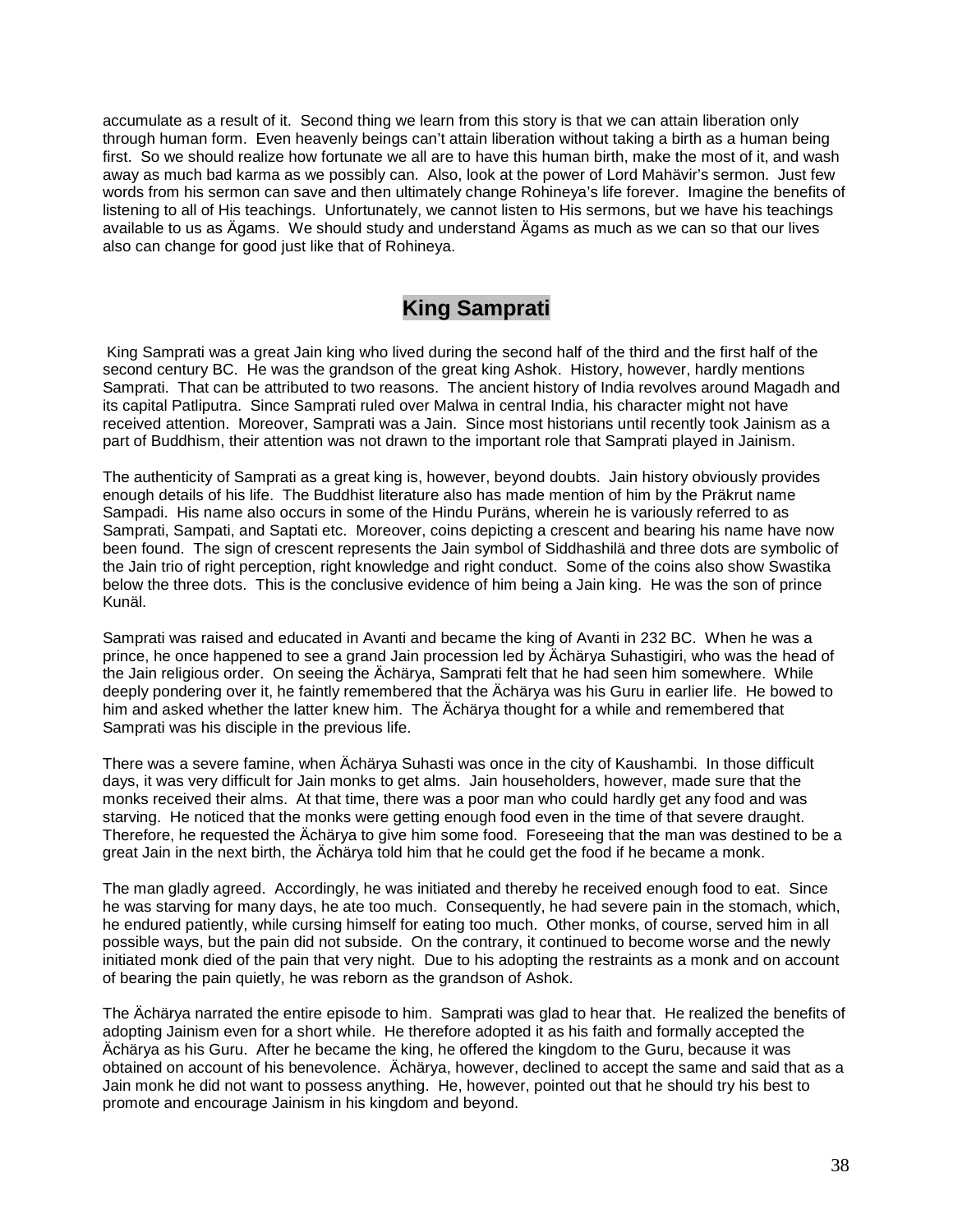Samprati accepted the advice. He became a devout Jain and the follower of the omniscient Lords. He was a brave king and expanded his kingdom considerably in the South up to Vindhya and in the West up to the Arabian Sea. He constructed temples, not only in his dominion, but also encouraged the rulers of Andhra Pradesha, Karnatak, Maharashtra, etc to do so. Jain tradition maintains that during his lifetime he arranged for installation of more than 100,000 Tirthankar idols and for constructing or renovating 36,000 temples. He also sent his emissaries abroad to Afghanistan, Nepal, Sri Lanka, Burma and even China for spreading message of Jainism. It is therefore hardly surprising that in 'Early History of India' Vincent Smith calls him Jain Ashok.

He treated other followers of Jainism very affectionately and helped them in every way. Since he vividly remembered his starving condition in the previous life, he was sympathetic to all poor people and took care to see that they did not starve. He set up 700 charitable cafeterias where any one could eat free of charge.

Samprati had no children. He took this as the consequence of the earlier Karma and observed the religious customs more scrupulously. After ruling over his large dominion for 53 years, he died in 179 BC. Jain tradition believes that he has been reborn as a heavenly being.

### **Key Message:**

Service to others is one of the many ways one can follow Jainism and Samprati certainly demonstrated this quality. He not only helped promote Jainism by renovating and building temples and installing Tirthankar idols in existing temples, but also helped reduce the pain and sufferings of the poor. We should also strive to serve others. His life story also demonstrates that, a religious deed performed even for a short while, gives manifold results. In addition, it creates a chain of good deeds leading to beneficial results.

# **Ächärya Hemchandra**

Ächärya Hemchandra was born in 1088 A.D. in the caste of Modha Vanik (merchant) in the town of Dhandhuka, sixty miles from the city of Ahmedabad in Gujarat State. His parents were Chachadev and Pahini. When Pahini was pregnant, she had a beautiful dream. She narrated her dream to Ächärya Devasuri, who was in Dhandhuka at that time. The Ächärya said that Pahini was to give birth to a son who would make great progress in the areas of spiritual knowledge, intuition, and conduct. Upon his birth, the child was named Changdev.

The next time Ächärya Devasuri was in Dhandhuka, he saw Pahini carrying her son. He said to Pahini, "Let me take care of this brilliant son. He is destined to be a great spiritual leader." However, he could not convince her to give her son to him. The Ächärya kept pursuing her and reminding her that her son would become a famous monk and would glorify the Jain order. Again, he requested that she should sacrifice selfinterest and love for the child for the good of the people. Ultimately, Pahini let the Ächärya take her son with him.

He initiated Changdev into monkhood and named him Somachandra. The disciple was very intelligent and soon mastered various philosophies, logic, scriptures, Nyäya, grammar, etc. At the same time, he cultivated excellent virtues like forbearance, tolerance, holiness, simplicity, discipline, chastity, and generosity. Somachandra was incomparable in administration and efficiency. Ächärya Devasuri made Somachandra an Ächärya when he was only twenty-one years old. At that time, he was given the name Hemchandra Ächärya.

The fame of Hemchandra's efficacy and knowledge gradually spread everywhere. The noble culture was on the rise in Gujarat due to the ability of Hemchandra and the cooperation of King Siddharäj of Gujarat.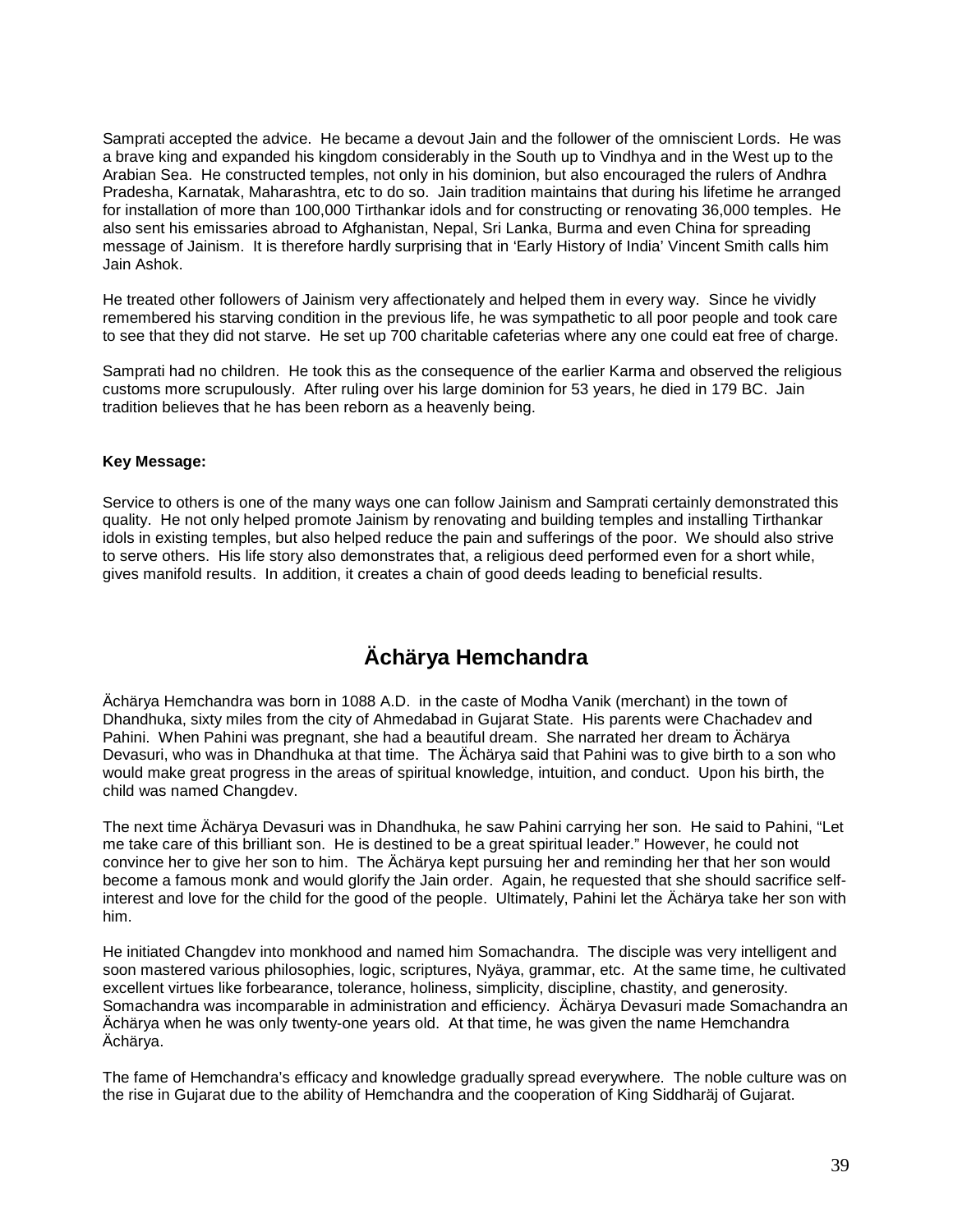Kumärpäl succeeded King Siddharäj. Hemchandra had predicted seven years earlier that Kumärpäl would be the king. In addition, the Ächärya had once saved Kumärpäl's life. Therefore, Kumärpäl considered Hemchandra his spiritual teacher (guru) and benefactor. Kumärpäl gave him exceptional honor and sought his advice in the shaping of his kingdom in Gujarat. In a very short time, Gujarat became a center of nonviolence, learning, and good culture.

Hemchandra did not only think of the development of his own career, but always thought of universal welfare. In spite of this, some Brahmins were very jealous and they tried to disgrace Hemchandrächärya and Jainism. Some Brahmins approached King Kumärpäl and said, "Hemchandrächärya is a very egoistic person and he does not respect Hindu Gods." King Kumärpäl was not ready to accept these views about his spiritual teacher, Hemchandrächärya. The Brahmins requested King Kumärpäl to invite Hemchandrächärya to come to the temple of Lord Shiva. The purpose of this was to humiliate Hemchandrächärya because they thought he would not go to the temple of Lord Shiva and bow down to Lord Shiva. When Hemchandrächärya came, King Kumärpäl said, "We will go to the temple of Lord Shiva." He accepted the offer without any hesitation. The Brahmins were happy in their mind thinking that they would be able to make their point today and glorify their religion. Yet, they were wrong. They underestimated Hemchandrächärya. To the surprise of the Brahmins, Hemchandrächärya bowed down in front of Lord Shiva and said,

### *"Bhavbijänkura jananä Rägädyähä Kshayamupägatä Yasya; Brahmä Vä Vishnurvä Haro Jino Vä Namastasmai*."

"I am bowing down to that god who has destroyed passions like attachment (Räga) and hatred (Dvesha), which are the cause of worldly life, whether he is Brahma, Vishnu, Shiva, or Jina."

This showed that indeed the Ächärya was a genius and had a broad-minded attitude based on basic Jain principles. Under Hemchandra's influence, King Kumärpäl accepted Jainism. He prohibited violence and the killing of any animal in his kingdom. King Kumärpäl made many laws that nurtured the Jain religion. Vegetarianism was found not only in the Jains, but also in all the people of Gujarat. Jainism became the religion of the region.

Hemchandra composed several literary works that included many verses. The Ächärya was the first one to put non-violence on a political platform. He was the architect of the greatness and unity of Gujarat. In the field of metaphysics, he was a Yogi. His work Yoga-Shästra, a treatise on yoga, is very famous. People called him 'Kali-Käl Sarvajna' meaning 'all-knower in the dark period'. He died in 1173 AD at the age of eighty-four. The Jain culture still shines brightly in Gujarat, due to the influence of the literary works contributed by the great Ächärya Hemchandra.

### **Key message:**

Ächärya Hemchandrächärya was the spiritual teacher of King Kumärpäl of the state of Gujarat. It is because of Hemchandrächärya that Kumärpäl accepted Jainism and became a Jain. It is because of this reason that Jainism and vegetarianism flourishes well in the state of Gujarat. Hemchandrächärya has composed many literary masterpiece works and has written treatise on many original Jain texts and Ägams.

## **Vimalshä - The Architect of the Famous Delwädä Temple**

The Solanki dynasty was the golden period for Gujarat, when the authority and prosperity of the State reached their peaks. The credit for putting Gujarat in this position mainly goes to the king's chancellors and commanders, who were at the helm of affairs. It would be of interest to us to learn that many of the chancellors and some of the commanders of that period were Jains. Vimalshä and Tejpäl (of the Vastupäl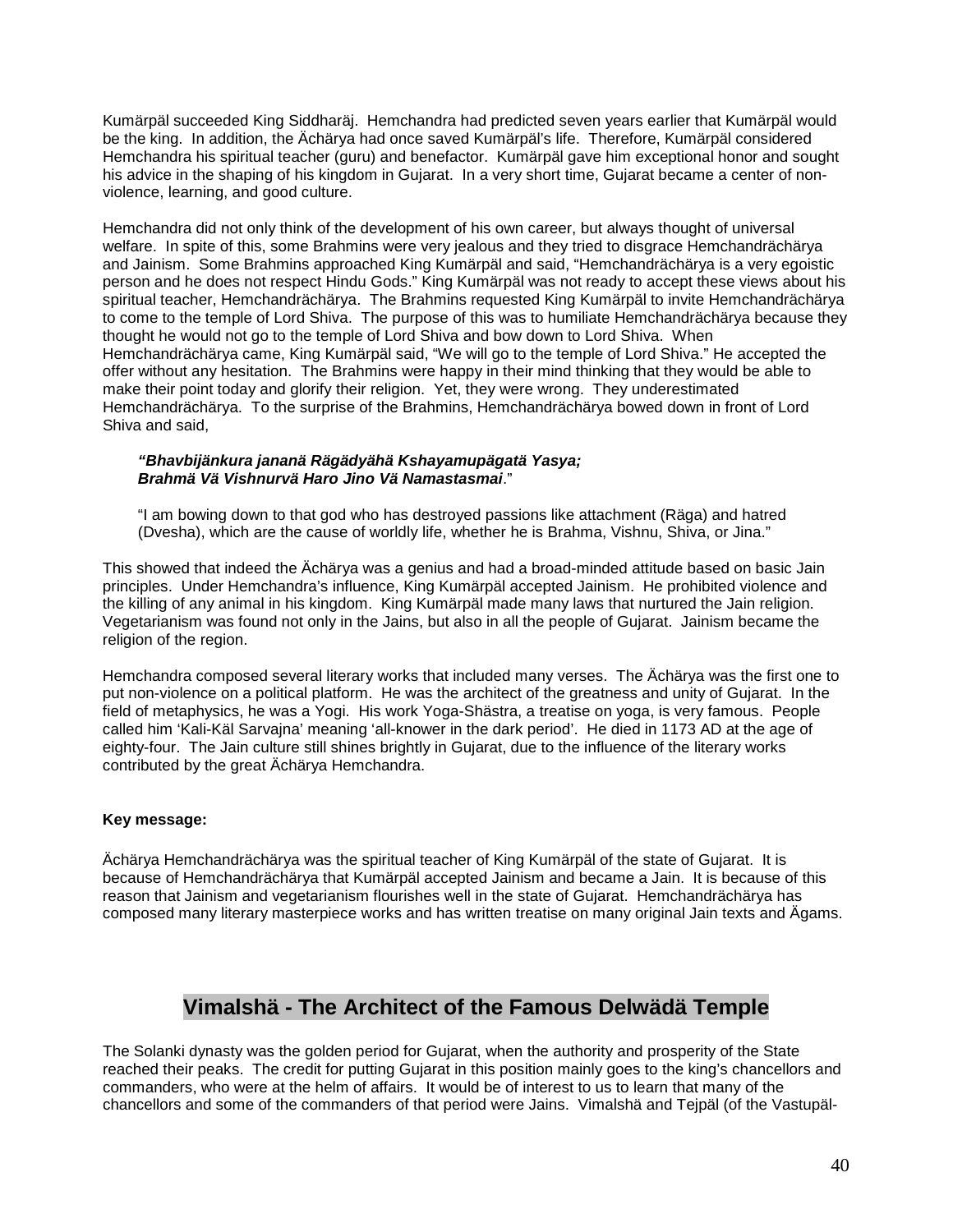Tejpäl fame) were very capable commanders. However, Vimalshä can be considered outstanding in several respects.

King Mulraj, the founder of the Solanki dynasty, had an advisor named Vir Mahattam. His wife's name was Virmati. They had three sons named Nedh, Vimal, and Chahil. While they were still very young, their father renounced worldly life and became a monk. Their mother then went to her parents' place and began to rear her sons with love and care. Nedh was very intelligent and grew up to be a wise, considerate youth. Vimal was bold and smart. He liked horseback riding and archery. He steadily gained expertise in those arts and in due course turned out to be a well-known equestrian and accomplished archer.

As the sons grew older, their mother brought them back to Patan so that they could pursue a career of their choice. In tune to their tastes, Nedh joined the royal court and Vimal joined the army. Both of them quickly began to rise in the ranks and became known for their outstanding capabilities. Since Vimal in particular was handsome and brave, he impressed a multimillionaire of Patan. He had a beautiful daughter named Shridevi. He thought Vimal would be a perfect husband for her daughter. Vimal's mother Virmati was looking for such an opportunity and gladly accepted the offer. Vimal agreed and Shridevi and Vimal got married

Luck continued to favor both the brothers even thereafter. During the reign of Bhimdev, who came to the throne in 1021 A.D. Nedh became the chancellor, and Vimal secured the position of the commander. Vimal was thus fortunate to get a beautiful, loving wife and a high military position at a relatively young age. Moreover, because of his amicable nature, he soon won the hearts of everyone and came to be known as Vimalshä.

Some people at the court could not bear the good fortune of Vimalshä. They felt jealous and began to look for his drawbacks. They noticed that Vimalshä would not bow to anyone, not even the king, before offering obeisance to the omniscient Lords. Thereupon, they started telling Bhimdev that Vimalshä was arrogant due to his position and was not even willing to bow to the king. They said that his ambition knew no bounds and he might even try to acquire the throne. Unfortunately, Bhimdev started to believe those courtiers and began to look at Vimalshä with suspicion.

When Vimalshä came to know of the disaffection of Bhimdev, he decided to leave Patan. Accordingly, he went to Abu (which was known as Chandraväti) with his followers. There, he noticed that Dhandhuk; the chief of Chandraväti was aspiring to become independent. Vimalshä therefore attacked him with the force at his command. Dhandhuk could not stand against him and fled away. Vimalshä thus occupied Chandraväti. He had, however, no ambition to become the king. He therefore took possession of Chandraväti in the name of Bhimdev and considered himself as the governor of the place.

Vimalshä was now happily passing his days at Chandrävati in company with his wife. Shridevi was a very affectionate lady and made him happy in every respect. She had no child. Being religious-minded, however, the couple considered it as the consequence of their unwholesome Karma. Once, they happened to meet Dharmaghosh-suri, who was the well-known Jain Ächärya of that time. Vimalshä used to attend his sermons regularly. That made him religiously oriented even more.

As he remembered his war exploits, he felt sorry for his involvement in the violence and sincerely repented. In view of his genuine repentance, the Ächärya asked him to construct a temple at Chandraväti and make it a center of pilgrimage, which will help in atonement of the violence caused during the wars. Vimalshä was pleased to hear this suggestion and made up his mind to construct a grand temple.

He was a devotee of Ambika, the goddess in charge of Lord Neminäth's order. He decided to invoke her in order to get her blessing. The goddess was pleased with the earnestness of his worship and asked him what he wanted. He asked for a son and the capability to construct a monumental temple at Chandrävati. However, the goddess asked him to select one of the two. Thereupon Vimalshä opted for the temple. Goddess Ambika granted his wish.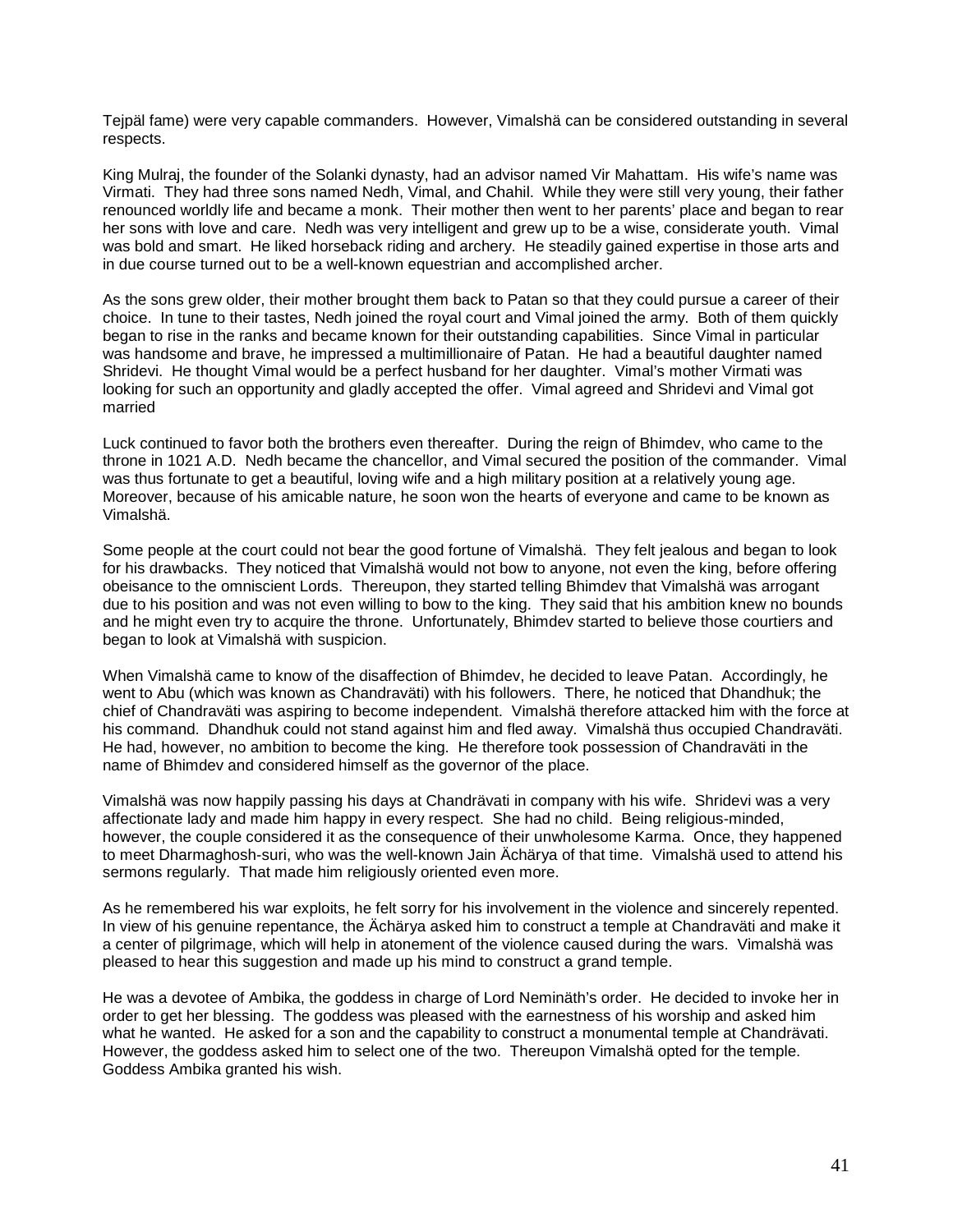Then Vimalshä selected the site of the temple for the project on the top of a mountain and bought the land for 45,360,000 gold coins. The foundation stone was laid with a deep faith. However, it was not easy to construct the temple. It was a Herculean task. Artisans were not locally available, there was no road leading from the foot to the top of the mountain, and marble had to be brought from a great distance. Vimalshä was, however, determined to complete the project at any cost. He made all the necessary arrangements for transportation of materials to the top and hired the best sculptors of the country for carrying out the work.

All possible care was taken to see that the artisans did not face any difficulty and the project did not encounter any problem. It took 14 long years to finish the project and the temple was constructed at the cost of 185,300, 000 gold coins. The opening ceremony was performed with great fanfare and enthusiasm under the tutelage of Dharmaghosh-suri, Vardhamänsuri, and other Ächäryas.

It is a spacious all marble temple. There are highly artistic figures in its domes, arcs, and panels. Very lively damsels have been carved out on its decorative pillars and many other places. The sculpture is exquisite. Every part of the decorative figures and the limbs and gestures of the damsels are presented with the utmost precision. It would be nearly impossible to bring out that sort of accuracy even in wax. The fact that the artists have done it on the marble stones is marvelous and draws the instantaneous admiration of every visitor. That type of sculpture is not found anywhere else in the world. It is said that Vimalshä paid to the artists as much gold in weight as they turned out the stone powder during the carving. This temple has immortalized his name. It is virtually a wonder of the world. When you happen to go to India next time, do not fail to see it.

Later on, Vimalshä led a Sangh to Shatrunjay (the mountain in Palitänä town) that cost 40 million gold coins. He constructed Vimalvasahi temple there. That is located on the way to the main complex on the hill. It is a small but equally exquisite temple. It is popularly known as Bhulbhulamani, meaning a maze. He also constructed the well-known temples of Kumbhäriä on the Äräsur hill on the northern border of Gujarat. Moreover, he is credited with the construction of a beautiful temple at Patan.

One successful but highly instructive anecdote is associated with his later life. It is said that once Shridevi happened to have a dream in which she saw a goddess. The goddess asked her to go to her temple along with her husband on a specific date at midnight and ask for whatever they wanted. Both of them were eager to get a son and went to the place to express their wish. While they were waiting for the midnight, they felt thirsty. Vimalshä therefore went to an adjoining well to fetch water. Inside the well, there were steps, which went all the way down to level of the water. He went down the steps and as he was going to get some water, someone asked him to pay the toll for the water. Vimalshä was amazed to listen to that and asked the person who he was to demand the toll. The guy replied that he was a descendent of the person who had built the well. Since he was now without any resource, he was collecting toll for using the well.

Vimalshä was taken aback to hear that. He asked himself, "What would happen if someone of my own descendents one day tries to collect toll for the temple that I have built?" He shuddered at the idea and again asked himself whether it would be better in that case to remain without child. He went up and told his wife about that. She concurred with his thinking. At midnight when the goddess asked them what they wanted, Shridevi replied that she wanted to remain childless. Now, it was the turn for the goddess to be taken aback. She asked whether Shridevi was in her senses. Vimalshä then narrated what he had experienced and said that they really wanted to remain childless. That wish was accordingly granted to them.

#### **Key Message:**

Vimalshä's accomplishments as a Shrävak are very inspiring to all of us. His dedication for the religion, perseverance, and honesty are praiseworthy. His contribution to the Jain architecture is our great heritage. We all can be very proud of him.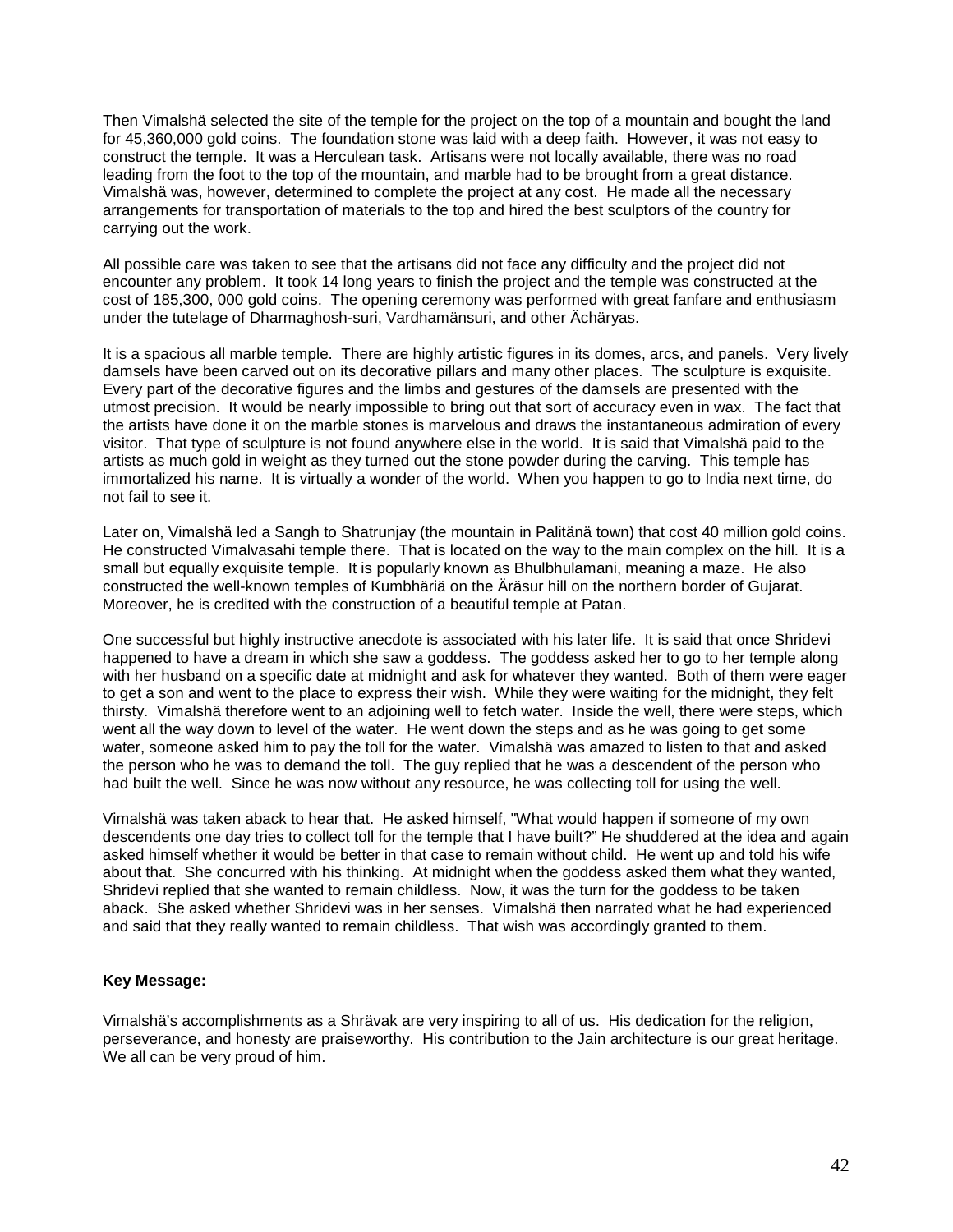### **Udayan Mantri and His Sons - Ämbad and Bähad**

The Solanki dynasty was the golden period for Gujarat and that the authority and prosperity of the State reached their peaks during the reign of King Kumärpäl. The credit for attaining that position mainly goes to his chancellors who were known as Mantri. It would be of interest to learn that many of the chancellors of the Solanki period were Jains. The contribution of Udayan Mantri and his sons Ämbad and Bähad to the rise and success of King Kumärpäl was substantial.

Originally, Udayan was a simple merchant in a village named Vägharä lying near Jälore in Rajasthan. He could hardly make ends meet and was passing his days in hardship. His wife Suhädevi suggested to him to move to a place with better economic prospects. During this time, Siddharäj was ruling over Gujarat and its prosperity was increasing by leaps and bounds. Udayan therefore thought about migrating to Gujarat.

By that time, Siddharäj had set up Karnävati near Ahmedabad in the memory of his father Karnadev. Since it was a fast growing city, Udayan decided to move there in order to try his luck. He did not know anyone there, so he first went to the local Jain temple. When Udayan arrived at the temple, a religious lady named Lachchhi was worshipping there. As she came out, she noticed the young couple and asked them where they had come from. Udayan replied that he was from Rajasthan and was looking for some business in Karnavati.

Lachchhi was compassionate by heart and had a special regard for Jains. As she knew that the newcomers were Jains, she took them home and treated them as her guests for a couple of days. Then, she gave them an old house for shelter. Udayan settled there and started a small business. Luck favored him and within a short time, he earned and saved enough to reconstruct this old house. While excavating the ground, he came across a hidden treasure. Honest as he was, he took the treasure to Lachchhi's place and offered it to her. She, however, declined to accept it stating that since the property was granted to Udayan, the treasure also belonged to him.

Udayan now had enough money to start a business on a large scale. Thereby, he made much money and in due course, he became the wealthiest man of Karnavati. The State also recognized that status and gave him the position of the first citizen of Karnavati. In that capacity, he rendered valuable service to the people of Karnavati and became known as a capable administrator.

At that time, Khambhät was the most lucrative port on the western coast of India. The politicians vied with one another to get the position of governor there. In view of the proven capacity of Udayan, he was appointed as the governor of that port in 1120 A.D., and he held that position for a fairly long period. Two major events have been attributed to him during his tenure as the governor. At the suggestion of the mother queen Minaldevi, he abolished the pilgrim tax of Bholad and he actively helped Devchandra-suri in initiating the five year old boy, Changdev, who was destined to shine out as the great sage Hemchandrächärya.

His loyalty to the king was unquestionable. As such, he was hesitating to help Kumärpäl, who in his early days was roaming from town to town to hide from king Siddharäj. However, when Kumärpäl came to Khambhät in search of shelter, Hemchandrächärya advised Udayan to help him. Since Udayan held the Ächärya in high esteem, he agreed to hide Kumärpäl in his basement. Sometime after that, Siddharäj died and Kumärpäl became the king. He initially continued Udayan in his position as the governor of Khambhät and later brought him to Pätan to work as his trusted advisor.

Udayan had not forgotten how the religion was helpful to him during the time of his bad times. He therefore used his wealth and position for promoting Jainism. Moreover, as a token of his devotion to the faith, he constructed several Jain temples. Three of them are recorded in Jain history. One was the temple known as Udayanvihär in Karnavati, another was Udävasahi in Dholka, and one more, whose name is not recorded, was in Khambhät.

During the later part of Udayan's life, Kumärpäl sent him to overcome Sumvar, a notorious bandit in Sauräshtra. In that mission, he had to pass by Palitänä. Thereupon, he decided to have a pilgrimage of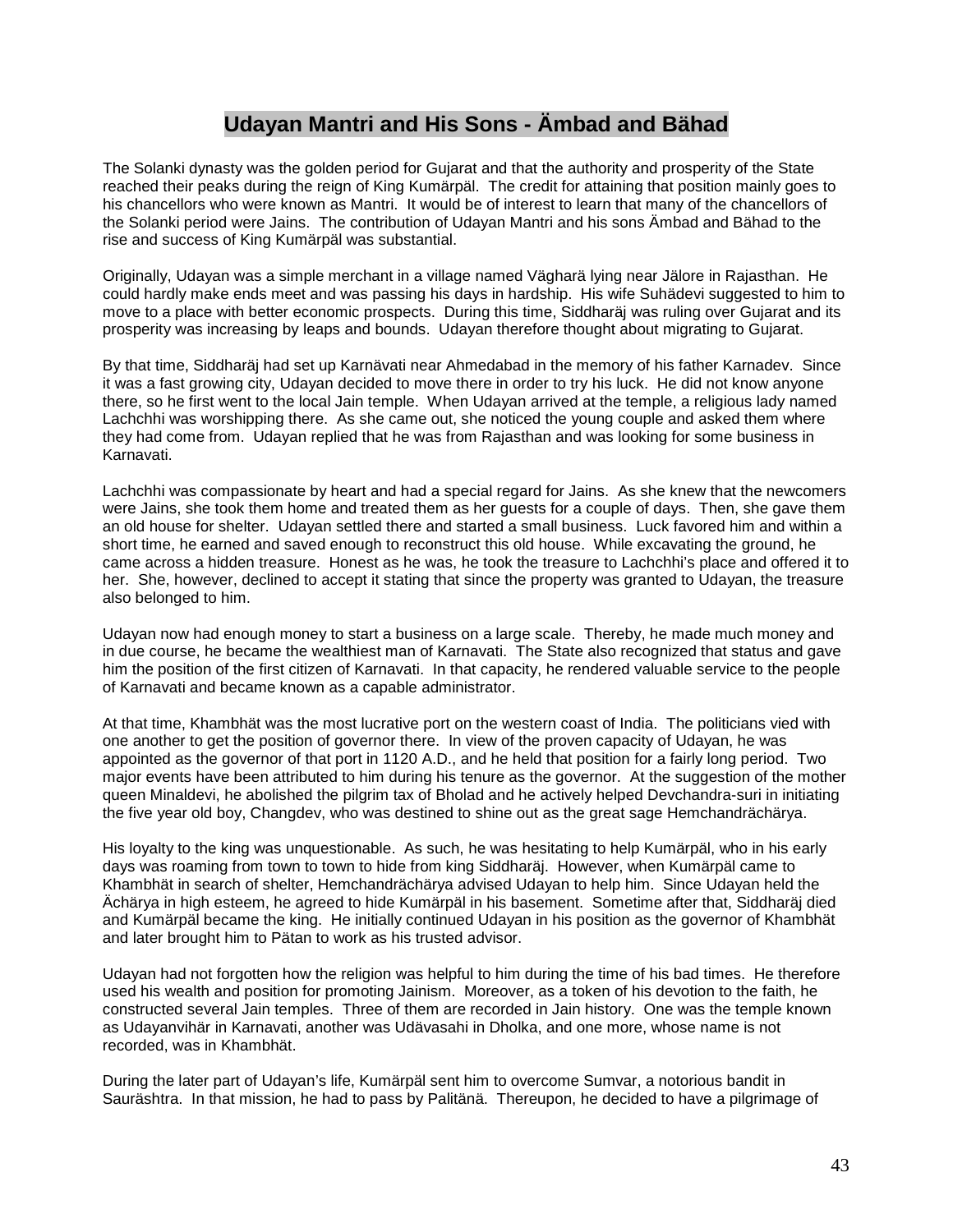Shatrunjay. To commemorate his pilgrimage, his statue has been erected on a camel back in a small temple on the way, which leads to the main complex of the hill. That place is mistakenly known at present as Päp Punya ni Bäri.

There was a wooden temple on the hill at that time. While Udayan was worshipping there, he saw that a mouse took the lighted wick in its mouth and began to roam about. Udayan brought back the wick, but he could visualize that the temple could be set ablaze in this way by a mouse. He therefore vowed to himself to construct a new temple there.

He succeeded in his expedition against Sumvar, but he was badly wounded in the combat and his death was imminent. His soul, however, could not leave the body, because his vow had remained unfulfilled. His sons noticed his anxiety and asked what was on his mind. As he told them about his vow, his sons promised him that they would fulfill his vow. Thereafter he died peacefully knowing that his vow will be fulfilled.

Udayan had 4 sons, named Ämbad, Bähad, Chähad, and Sollak. Ämbad was a poet and a bold warrior. He had become the chancellor of Kumärpäl and is known as the conqueror of Mallikärjun of Konkan. He constructed the western pathway of Shatrunjay, which is now known as Gheti ni Päg. He expanded Udävasahi of Dholka and renovated the well-known temple of Shakunikävihär at Bharuch.

There is an interesting story about that Shakunikävihär temple. A bird once built her nest in a tree in the vicinity of Bharuch. Once, while she was out getting food for her young one, a hunter flung an arrow at her. She was fatally wounded and fell down near the temple known as Ashvävbodh. While she was dying, a monk passed by. He recited Navakärmantra to her and she attentively listened to the recitation of Navakärmantra. She died soon after that, but by virtue of attentively listening to that Mantra she was reborn as a princess to the king of Ceylon.

She was very beautiful and attractive. Her parents therefore named her Sudarshanä and raised her with all the comforts. She grew to be a learned girl and began to come to the royal court in the company of her father. Once a Jain merchant Rushabhadatt went to Ceylon and was hosted by the royal family. Once while sneezing he uttered Namo Arihantänam as per his usual practice. As the princess heard it, she got the inclination that she had heard it earlier. As she tried to contemplate deeply, she recalled that the monk uttered it at the time of her death in the previous life. She also realized that by virtue of her listening to that Mantra, she had gained the life of the princess.

She told her father about that and requested him to allow her to go to Bharuch. After locating the exact spot of her death, she decided to renovate the Ashvävbodh temple, which was dedicated to Lord Munisuvratswami. It was not an easy task, because Bharuch was far away from her native place. Nevertheless, without being disheartened, she made all the necessary arrangements for the purpose. At last, the project was completed and the grand temple came into existence. At the time of renovation, she arranged for drawing depicting her life as the bird and her rebirth as the princess to be put inside the temple.

Ämbad had pledged his allegiance to Kumärpäl and served him with utmost sincerity and loyalty. When his successor Ajaypäl came to the throne, he began to undo whatever Kumärpäl stood for. As such, Ämbad decided to resist him with all the means at his command. Thereafter Ajaypäl sent a troop to subdue him. Ämbad, however, refused to be subdued and died fighting against Ajaypäl's troops.

Bähad, who is also known as Vähad, was a politician and statesman. He entered the court during the time of Siddharäj and under Kumärpäl's regime; he became the king's trusted hand. When Kumärpäl undertook the renovation of Somnäth, the project was entrusted to Bähad, who carried out the work very well. In order to redeem the pledge of his father, he undertook the construction of a grand temple on Shatrunjay. The temple was readied in 1155 A.D., but soon after, portions of the temple fell down due to intense air pressure. Bähad then arranged to reconstruct that part so it could withstand the pressure in the future.

There is an interesting anecdote associated with the construction of that temple. When Bähad undertook the work, many people were desirous of contributing to the project. A list of donors was therefore prepared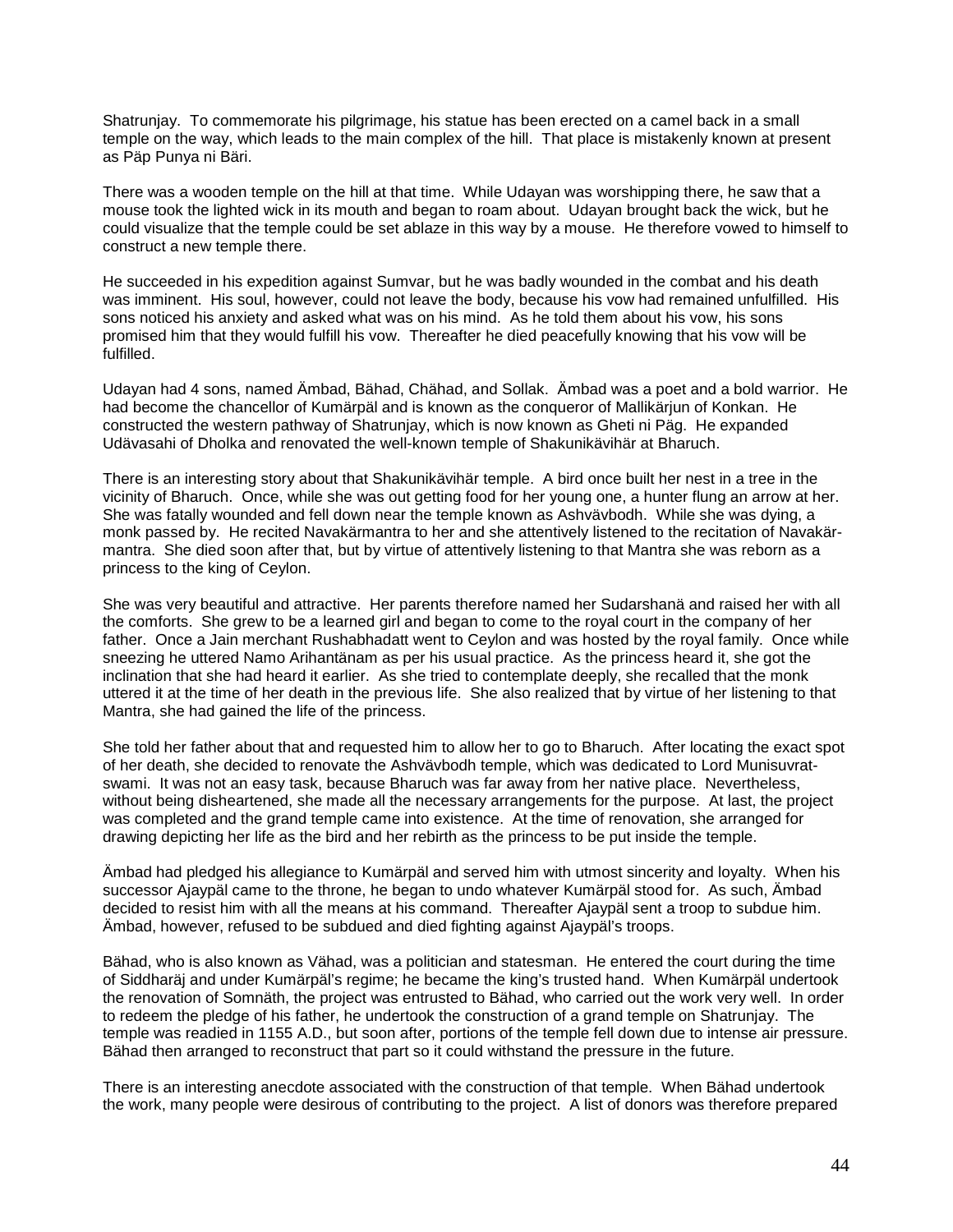in order to accommodate them. At that time, there was a petty hawker named Bhim, who used to earn his livelihood by vending Ghee from place to place. He also came to the place, where the list was being drawn. He had an intense desire to contribute to the project; but he had only one coin that he had earned that day. How could he speak about donating the trifling amount, where people were contributing in thousands and millions? Bähad noticed his eagerness and called him to his side. He gently asked Bhim to contribute whatever he wanted to give. Bhim naturally had his hesitation. At last, he said that he wanted to contribute the coin that he had earned that day.

Bähad not only accepted the offer, but also wrote Bhim's name at the top of the donors' list. When he was asked to explain it, Bähad said that the other donors, inclusive of him, had contributed a part of their wealth, while Bhim had contributed his entire wealth.

It so happened that when Bhim came home, he was asked by his wife to fix the cow post. As he was digging for this purpose, he came across a box lying under the ground. As he opened it, he noticed that it contained gold coins and other valuables. He thought that it was the consequence of his contribution for the temple. He therefore took the entire wealth to Bähad as his contribution. The construction project was completed at a cost of 29.7 million coins and the opening ceremony was performed on a grand scale in the presence of Hemchandrächärya in 1157 A.D.

### **Key Message:**

The life story of Udayan, a religious and hard working Shrävak, is very inspiring to all of us. He was always humble and never forgot his benefactors. He raised brave and virtuous sons, Ämbad and Bähad, the two gems of the Jain Sangh. Bhim's generosity is also praiseworthy. Bähad's act of putting Bhim's name at the top of the donors' list shows his unbiased leadership.

## **Nobility of Savchand and Somchand**

The Shatrunjay hill is considered a highly sacred place of pilgrimage for Jains. It is located at Palitänä, which is about 140 miles southwest of Ahmedabad. There are nine temple complexes on the hill. They are popularly known as Tuks. One of them is Chaumukhji Tuk, located on the peak of the hill. This story is concerned with the construction of a temple complex there.

During the latter part of the 16th century, when King Akbar, the great Moghul, was ruling over India, there was a businessman named Savchand Jeram in the town of Vanthali in Saurashtra state. He owned a very large business. He had a fleet of ships that used to transport goods to far-off places such as Indonesia. During voyages, they would buy merchandise at one place and sell it at another for a profit.

Once, a fleet of 12 ships set sail with valuable merchandise. After selling it at a foreign port, they were returning with valuable foreign merchandise. On the way back, the fleet encountered a heavy storm and had to wait at a far-off island. Meanwhile, monsoon set in and the fleet were stranded on the island for a couple of months. Because the ships did not come back for a long time, Savchand's shipping agents made all possible efforts to locate them. Since they did not find any trace of the fleet, they reported to Savchand that the ships were lost.

This was a heavy loss to Savchand. He had invested a significant amount of money on the voyage and was expecting a handsome return by selling the merchandise that the ships were expected to bring. With their loss, he faced an acute shortage of funds and it was hard for him to pay back his creditors. As the news about the loss of ships spread, people started talking about how Savchand had almost lost everything and that his creditors would have to write off their dues.

That set a panic among his creditors. In order to realize their dues, they began to present their claims. Savchand was highly religious and honest to the core. He knew that if he did not pay his debts, he would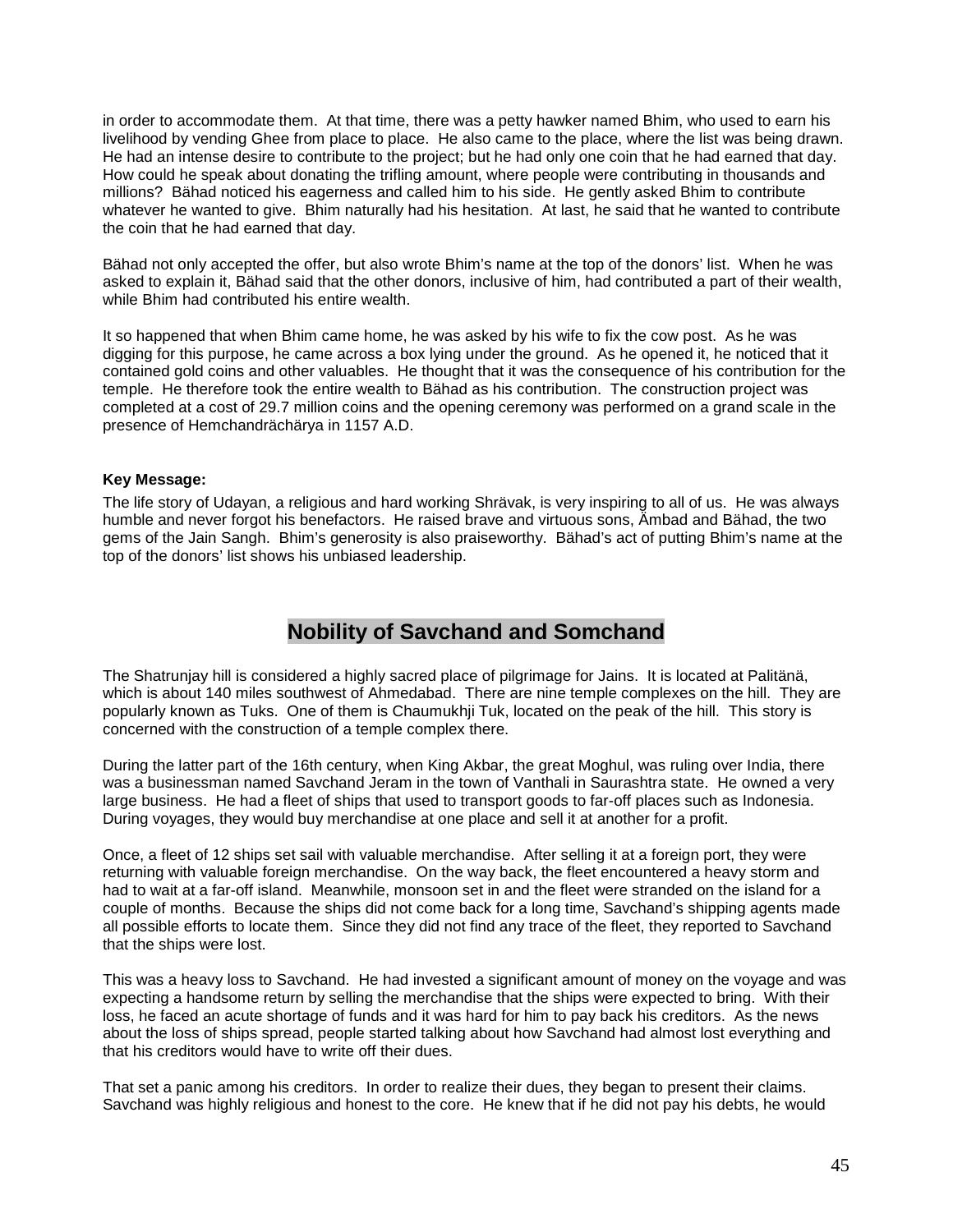have to pay heavily in the next life. He therefore began to pay the creditors to the extent of his remaining resources. One of the creditors was the prince of Mangrol, a place not far away from Vanthali. He had deposited Rs.100, 000 in Savchand's firm. That was a substantial amount, because one rupee of that time would be worth about Rs. 1000 today.

When the prince learned about the loss of Savchand's ships, he also became impatient and called for the repayment of his deposit. Savchand could not raise such a large amount so suddenly. Therefore, he requested the prince to wait for sometime during which he would raise the amount. The prince, however, insisted on getting the amount immediately. The credit of Savchand was thus at stake. In order to maintain it he had to arrange for paying the prince somehow.

At that, time there was a businessman named Somchand Amichand in the city of Ahmedabad. Savchand did not have any trade connection with him, but he had heard about Somchand's firm and knew Somchand to be a very noble gentleman. An idea therefore occurred to him to satisfy the prince by giving him a promissory note, which can be honored by Somchand's firm. As the prince was agreeable to that mode of payment, Savchand wrote a promissory note payable to the prince by Somchand without Somchand's permission. Since he had no right to write this, he was overcome with sadness and guilt while preparing it and tears began to flow from his eyes. Two drops of the tears fell on the document and spread on the promissory note. Then, with a heavy heart, Savchand handed over the note to the prince and requested him to cash it at Ahmedabad.

The prince did not intend to lose any time. He immediately proceeded towards Ahmedabad and upon arriving; he presented the bill to Somchand's firm. The accountant took the bill in his hand and asked his men to look for Savchand's account. The men searched their books, but they did not come across any account in the name of Savchand. Thereupon they reported that he had no trade connections with their firm. The accountant then went to the master's chamber and informed him that he had received a bill of exchange from Savchand of Vanthali, which, being unduly drawn, could not be honored.

Somchand was puzzled to learn that. He knew Savchand's firm by name and was aware that it was a wellreputed business organization of Vanthali. He could not make out why Savchand should have drawn the bill for a big amount, when he did not have any trade link with his firm. He looked at the bill again and noticed the letters smeared by Savchand's tears. He could make out from the spots that Savchand must have been in a very embarrassing position and must have drawn the bill out of sheer desperation.

It was clear to Somchand that Savchand had reposed trust in him by writing the bill. It was now his turn to reciprocate. What would be the use of his wealth, if he could not extend a helping hand to a gentleman in distress? He therefore decided to oblige and asked the accountant to honor the bill. The accountant was confused to hear that and asked to which account the amount should be debited. Thereupon Somchand instructed him to debit it to his personal account.

The bill was accordingly accepted and the amount was paid to the prince. He did not actually need the amount and had asked for payment because of his doubt about the financial stability of Savchand. When the bill was honored, he felt reassured about the latter's credibility and repented for insisting upon the return of his deposit. On his way back, he went to Savchand and told him that he had received the amount from Ahmedabad. Savchand heartily thanked Somchand for that act of grace.

At the end of the monsoon, the ships resumed their return journey and safely came back with the merchandise. Savchand was pleased and thanked God for the same. He could make a real fortune by selling the merchandise and his prestige rose even higher than it was before the loss of ships. It was now time for him to pay back the amount to Somchand. For that purpose, he personally went to Ahmedabad and offered the amount of Rs. 100,000 with interest. Somchand, however, declined to accept it, on the grounds that his books did not show any amount due from Savchand.

Savchand could not accept that plea. It was due to the gracefulness of Somchand that he had honored his bill and he felt much indebted for that. How can he go back without repaying the debt? He therefore pressed Somchand to accept the amount and said that he was willing to pay any amount that Somchand